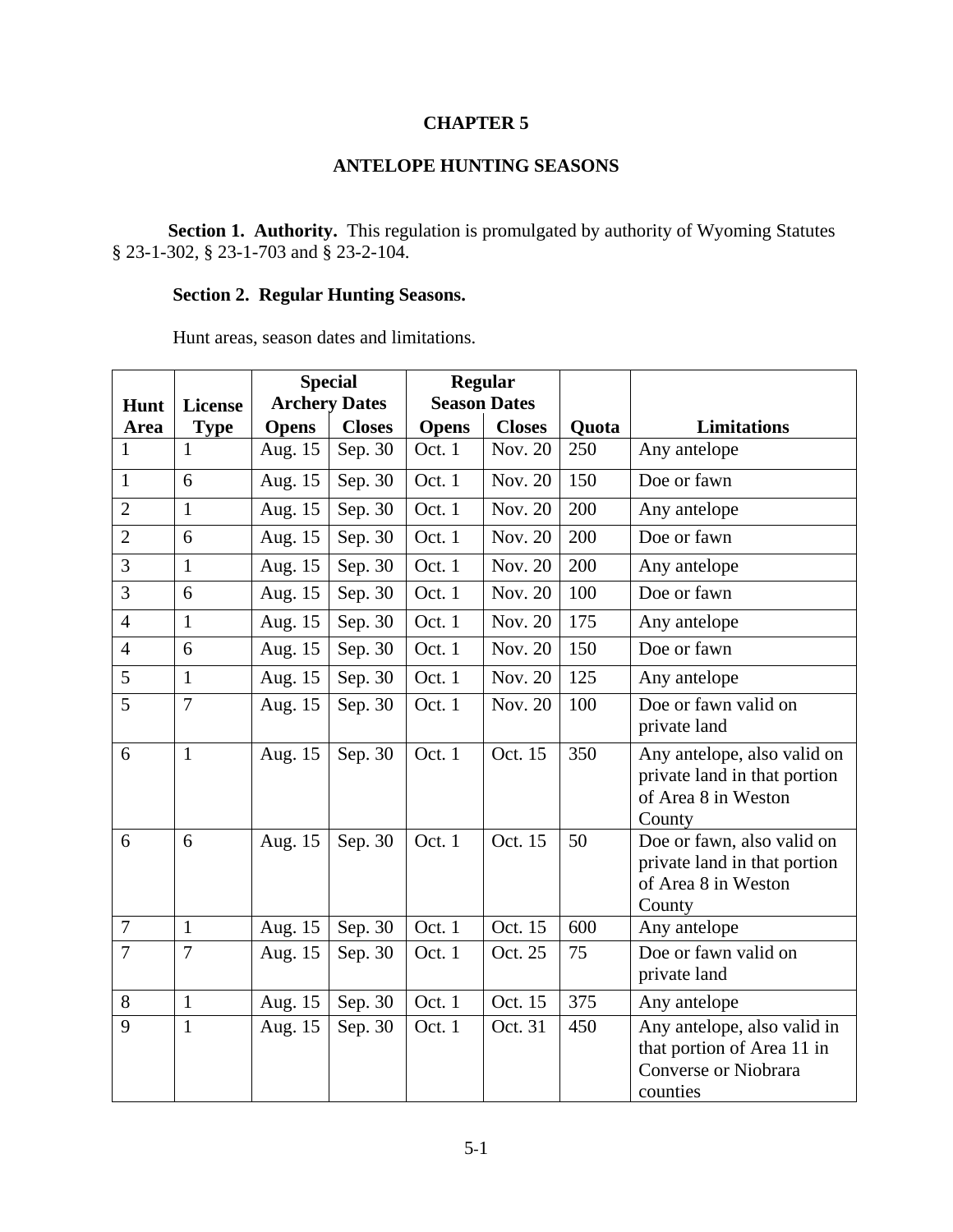|      |                |              | <b>Special</b>       | <b>Regular</b> |                     |       |                             |
|------|----------------|--------------|----------------------|----------------|---------------------|-------|-----------------------------|
| Hunt | <b>License</b> |              | <b>Archery Dates</b> |                | <b>Season Dates</b> |       |                             |
| Area | <b>Type</b>    | <b>Opens</b> | <b>Closes</b>        | <b>Opens</b>   | <b>Closes</b>       | Quota | <b>Limitations</b>          |
| 9    | 6              | Aug. 15      | Sep. 30              | Oct. 1         | Oct. 31             | 250   | Doe or fawn, also valid in  |
|      |                |              |                      |                |                     |       | that portion of Area 11 in  |
|      |                |              |                      |                |                     |       | Converse or Niobrara        |
|      |                |              |                      |                |                     |       | counties                    |
| 10   | $\mathbf{1}$   | Aug. 15      | Sep. 30              | Oct. 1         | Oct. 14             | 300   | Any antelope                |
| 10   | 6              | Aug. 15      | Sep. 30              | Oct. 1         | Oct. 31             | 400   | Doe or fawn                 |
| 11   | $\mathbf{1}$   | Aug. 15      | Sep. 30              | Oct. 1         | Oct. 31             | 450   | Any antelope                |
| 11   | 6              | Aug. 15      | Sep. 30              | Oct. 1         | Oct. 31             | 300   | Doe or fawn                 |
| 15   | $\mathbf{1}$   | Aug. 15      | Sep. 30              | Oct. 1         | Oct. 14             | 600   | Any antelope                |
| 15   | 6              | Aug. 15      | Sep. 30              | Oct. 1         | Nov. 30             | 800   | Doe or fawn                 |
| 16   | $\mathbf{1}$   | Aug. 15      | Sep. 30              | Oct. 1         | Oct. 14             | 600   | Any antelope                |
| 16   | 6              | Aug. 15      | Sep. 30              | Oct. 1         | Oct. 31             | 300   | Doe or fawn                 |
| 17   | $\mathbf{1}$   | Aug. 15      | Sep. 30              | Oct. 1         | Oct. 31             | 1100  | Any antelope                |
| 17   | 6              | Aug. 15      | Sep. 30              | Oct. 1         | Oct. 31             | 250   | Doe or fawn                 |
| 18   | $\mathbf{1}$   | Aug. 15      | Sep. 30              | Oct. 1         | Oct. 20             | 200   | Any antelope                |
| 18   | 6              | Aug. 15      | Sep. 30              | Oct. 1         | Oct. 20             | 50    | Doe or fawn                 |
| 19   | $\mathbf{1}$   | Aug. 15      | Sep. 30              | Oct. 1         | Oct. 20             | 300   | Any antelope                |
| 19   | $\overline{7}$ | Aug. 15      | Sep. 30              | Oct. 1         | Oct. 20             | 150   | Doe or fawn valid on        |
|      |                |              |                      |                |                     |       | private land                |
| 20   | $\mathbf{1}$   | Aug. 15      | Oct. 14              | Oct. 15        | Nov. 15             | 500   | Any antelope                |
| 20   | 6              | Aug. 15      | Oct. 14              | Oct. 15        | Nov. 15             | 500   | Doe or fawn                 |
| 21   | $\mathbf{1}$   | Aug. 15      | Oct. 14              | Oct. 15        | Oct. 31             | 500   | Any antelope                |
| 21   | 6              | Aug. 15      | Oct. 14              | Oct. 15        | Oct. 31             | 400   | Doe or fawn                 |
| 22   | $\mathbf{1}$   | Aug. 15      | Sep. 30              | Oct. 1         | Oct. 31             | 1000  | Any antelope                |
| 22   | 6              |              |                      | Sep. 1         | Sep. 30             | 600   | Doe or fawn valid on        |
|      |                |              |                      |                |                     |       | private land north of Crazy |
|      |                |              |                      |                |                     |       | <b>Woman Creek</b>          |
| 22   | 6              | Aug. 15      | Sep. 30              | Oct. 1         | Oct. 31             |       | Doe or fawn valid in the    |
|      |                |              |                      |                |                     |       | entire area                 |
| 23   | $\mathbf{1}$   | Aug. 15      | Sep. 30              | Oct. 1         | Oct. 31             | 550   | Any antelope                |
| 23   | $\overline{2}$ | Aug. 15      | Sep. 30              | Oct. 1         | Oct. 31             | 1600  | Any antelope valid on       |
|      |                |              |                      |                |                     |       | private land                |
| 23   | 6              | Aug. 15      | Sep. 30              | Oct. 1         | Oct. 31             | 400   | Doe or fawn                 |
| 23   | $\overline{7}$ | Aug. 15      | Sep. 30              | Oct. 1         | Oct. 31             | 1200  | Doe or fawn valid on        |
|      |                |              |                      |                |                     |       | private land                |
| 24   | $\mathbf{1}$   | Aug. 15      | Sep. 30              | Oct. 1         | Oct. 31             | 300   | Any antelope                |
| 24   | $\overline{2}$ | Aug. 15      | Sep. 30              | Oct. 1         | Oct. 31             | 500   | Any antelope valid on       |
|      |                |              |                      |                |                     |       | private land                |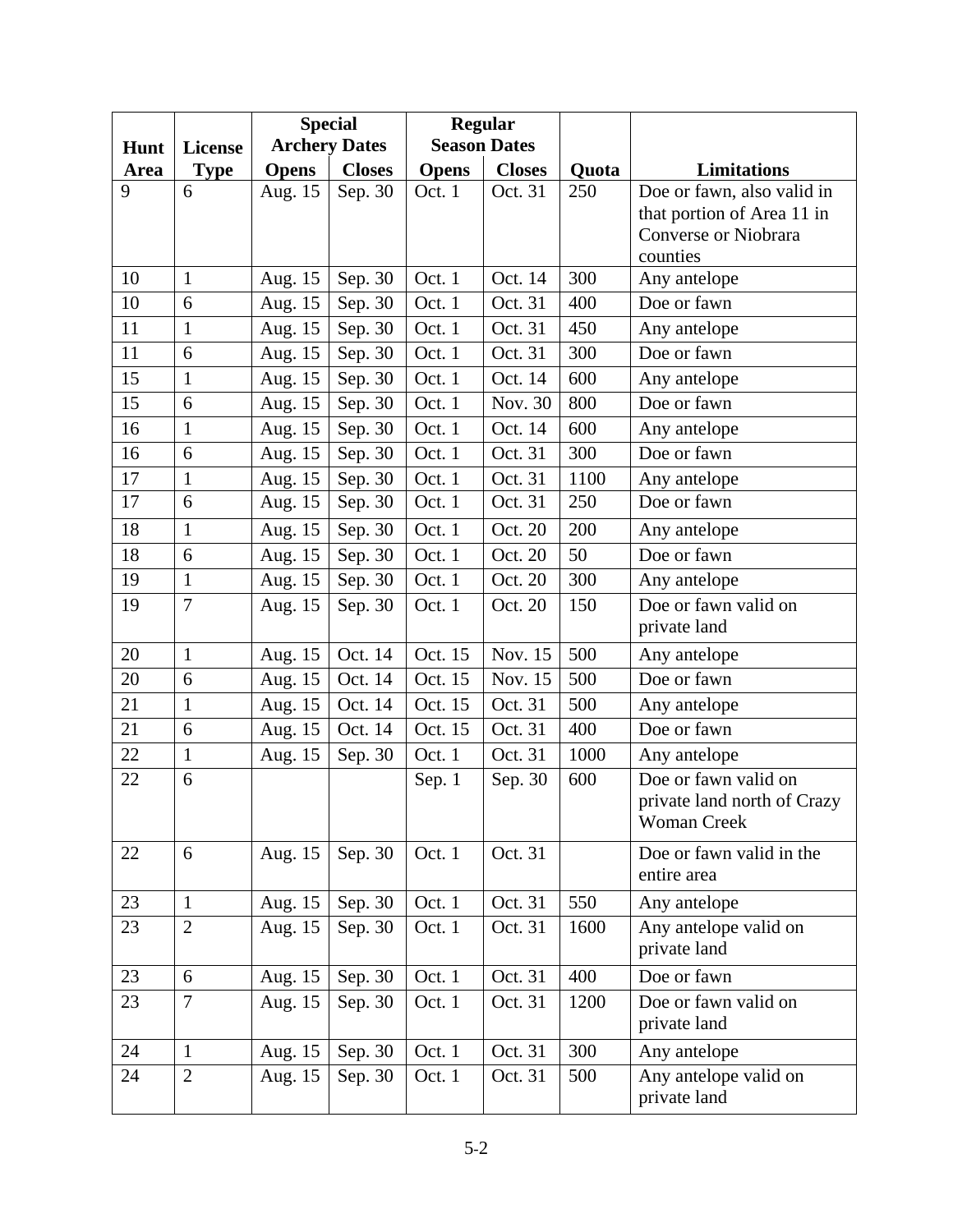|      |                |              | <b>Special</b>       | <b>Regular</b>              |                     |       |                                |
|------|----------------|--------------|----------------------|-----------------------------|---------------------|-------|--------------------------------|
| Hunt | <b>License</b> |              | <b>Archery Dates</b> |                             | <b>Season Dates</b> |       |                                |
| Area | <b>Type</b>    | <b>Opens</b> | <b>Closes</b>        | <b>Opens</b>                | <b>Closes</b>       | Quota | <b>Limitations</b>             |
| 24   | 6              | Aug. 15      | Sep. 30              | Oct. 1                      | Oct. 31             | 50    | Doe or fawn                    |
| 24   | $\overline{7}$ | Aug. 15      | Sep. 30              | Oct. 1                      | Oct. 31             | 250   | Doe or fawn valid on           |
|      |                |              |                      |                             |                     |       | private land                   |
| 25   | $\mathbf{1}$   | Aug. 15      | Sep. 30              | Oct. 1                      | Oct. 14             | 900   | Any antelope                   |
| 25   | 6              | Aug. 15      | Sep. 30              | Oct. 1                      | Oct. 14             | 450   | Doe or fawn                    |
| 26   | $\mathbf{1}$   | Aug. 15      | Sep. 23              | Sep. 24                     | Oct. 14             | 1300  | Any antelope                   |
| 26   | 6              | Aug. 15      | Sep. 23              | Sep. 24                     | Oct. 14             | 500   | Doe or fawn                    |
| 27   | $\mathbf{1}$   | Aug. 15      | Sep. 30              | Oct. 1                      | Oct. 15             | 350   | Any antelope                   |
| 27   | $\overline{7}$ | Aug. 15      | Sep. 30              | Oct. 1                      | Oct. 15             | 75    | Doe or fawn valid on           |
|      |                |              |                      |                             |                     |       | private land                   |
| 29   | $\mathbf{1}$   | Aug. 15      | Sep. 30              | Oct. 1                      | Oct. 15             | 125   | Any antelope                   |
| 29   | $\overline{2}$ | Aug. 15      | Sep. 30              | Oct. 1                      | Oct. 31             | 500   | Any antelope valid on          |
|      |                |              |                      |                             |                     |       | private land                   |
| 29   | $\overline{7}$ | Aug. 15      | Sep. 30              | Oct. 1                      | Oct. 31             | 250   | Doe or fawn valid on           |
|      |                |              |                      |                             |                     |       | private land                   |
| 30   | $\mathbf{1}$   | Aug. 15      | Oct. 4               | Oct. 5                      | Oct. 31             | 500   | Any antelope                   |
| 30   | 6              | Aug. 15      | Oct. 4               | Oct. 5                      | Oct. 31             | 100   | Doe or fawn                    |
| 31   | $\mathbf{1}$   | Aug. 15      | Sep. 24              | Sep. 25                     | Oct. 31             | 250   | Any antelope                   |
| 31   | 6              | Aug. 15      | Sep. 24              | Sep. 25                     | Oct. 31             | 200   | Doe or fawn                    |
| 32   | $\mathbf{1}$   | Aug. 15      | Sep. 24              | Sep. 25                     | Oct. 31             | 600   | Any antelope                   |
| 32   | 6              | Aug. 15      | Sep. 24              | Sep. 25                     | Oct. 31             | 400   | Doe or fawn                    |
| 32   | $\overline{7}$ | Aug. 15      | Sep. 24              | Sep. 25                     | Oct. 31             | 150   | Doe or fawn valid on or        |
|      |                |              |                      |                             |                     |       | within one $(1)$ mile of       |
| 34   | $\mathbf{1}$   | Aug. 15      | Sep. 19              | Sep. 20                     | Oct. 14             | 800   | irrigated land<br>Any antelope |
|      |                |              |                      |                             |                     |       |                                |
| 34   | 6              | Aug. $15$    |                      | Sep. 19   Sep. 20   Dec. 31 |                     | 500   | Doe or fawn                    |
| 37   | $\mathbf{1}$   | Aug. 15      | Sep. 19              | Sep. 20                     | Oct. 14             | 150   | Any antelope                   |
| 37   | $6\,$          | Aug. 15      | Sep. 19              | Sep. 20                     | Oct. 14             | 25    | Doe or fawn                    |
| 38   | $\mathbf{1}$   | Aug. 15      | Oct. 4               | Oct. 5                      | Oct. 31             | 1000  | Any antelope                   |
| 38   | 6              | Aug. 15      | Oct. 4               | Nov. 1                      | Dec. 31             | 200   | Doe or fawn                    |
| 42   | $\mathbf{1}$   | Aug. 15      | Sep. 24              | Sep. 25                     | Oct. 31             | 600   | Any antelope                   |
| 42   | 6              | Aug. 15      | Sep. 24              | Sep. 25                     | Oct. 31             | 250   | Doe or fawn                    |
| 43   | $\mathbf{1}$   | Aug. 15      | Sep. 14              | Sep. 15                     | Oct. 31             | 600   | Any antelope                   |
| 43   | 6              | Aug. 15      | Sep. 14              | Sep. 15                     | Oct. 31             | 700   | Doe or fawn                    |
| 44   | $\mathbf{1}$   | Aug. 15      | Sep. 14              | Sep. 15                     | Oct. 31             | 300   | Any antelope                   |
| 44   | 6              | Aug. 15      | Sep. 14              | Sep. 15                     | Oct. 31             | 150   | Doe or fawn                    |
| 45   | $\mathbf{1}$   | Aug. 15      | Sep. 14              | Sep. 15                     | Oct. 31             | 400   | Any antelope                   |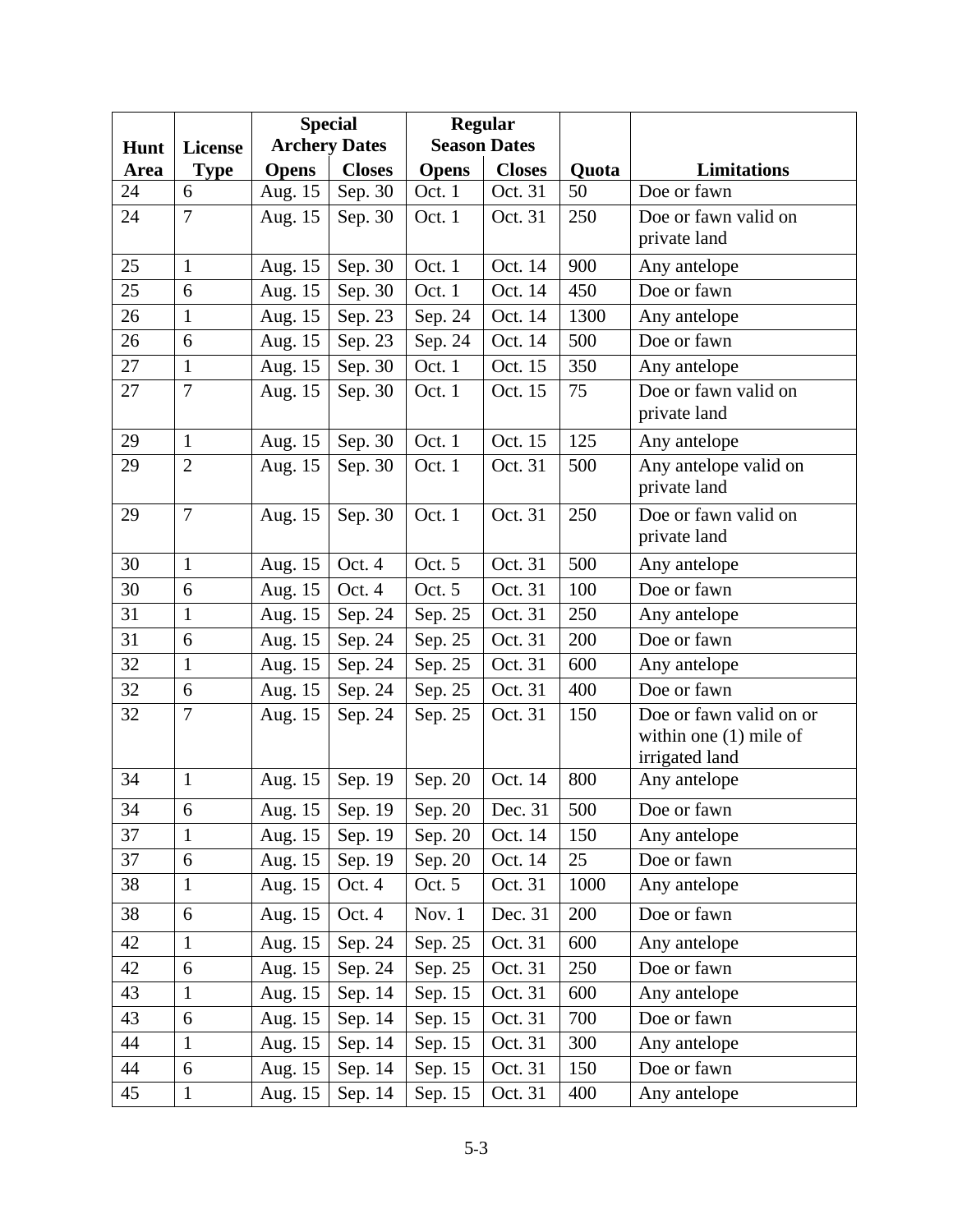|      |                |              | <b>Special</b>       | <b>Regular</b> |                     |       |                                                                                                                                                    |
|------|----------------|--------------|----------------------|----------------|---------------------|-------|----------------------------------------------------------------------------------------------------------------------------------------------------|
| Hunt | <b>License</b> |              | <b>Archery Dates</b> |                | <b>Season Dates</b> |       |                                                                                                                                                    |
| Area | <b>Type</b>    | <b>Opens</b> | <b>Closes</b>        | <b>Opens</b>   | <b>Closes</b>       | Quota | <b>Limitations</b>                                                                                                                                 |
| 45   | 6              | Aug. 15      | Sep. 14              | Sep. 15        | Oct. 31             | 350   | Doe or fawn                                                                                                                                        |
| 46   | $\mathbf{1}$   | Aug. 15      | Sep. 24              | Sep. 25        | Oct. 31             | 200   | Any antelope                                                                                                                                       |
| 46   | $\overline{2}$ | Aug. 15      | Sep. 24              | Oct. 5         | Oct. 31             | 250   | Any antelope                                                                                                                                       |
| 46   | 6              | Aug. 15      | Sep. 24              | Sep. 25        | Oct. 31             | 150   | Doe or fawn                                                                                                                                        |
| 47   | $\mathbf{1}$   | Aug. 15      | Sep. 24              | Sep. 25        | Oct. 31             | 500   | Any antelope                                                                                                                                       |
| 47   | $\overline{2}$ | Aug. 15      | Sep. 24              | Oct. 5         | Oct. 31             | 300   | Any antelope                                                                                                                                       |
| 47   | 6              | Aug. 15      | Sep. 24              | Sep. 25        | Oct. 31             | 350   | Doe or fawn                                                                                                                                        |
| 48   | $\mathbf{1}$   | Aug. 15      | Sep. 24              | Sep. 25        | Oct. 31             | 150   | Any antelope                                                                                                                                       |
| 48   | $\overline{2}$ | Aug. 15      | Sep. 24              | Oct. 5         | Oct. 31             | 150   | Any antelope                                                                                                                                       |
| 48   | 6              | Aug. 15      | Sep. 24              | Sep. 25        | Oct. 31             | 50    | Doe or fawn                                                                                                                                        |
| 50   | $\mathbf{1}$   | Aug. 15      | Aug. 31              | Sep. 16        | Oct. 31             | 300   | Any antelope                                                                                                                                       |
| 50   | 6              | Aug. 15      | Aug. 31              | Sep. 16        | Oct. 31             | 200   | Doe or fawn                                                                                                                                        |
| 50   | $\overline{0}$ |              |                      | Sep. 1         | Sep. 15             | 50    | Any antelope, muzzle-                                                                                                                              |
|      |                |              |                      |                |                     |       | loading firearms only                                                                                                                              |
| 51   | $\mathbf{1}$   | Aug. 15      | Sep. 15              | Sep. 16        | Nov. 14             | 100   | Any antelope                                                                                                                                       |
| 51   | 6              |              |                      | Aug. 15        | Sep. 15             | 150   | Doe or fawn valid on<br>private land                                                                                                               |
| 51   | 6              | Aug. 15      | Sep. 15              | Sep. 16        | Nov. 14             |       | Doe or fawn valid in the<br>entire area                                                                                                            |
| 52   | $\mathbf{1}$   | Aug. 15      | Sep. 15              | Sep. 16        | Oct. 31             | 250   | Any antelope                                                                                                                                       |
| 52   | $\overline{2}$ | Aug. 15      | Sep. 15              | Sep. 16        | Nov. 14             | 200   | Any antelope valid south of<br>North Spring Creek                                                                                                  |
| 52   | 6              | Aug. 15      | Sep. 15              | Sep. 16        | Oct. 31             | 200   | Doe or fawn                                                                                                                                        |
| 52   | $\overline{7}$ | Aug. 15      | Sep. 15              | Sep. 16        | Nov. 14             | 200   | Doe or fawn valid south of<br>North Spring Creek                                                                                                   |
| 53   | 1              | Aug. 15      | Sep. 19              | Sep. 20        | Oct. 31             | 150   | Any antelope                                                                                                                                       |
| 53   | 6              | Aug. 15      | Sep. 19              | Sep. 20        | Oct. 31             | 25    | Doe or fawn                                                                                                                                        |
| 53   | $\overline{7}$ | Aug. 15      | Aug. 31              | Sep. 1         | Oct. 31             | 50    | Doe or fawn valid on<br>private land                                                                                                               |
| 55   | $\mathbf{1}$   | Aug. 15      | Sep. 19              | Sep. 20        | Oct. 31             | 125   | Any antelope                                                                                                                                       |
| 56   | $\mathbf{1}$   | Aug. 15      | Sep. 19              | Sep. 20        | Oct. 31             | 50    | Any antelope                                                                                                                                       |
| 57   | $\mathbf{1}$   | Aug. 15      | Sep. 19              | Sep. 20        | Oct. 31             | 400   | Any antelope                                                                                                                                       |
| 57   | $\mathbf{2}$   | Aug. 15      | Sep. 19              | Sep. 20        | Oct. 31             | 25    | Any antelope valid west of<br><b>Sweetwater County Road</b><br>23S and B.L.M. Road<br>3310, and north and east of<br>B.L.M. Roads 4411 and<br>4409 |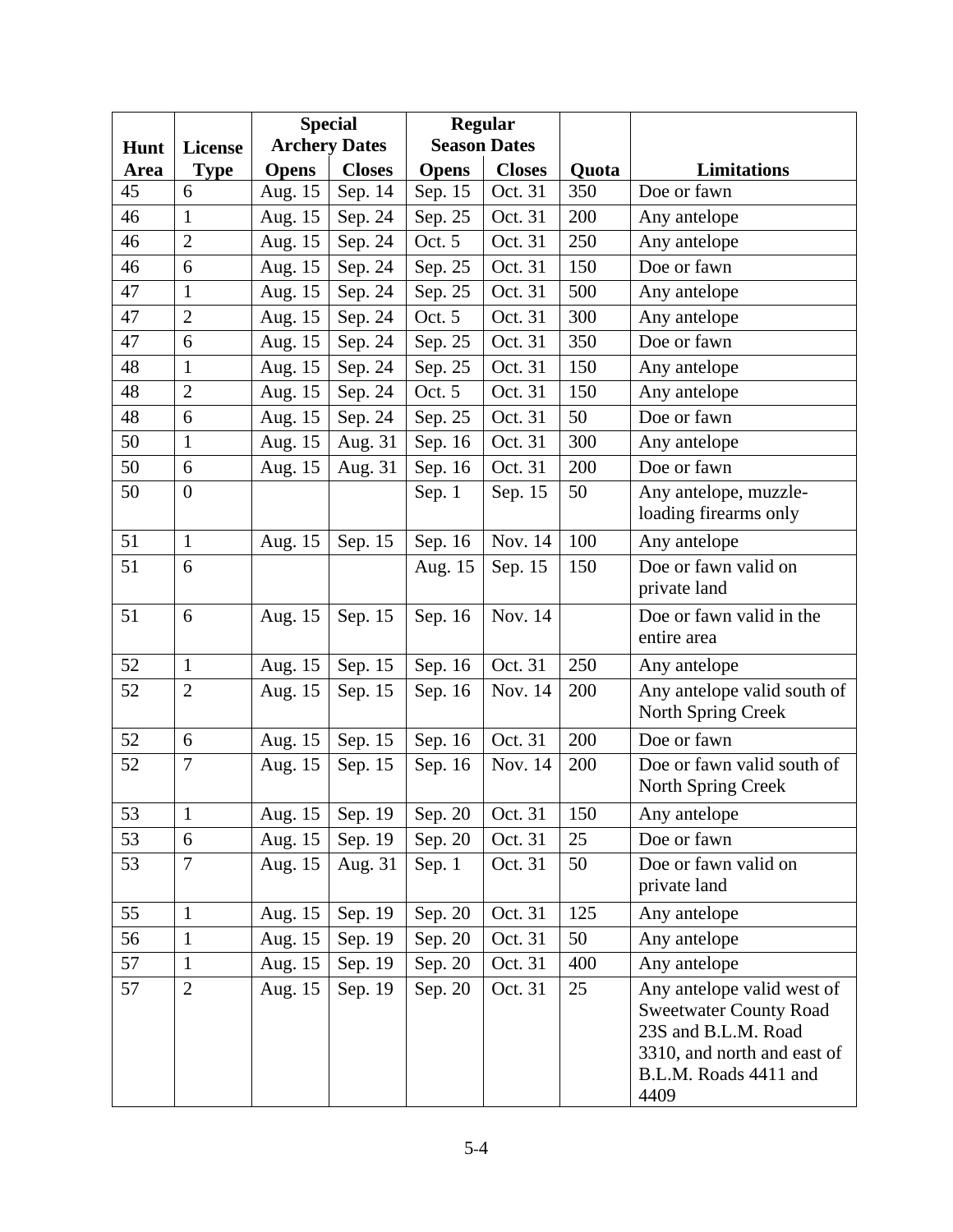|      |                |              | <b>Special</b>       | <b>Regular</b> |                     |       |                                                       |
|------|----------------|--------------|----------------------|----------------|---------------------|-------|-------------------------------------------------------|
| Hunt | <b>License</b> |              | <b>Archery Dates</b> |                | <b>Season Dates</b> |       |                                                       |
| Area | <b>Type</b>    | <b>Opens</b> | <b>Closes</b>        | <b>Opens</b>   | <b>Closes</b>       | Quota | Limitations                                           |
| 57   | 6              | Aug. 15      | Sep. 19              | Sep. 20        | Oct. 31             | 50    | Doe or fawn                                           |
| 57   | $\overline{7}$ | Aug. 15      | Aug. 31              | Sep. 1         | Oct. 31             | 25    | Doe or fawn valid on                                  |
|      |                |              |                      |                |                     |       | private land within one (1)                           |
|      |                |              |                      |                |                     |       | mile of Carbon County<br>Road 603                     |
| 58   | $\mathbf{1}$   | Aug. 15      | Sep. 19              | Sep. 20        | Oct. 31             | 100   | Any antelope                                          |
| 59   | $\mathbf{1}$   | Aug. 15      | Sep. 19              | Sep. 20        | Oct. 31             | 250   | Any antelope                                          |
| 59   | 6              | Aug. 15      | Sep. 19              | Sep. 20        | Oct. 31             | 25    | Doe or fawn                                           |
| 60   | $\mathbf{1}$   | Aug. 15      | Sep. 18              | Sep. 19        | Oct. 31             | 50    | Any antelope                                          |
| 61   | $\mathbf{1}$   | Aug. 15      | Sep. 11              | Sep. 12        | Oct. 31             | 150   | Any antelope                                          |
| 62   | $\mathbf{1}$   | Aug. 15      | Sep. 11              | Sep. 12        | Oct. 31             | 50    | Any antelope                                          |
| 62   | $\overline{2}$ | Aug. 15      | Sep. 11              | Sep. 12        | Oct. 31             | 50    | Any antelope valid east of                            |
|      |                |              |                      |                |                     |       | the Continental Divide and                            |
|      |                |              |                      |                |                     |       | north of Wise Dugout                                  |
| 63   | $\mathbf{1}$   |              |                      |                | Oct. 31             | 200   | Draw                                                  |
|      |                | Aug. 15      | Sep. 18              | Sep. 19        |                     |       | Any antelope                                          |
| 63   | $\overline{2}$ | Aug. 15      | Sep. 18              | Sep. 19        | Oct. 31             | 350   | Any antelope valid east of                            |
|      |                |              |                      |                |                     |       | the Buzzard Road (Natrona<br>County Road 410-Carbon   |
|      |                |              |                      |                |                     |       | County Road 497)                                      |
| 63   | 6              | Aug. 15      | Sep. 18              | Sep. 19        | Oct. 31             | 150   | Doe or fawn                                           |
| 63   | $\overline{7}$ | Aug. 15      | Sep. 18              | Sep. 19        | Oct. 31             | 250   | Doe or fawn valid east of                             |
|      |                |              |                      |                |                     |       | the Buzzard Road (Natrona                             |
|      |                |              |                      |                |                     |       | County Road 410-Carbon                                |
|      |                |              |                      |                |                     |       | County Road 497)                                      |
| 64   |                | Aug. 15      | Sep. 18              | Sep. 19        | Oct. 31             | 150   | Any antelope                                          |
| 65   | $\mathbf{1}$   | Aug. 15      | Sep. 18              | Sep. 19        | Oct. 31             | 150   | Any antelope                                          |
| 65   | 6              | Aug. 15      | Sep. 18              | Sep. 19        | Oct. 31             | 150   | Doe or fawn                                           |
| 65   | $\overline{7}$ | Aug. 15      | Aug. 31              | Sep. 1         | Nov. 7              | 100   | Doe or fawn valid north of                            |
|      |                |              |                      |                |                     |       | the Little Popo Agie River,                           |
|      |                |              |                      |                |                     |       | also valid in Area 66 west<br>of the Little Popo Agie |
|      |                |              |                      |                |                     |       | River                                                 |
| 66   | $\mathbf{1}$   | Aug. 15      | Sep. 18              | Sep. 19        | Oct. 31             | 150   | Any antelope                                          |
| 66   | 6              | Aug. 15      | Sep. 18              | Sep. 19        | Oct. 31             | 100   | Doe or fawn                                           |
| 67   | $\mathbf{1}$   | Aug. 15      | Sep. 18              | Sep. 19        | Oct. 31             | 275   | Any antelope                                          |
| 68   | 1              | Aug. 15      | Sep. 18              | Sep. 19        | Oct. 31             | 500   | Any antelope                                          |
| 68   | 6              | Aug. 15      | Sep. 18              | Sep. 19        | Oct. 31             | 150   | Doe or fawn                                           |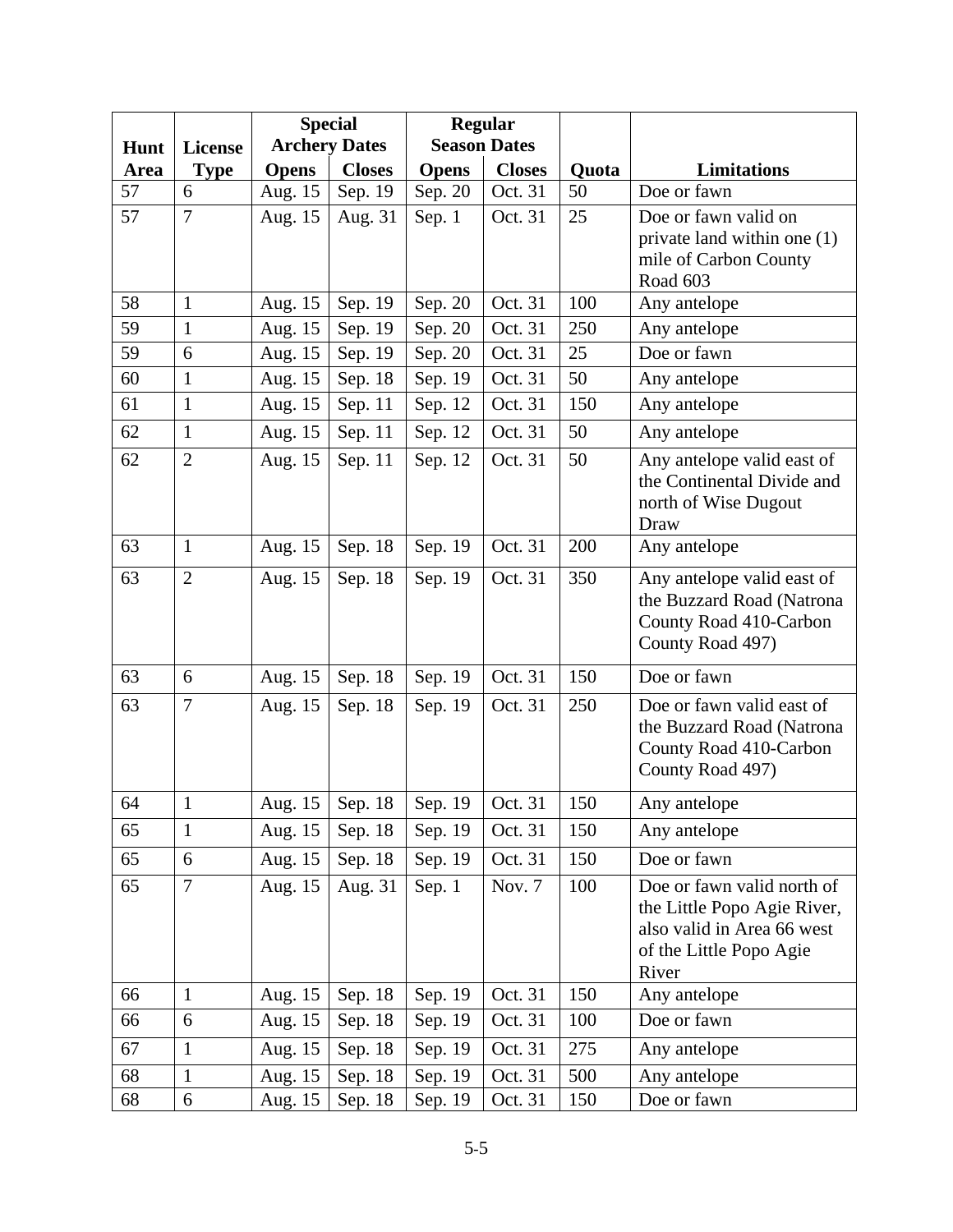|      |                |              | <b>Special</b>       | <b>Regular</b> |                     |       |                                                                               |
|------|----------------|--------------|----------------------|----------------|---------------------|-------|-------------------------------------------------------------------------------|
| Hunt | <b>License</b> |              | <b>Archery Dates</b> |                | <b>Season Dates</b> |       |                                                                               |
| Area | <b>Type</b>    | <b>Opens</b> | <b>Closes</b>        | <b>Opens</b>   | <b>Closes</b>       | Quota | <b>Limitations</b>                                                            |
| 69   | 1              | Aug. 15      | Sep. 14              | Sep. 15        | Oct. 31             | 200   | Any antelope                                                                  |
| 69   | 6              | Aug. 15      | Sep. 14              | Sep. 15        | Oct. 31             | 200   | Doe or fawn                                                                   |
| 70   | $\mathbf{1}$   | Aug. 15      | Sep. 14              | Sep. 15        | Oct. 31             | 150   | Any antelope                                                                  |
| 70   | 6              | Aug. 15      | Sep. 14              | Sep. 15        | Oct. 31             | 200   | Doe or fawn                                                                   |
| 71   | $\mathbf{1}$   | Aug. 15      | Sep. 14              | Sep. 15        | Oct. 31             | 100   | Any antelope                                                                  |
| 71   | 6              | Aug. 15      | Sep. 14              | Sep. 15        | Oct. 31             | 100   | Doe or fawn                                                                   |
| 72   | $\mathbf{1}$   | Aug. 15      | Sep. 14              | Sep. 15        | Oct. 31             | 600   | Any antelope                                                                  |
| 72   | 6              | Aug. 15      | Sep. 14              | Sep. 15        | Oct. 31             | 400   | Doe or fawn                                                                   |
| 73   | $\mathbf{1}$   | Aug. 15      | Sep. 14              | Sep. 15        | Oct. 31             | 1600  | Any antelope                                                                  |
| 73   | 6              | Aug. 15      | Sep. 14              | Sep. 15        | Oct. 31             | 800   | Doe or fawn                                                                   |
| 73   | $\overline{7}$ | Aug. 15      | Sep. 14              | Sep. 15        | Oct. 31             | 50    | Doe or fawn valid on or<br>within one $(1)$ mile of<br>irrigated land         |
| 74   | $\mathbf{1}$   | Aug. 15      | Sep. 18              | Sep. 19        | Oct. 31             | 250   | Any antelope                                                                  |
| 75   | $\mathbf{1}$   | Aug. 15      | Sep. 18              | Sep. 19        | Oct. 31             | 525   | Any antelope                                                                  |
| 75   | 6              | Aug. 15      | Sep. 18              | Sep. 19        | Oct. 31             | 350   | Doe or fawn                                                                   |
| 76   | $\mathbf{1}$   | Aug. 15      | Sep. 30              | Oct. 1         | Oct. 31             | 150   | Any antelope                                                                  |
| 76   | 6              |              |                      | Aug. 15        | Oct. 31             | 25    | Doe or fawn valid on<br>irrigated land                                        |
| 77   | $\mathbf{1}$   | Aug. 15      | Sep. 19              | Sep. 20        | Oct. 14             | 125   | Any antelope                                                                  |
| 77   | $\overline{2}$ |              |                      | Aug. 15        | Sep. 19             | 25    | Any antelope valid on or<br>within one-half $(1/2)$ mile<br>of irrigated land |
| 77   | 6              |              |                      | Aug. 15        | Oct. 24             | 25    | Doe or fawn valid on or<br>within one-half $(1/2)$ mile<br>of irrigated land  |
| 77   | $\overline{7}$ |              |                      | Oct. 25        | Nov. 30             | 25    | Doe or fawn valid on or<br>within one-half $(1/2)$ mile<br>of irrigated land  |
| 78   | $\mathbf{1}$   | Aug. 15      | Sep. 19              | Sep. 20        | Oct. 31             | 150   | Any antelope                                                                  |
| 78   | 6              | Aug. 15      | Aug. 31              | Sep. 1         | Nov. 30             | 100   | Doe or fawn valid on or<br>within one-half $(1/2)$ mile<br>of irrigated land  |
| 79   | $\mathbf{1}$   |              |                      | Oct. 1         | Oct. 15             | 25    | Any antelope valid on or<br>within one-half $(1/2)$ mile<br>of irrigated land |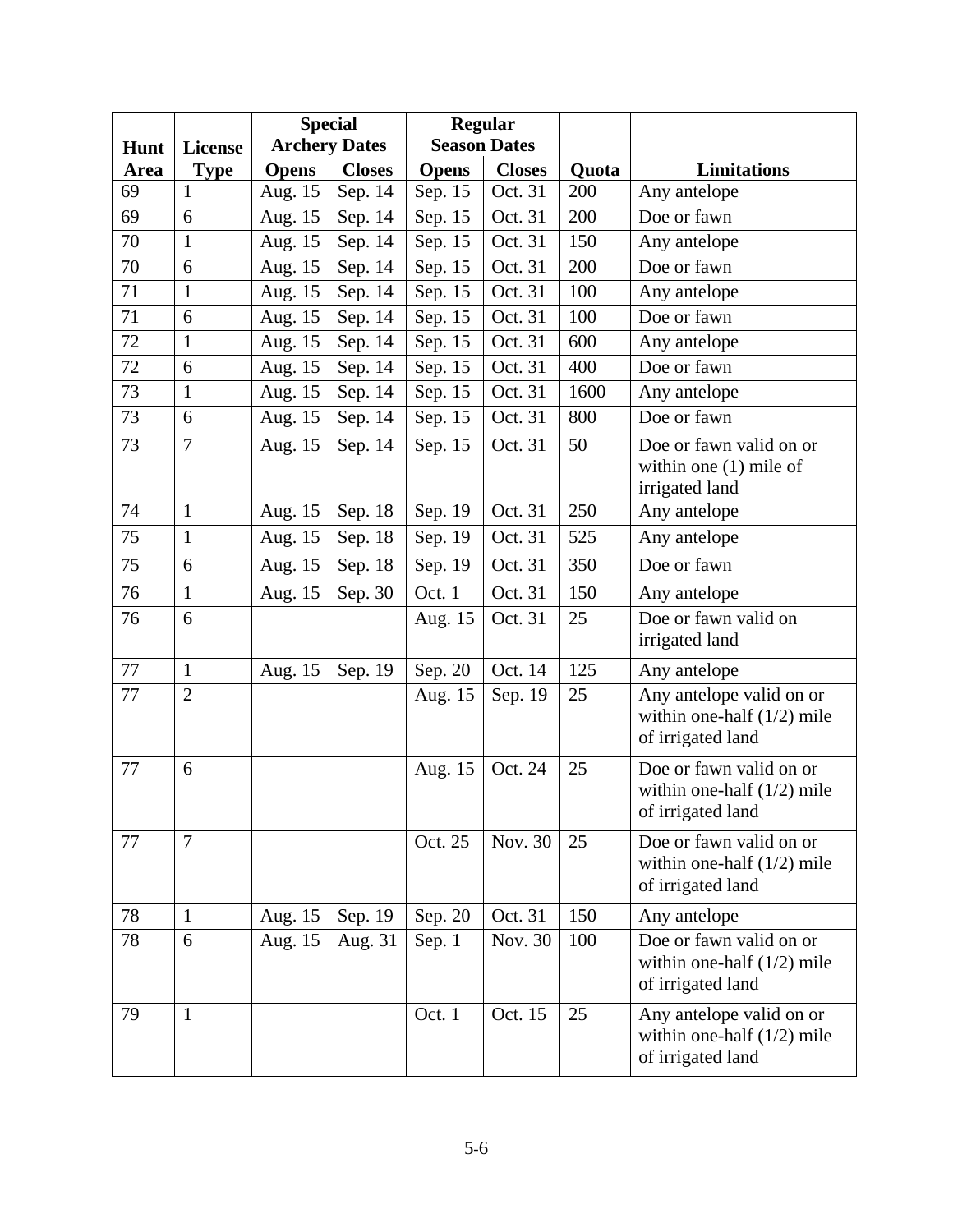|      |                |              | <b>Special</b>       |              | <b>Regular</b>      |       |                                            |
|------|----------------|--------------|----------------------|--------------|---------------------|-------|--------------------------------------------|
| Hunt | <b>License</b> |              | <b>Archery Dates</b> |              | <b>Season Dates</b> |       |                                            |
| Area | <b>Type</b>    | <b>Opens</b> | <b>Closes</b>        | <b>Opens</b> | <b>Closes</b>       | Quota | Limitations                                |
| 79   | 6              |              |                      | Sep. 1       | Nov. 30             | 75    | Doe or fawn valid on or                    |
|      |                |              |                      |              |                     |       | within one-half $(1/2)$ mile               |
|      |                |              |                      |              |                     |       | of irrigated land                          |
| 79   | 9              |              |                      | Aug. 15      | Sep. 30             | 50    | Any antelope, archery only                 |
| 80   | $\mathbf{1}$   | Aug. 15      | Sep. 19              | Sep. 20      | Oct. 31             | 75    | Any antelope                               |
| 80   | 6              | Aug. 15      | Sep. 19              | Sep. 20      | Oct. 31             | 25    | Doe or fawn                                |
| 81   | $\mathbf{1}$   | Aug. 15      | Sep. 19              | Sep. 20      | Nov. 15             | 225   | Any antelope                               |
| 81   | 6              | Aug. 15      | Sep. 19              | Sep. 20      | Nov. 15             | 250   | Doe or fawn                                |
| 82   | $\mathbf{1}$   | Aug. 15      | Sep. 19              | Sep. 20      | Oct. 14             | 200   | Any antelope                               |
| 82   | 6              | Aug. 15      | Sep. 19              | Sep. 20      | Oct. 14             | 175   | Doe or fawn                                |
| 82   | 8              | Aug. 15      | Sep. 19              | Oct. 15      | Nov. 30             | 100   | Doe or fawn valid in Big                   |
|      |                |              |                      |              |                     |       | Horn County                                |
| 83   | $\mathbf{1}$   | Aug. 15      | Sep. 19              | Sep. 20      | Nov. 7              | 250   | Any antelope                               |
| 83   | 6              |              |                      | Aug. 15      | Nov. 15             | 75    | Doe or fawn valid on                       |
|      |                |              |                      |              |                     |       | irrigated land                             |
| 84   | $\mathbf{1}$   | Aug. 15      | Sep. 18              | Sep. 19      | Oct. 31             | 100   | Any antelope                               |
| 84   | 6              | Aug. 15      | Sep. 18              | Sep. 19      | Oct. 31             | 75    | Doe or fawn                                |
| 85   | $\mathbf{1}$   | Aug. 15      | Sep. 9               | Sep. 10      | Oct. 31             | 20    | Any antelope                               |
| 86   | $\mathbf{1}$   | Aug. 15      | Sep. 9               | Sep. 10      | Oct. 31             | 50    | Any antelope                               |
| 86   | 6              | Aug. 15      | Sep. 9               | Sep. 10      | Oct. 31             | 25    | Doe or fawn                                |
| 87   | $\mathbf{1}$   | Aug. 15      | Sep. 9               | Sep. 10      | Oct. 31             | 175   | Any antelope                               |
| 87   | $\overline{2}$ | Aug. 15      | Sep. 9               | Sep. 25      | Oct. 31             | 125   | Any antelope                               |
| 87   | 6              | Aug. 15      | Sep. 9               | Sep. 10      | Oct. 31             | 100   | Doe or fawn                                |
| 87   | $\overline{7}$ | Aug. 15      | Sep. 9               | Sep. 25      | Oct. 31             | 100   | Doe or fawn                                |
| 88   | $\mathbf{1}$   | Aug. 15      | Sep. 9               | Sep. 10      | Oct. 31             | 275   | Any antelope                               |
| 88   | 6              | Aug. 15      | Sep. 9               | Oct. 1       | Oct. 31             | 300   | Doe or fawn                                |
| 89   | $\mathbf{1}$   | Aug. 15      | Sep. 9               | Sep. 10      | Oct. 31             | 175   | Any antelope                               |
| 89   | $\overline{2}$ | Aug. 15      | Sep. 9               | Oct. 10      | Oct. 31             | 125   | Any antelope                               |
| 89   | $6\,$          | Aug. 15      | Sep. 9               | Oct. 1       | Oct. 31             | 325   | Doe or fawn                                |
| 89   | 6              |              |                      | Nov. 1       | Nov. 15             |       | Doe or fawn valid south of                 |
|      |                |              |                      |              |                     |       | Middle Piney Creek and                     |
|      |                |              |                      |              |                     |       | south of Wyoming                           |
|      |                |              |                      |              |                     |       | Highway 351                                |
| 89   | $\overline{7}$ | Aug. 15      | Aug. 31              | Sep. 1       | Nov. 15             | 75    | Doe or fawn valid south of                 |
|      |                |              |                      |              |                     |       | Middle Piney Creek and<br>south of Wyoming |
|      |                |              |                      |              |                     |       | Highway 351                                |
| 90   | $\mathbf{1}$   | Aug. 15      | Sep. 9               | Sep. 10      | Oct. 31             | 150   | Any antelope                               |
|      |                |              |                      |              |                     |       |                                            |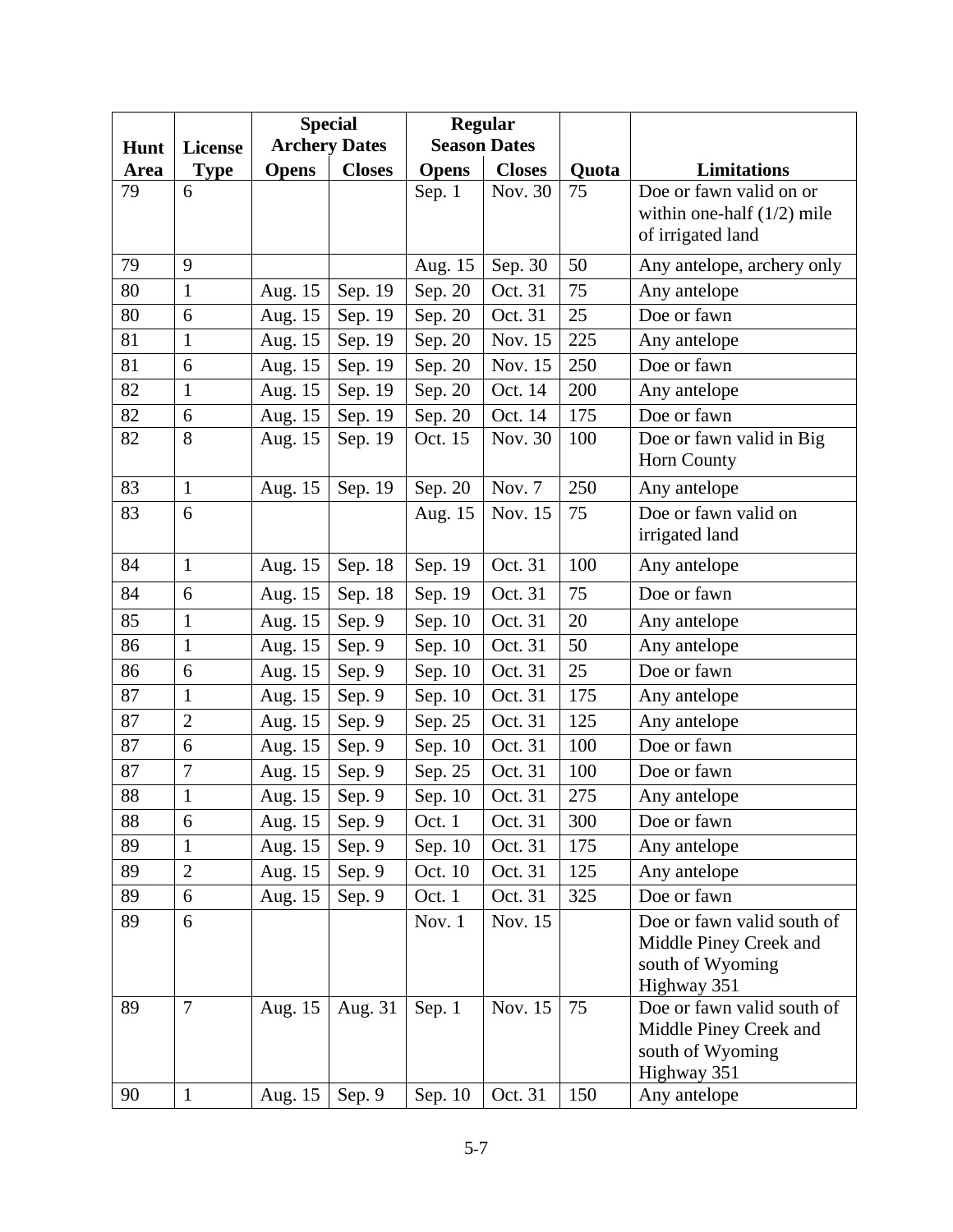|      |                |              | <b>Special</b>       |              | <b>Regular</b>      |       |                                                                                                           |
|------|----------------|--------------|----------------------|--------------|---------------------|-------|-----------------------------------------------------------------------------------------------------------|
| Hunt | <b>License</b> |              | <b>Archery Dates</b> |              | <b>Season Dates</b> |       |                                                                                                           |
| Area | <b>Type</b>    | <b>Opens</b> | <b>Closes</b>        | <b>Opens</b> | <b>Closes</b>       | Quota | <b>Limitations</b>                                                                                        |
| 90   | 6              | Aug. 15      | Sep. 9               | Sep. 10      | Oct. 31             | 50    | Doe or fawn                                                                                               |
| 90   | 8              |              |                      | Aug. 15      | Sep. 9              | 50    | Doe or fawn valid on<br>private land                                                                      |
| 91   | $\mathbf{1}$   | Aug. 15      | Sep. 9               | Sep. 10      | Oct. 31             | 275   | Any antelope                                                                                              |
| 91   | 6              | Aug. 15      | Sep. 9               | Sep. 10      | Oct. 31             | 100   | Doe or fawn                                                                                               |
| 91   | $\overline{7}$ |              |                      | Aug. 15      | Oct. 31             | 50    | Doe or fawn valid on<br>private land and Bureau of<br>Reclamation land within<br><b>Sweetwater County</b> |
| 92   | $\mathbf{1}$   | Aug. 15      | Sep. 9               | Sep. 10      | Oct. 31             | 200   | Any antelope                                                                                              |
| 92   | $\overline{7}$ |              |                      | Aug. 15      | Nov. 30             | 150   | Doe or fawn valid within<br>the Farson-Eden Irrigation<br>Project                                         |
| 93   | $\mathbf{1}$   | Aug. 15      | Sep. 9               | Sep. 10      | Oct. 31             | 400   | Any antelope                                                                                              |
| 93   | 6              | Aug. 15      | Sep. 9               | Sep. 10      | Oct. 31             | 25    | Doe or fawn                                                                                               |
| 93   | $\overline{7}$ | Aug. 15      | Sep. 9               | Oct. 1       | Nov. 30             | 100   | Doe or fawn valid on<br>private irrigated land                                                            |
| 94   | $\mathbf{1}$   | Aug. 15      | Sep. 9               | Sep. 10      | Oct. 31             | 500   | Any antelope                                                                                              |
| 94   | 6              | Aug. 15      | Sep. 9               | Sep. 10      | Oct. 31             | 100   | Doe or fawn                                                                                               |
| 94   | 7              |              |                      | Aug. 15      | Oct. 31             | 200   | Doe or fawn valid on or<br>within one $(1)$ mile of<br>irrigated land                                     |
| 95   | $\mathbf{1}$   | Aug. 15      | Sep. 9               | Sep. 10      | Oct. 31             | 325   | Any antelope                                                                                              |
| 95   | 7              |              |                      | Aug. 15      | Oct. 31             | 75    | Doe or fawn valid on<br>irrigated land                                                                    |
| 96   | $\mathbf{1}$   | Aug. 15      | Sep. 9               | Sep. 10      | Oct. 31             | 50    | Any Antelope                                                                                              |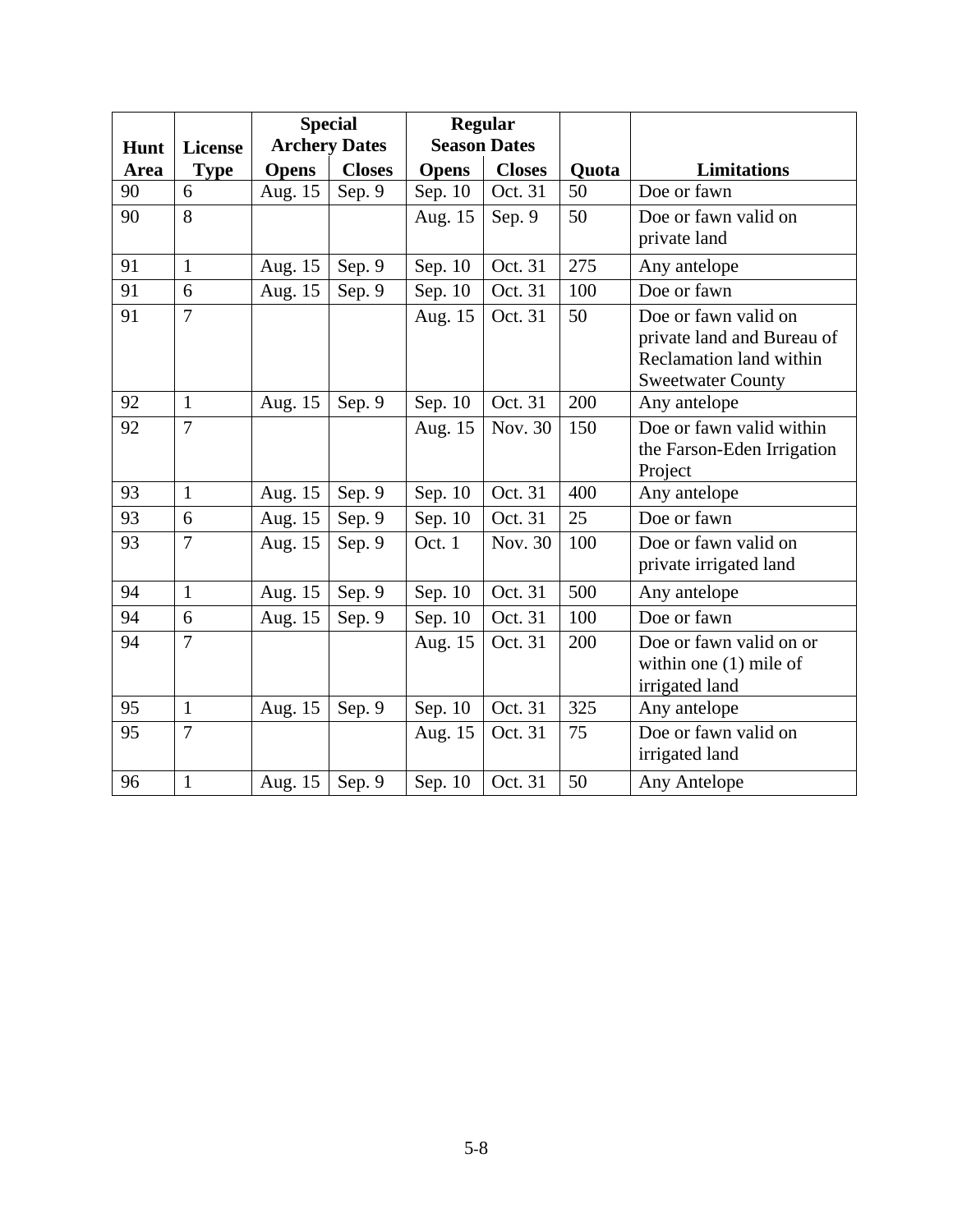|            |                |              | <b>Special</b>       |              | <b>Regular</b>      |       |                                                                                                                                                                                                                                                                                                                                                                                                                   |
|------------|----------------|--------------|----------------------|--------------|---------------------|-------|-------------------------------------------------------------------------------------------------------------------------------------------------------------------------------------------------------------------------------------------------------------------------------------------------------------------------------------------------------------------------------------------------------------------|
| Hunt       | <b>License</b> |              | <b>Archery Dates</b> |              | <b>Season Dates</b> |       |                                                                                                                                                                                                                                                                                                                                                                                                                   |
| Area       | <b>Type</b>    | <b>Opens</b> | <b>Closes</b>        | <b>Opens</b> | <b>Closes</b>       | Quota | Limitations                                                                                                                                                                                                                                                                                                                                                                                                       |
| 96         | $\overline{7}$ |              |                      | Aug. 15      | Nov. 30             | 100   | Doe or fawn valid within<br>the Farson-Eden Irrigation<br>Project or west of the Blue<br>Rim Road (Sweetwater<br>County Road 5) and west<br>of the Old Stauffer Road<br>(Sweetwater County Road<br>7) and south of the OCI<br><b>Entrance Road (Sweetwater</b><br>County Road 6) and east of<br>the Green River; also valid<br>in that portion of Area 101<br>within the Farson-Eden<br><b>Irrigation Project</b> |
| 97,<br>117 | $\mathbf{1}$   | Aug. 15      | Sep. 18              | Sep. 19      | Oct. 31             | 275   | Any antelope                                                                                                                                                                                                                                                                                                                                                                                                      |
| 97,<br>117 | $\overline{2}$ |              |                      | Aug. 15      | Oct. 31             | 50    | Any antelope valid in Area<br>97 south of U.S. Highway<br>26 or Wyoming Highway<br>134 and east of Eight Mile<br>Road, and in all of Area<br>117                                                                                                                                                                                                                                                                  |
| 97,<br>117 | 6              | Aug. 15      | Sep. 18              | Sep. 19      | Oct. 31             | 150   | Doe or fawn                                                                                                                                                                                                                                                                                                                                                                                                       |
| 97,<br>117 | $\overline{7}$ |              |                      | Aug. 15      | Oct. 31             | 150   | Doe or fawn valid in Area<br>97 south of U.S. Highway<br>26 or Wyoming Highway<br>134 and east of Eight Mile<br>Road, and in all of Area<br>117                                                                                                                                                                                                                                                                   |
| 98         | $\mathbf{1}$   | Aug. 15      | Sep. 9               | Sep. 10      | Oct. 31             | 150   | Any antelope                                                                                                                                                                                                                                                                                                                                                                                                      |
| 98         | 6              | Aug. 15      | Sep. 9               | Sep. 10      | Oct. 31             | 150   | Doe or fawn                                                                                                                                                                                                                                                                                                                                                                                                       |
| 98         | $\overline{7}$ | Aug. 15      | Sep. 9               | Nov. 1       | Nov. 30             | 50    | Doe or fawn valid within<br>the Smith's Fork Drainage                                                                                                                                                                                                                                                                                                                                                             |
| 99         | $\mathbf{1}$   | Aug. 15      | Sep. 9               | Sep. 10      | Oct. 31             | 200   | Any antelope                                                                                                                                                                                                                                                                                                                                                                                                      |
| 99         | $\overline{2}$ |              |                      | Aug. 15      | Nov. 30             | 125   | Any antelope valid north<br>and west of Wyoming<br>Highway 410 and west of<br>Uinta County Road 271                                                                                                                                                                                                                                                                                                               |
| 99         | 6              | Aug. 15      | Sep. 9               | Sep. 10      | Oct. 31             | 25    | Doe or fawn                                                                                                                                                                                                                                                                                                                                                                                                       |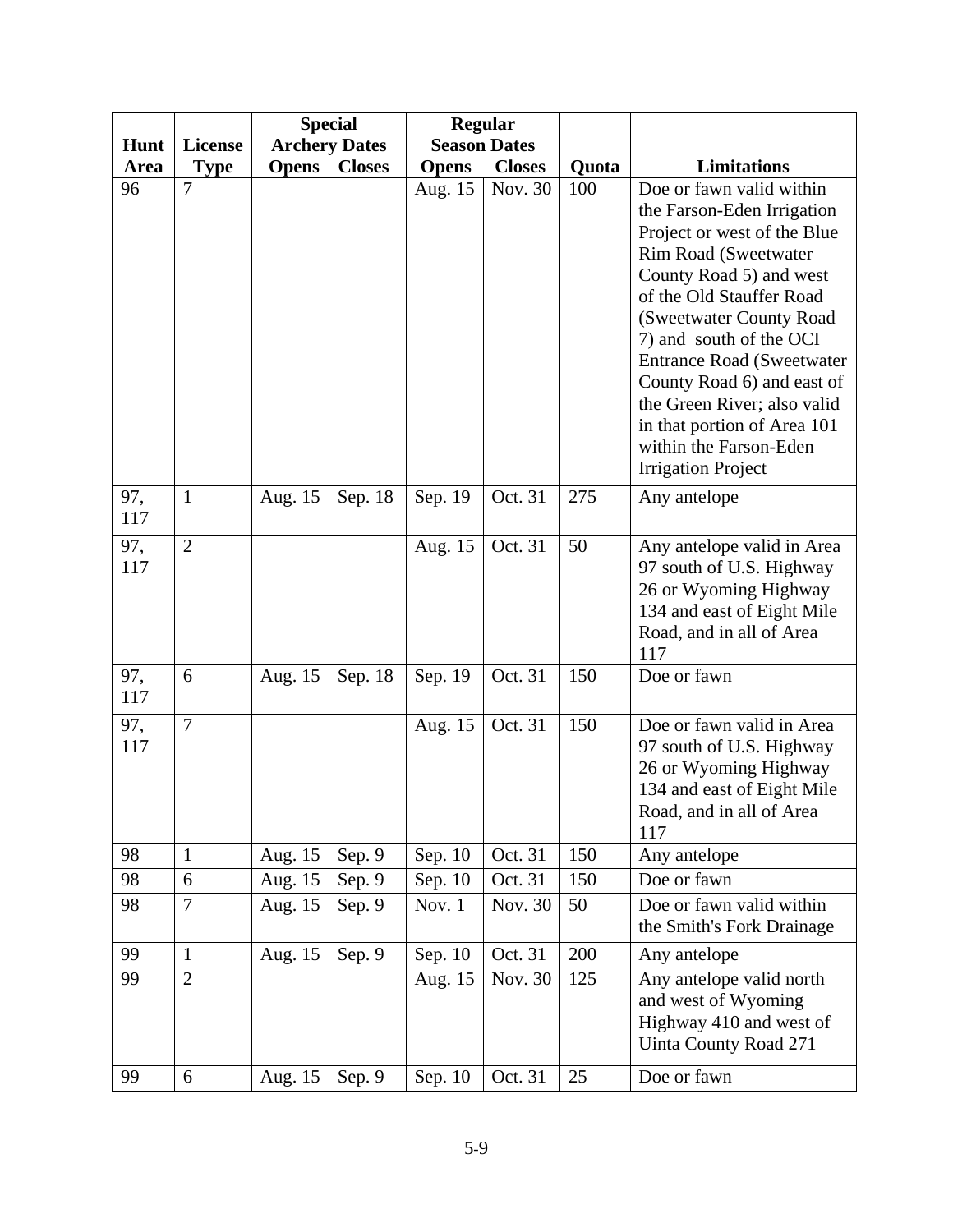|      |                |              | <b>Special</b>       |              | <b>Regular</b>      |       |                                                                                                                                                                                   |
|------|----------------|--------------|----------------------|--------------|---------------------|-------|-----------------------------------------------------------------------------------------------------------------------------------------------------------------------------------|
| Hunt | <b>License</b> |              | <b>Archery Dates</b> |              | <b>Season Dates</b> |       |                                                                                                                                                                                   |
| Area | <b>Type</b>    | <b>Opens</b> | <b>Closes</b>        | <b>Opens</b> | <b>Closes</b>       | Quota | Limitations                                                                                                                                                                       |
| 99   | $\overline{7}$ |              |                      | Aug. 15      | Nov. 30             | 150   | Doe or fawn valid north<br>and west of Wyoming<br>Highway 410 and west of<br>Uinta County Road 271                                                                                |
| 99   | 8              |              |                      | Aug. 15      | Oct. 31             | 50    | Doe or fawn valid east of<br>Cottonwood Creek on<br>irrigated land                                                                                                                |
| 99   | $\overline{0}$ |              |                      | Sep. 1       | Oct. 31             | 25    | Any antelope, muzzle-<br>loading firearms only                                                                                                                                    |
| 100  | $\mathbf{1}$   | Aug. 15      | Sep. 9               | Sep. 10      | Oct. 31             | 350   | Any antelope                                                                                                                                                                      |
| 100  | 6              | Aug. 15      | Sep. 9               | Sep. 10      | Oct. 31             | 250   | Doe or fawn                                                                                                                                                                       |
| 101  | $\mathbf{1}$   | Aug. 15      | Sep. 9               | Sep. 10      | Oct. 31             | 100   | Any antelope                                                                                                                                                                      |
| 102  | $\mathbf{1}$   | Aug. 15      | Oct. 14              | Oct. 15      | Nov. 15             | 400   | Any antelope                                                                                                                                                                      |
| 102  | 6              |              |                      | Sep. 1       | Sep. 30             | 400   | Doe or fawn valid on<br>private land                                                                                                                                              |
| 102  | 6              | Aug. 15      | Oct. 14              | Oct. 15      | Nov. 15             |       | Doe or fawn valid in the<br>entire area                                                                                                                                           |
| 103  | $\mathbf{1}$   | Aug. 15      | Oct. 4               | Oct. 5       | Oct. 31             | 450   | Any antelope                                                                                                                                                                      |
| 103  | 6              | Aug. 15      | Oct. 4               | Oct. 5       | Dec. 31             | 350   | Doe or fawn                                                                                                                                                                       |
| 106  | $\mathbf{1}$   | Aug. 15      | Sep. 18              | Sep. 19      | Oct. 31             | 200   | Any antelope                                                                                                                                                                      |
| 106  | 6              | Aug. 15      | Sep. 18              | Sep. 19      | Oct. 31             | 150   | Doe or fawn                                                                                                                                                                       |
| 107  | $\mathbf{1}$   | Aug. 15      | Sep. 9               | Sep. 10      | Oct. 31             | 100   | Any antelope                                                                                                                                                                      |
| 107  | 6              | Aug. 15      | Sep. 9               | Sep. 10      | Oct. 31             | 25    | Doe or fawn                                                                                                                                                                       |
| 107  | $\overline{0}$ |              |                      | Aug. 20      | Sep. 9              | 50    | Any antelope, handguns<br>and muzzle-loading<br>firearms only                                                                                                                     |
| 108  | $\mathbf{1}$   | Aug. 15      | Sep. 19              | Sep. 20      | Oct. 31             | 50    | Any antelope                                                                                                                                                                      |
| 108  | 6              | Aug. 15      | Sep. 19              | Sep. 20      | Oct. 31             | 25    | Doe or fawn                                                                                                                                                                       |
| 108  | $\overline{7}$ | Aug. 15      | Sep. 19              | Sep. 20      | Nov. 30             | 75    | Doe or fawn valid south of<br>the Bridger Pass Road<br>(B.L.M. Road 3301), east<br>of the Continental Divide<br>and north of the Miller Hill<br>Road (Carbon County Road<br>505W) |
| 109  | $\mathbf{1}$   | Aug. 15      | Sep. 14              | Sep. 15      | Nov. 30             | 350   | Any antelope                                                                                                                                                                      |
| 109  | 6              | Aug. 15      | Sep. 14              | Sep. 15      | Nov. 30             | 400   | Doe or fawn                                                                                                                                                                       |
| 110  | $\mathbf{1}$   | Aug. 15      | Sep. 19              | Sep. 20      | Oct. 14             | 100   | Any antelope                                                                                                                                                                      |
| 110  | 6              | Aug. 15      | Sep. 19              | Sep. 20      | Oct. 14             | 50    | Doe or fawn                                                                                                                                                                       |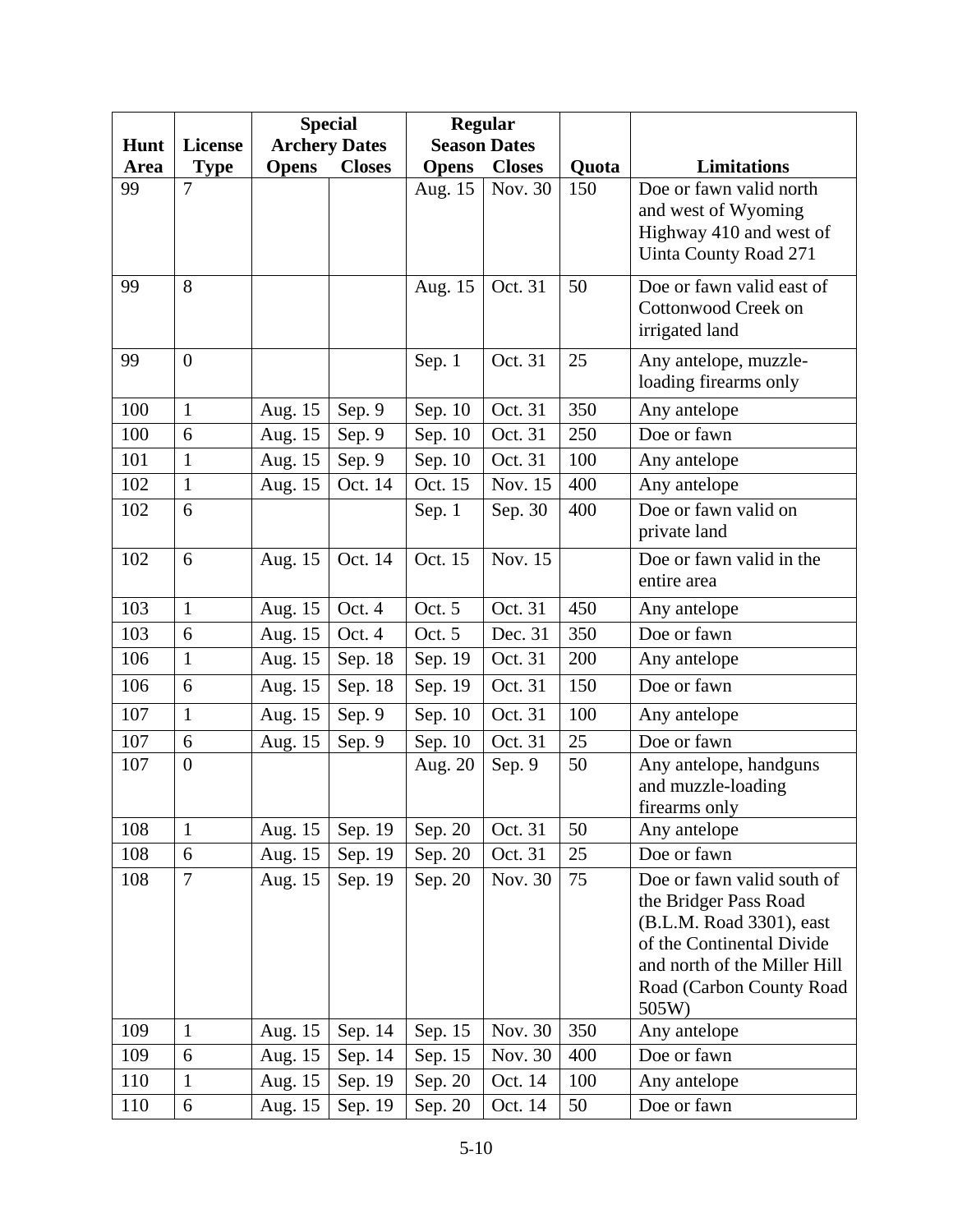|      |                |              | <b>Special</b>       |              | <b>Regular</b>      |              |                                                                                                                                     |
|------|----------------|--------------|----------------------|--------------|---------------------|--------------|-------------------------------------------------------------------------------------------------------------------------------------|
| Hunt | <b>License</b> |              | <b>Archery Dates</b> |              | <b>Season Dates</b> |              |                                                                                                                                     |
| Area | <b>Type</b>    | <b>Opens</b> | <b>Closes</b>        | <b>Opens</b> | <b>Closes</b>       | <b>Quota</b> | <b>Limitations</b>                                                                                                                  |
| 111  | 1              | Aug. 15      | Sep. 19              | Sep. 20      | Oct. 14             | 150          | Any antelope                                                                                                                        |
| 111  | $\mathbf{1}$   |              |                      | Oct. 15      | Dec. 31             |              | Doe or fawn                                                                                                                         |
| 111  | 6              | Aug. 15      | Sep. 19              | Sep. 20      | Dec. 31             | 100          | Doe or fawn                                                                                                                         |
| 112  | $\mathbf{1}$   | Aug. 15      | Sep. 19              | Sep. 20      | Oct. 31             | 100          | Any antelope                                                                                                                        |
| 112  | 6              | Aug. 15      | Sep. 19              | Sep. 20      | Oct. 31             | 25           | Doe or fawn                                                                                                                         |
| 113  | $\mathbf{1}$   | Aug. 15      | Sep. 30              | Oct. 1       | Oct. 31             | 175          | Any antelope                                                                                                                        |
| 113  | $\overline{2}$ | Aug. 15      | Sep. 30              | Oct. 11      | Oct. 31             | 175          | Any antelope                                                                                                                        |
| 113  | 6              | Aug. 15      | Sep. 30              | Oct. 1       | Oct. 31             | 200          | Doe or fawn                                                                                                                         |
| 114  | $\mathbf{1}$   | Aug. 15      | Sep. 30              | Oct. 1       | Oct. 31             | 75           | Any antelope                                                                                                                        |
| 114  | $\overline{2}$ |              |                      | Aug. 15      | Sep. 30             | 25           | Any antelope valid on or<br>within one-half $(1/2)$ mile<br>of irrigated land                                                       |
| 114  | 6              |              |                      | Aug. 15      | Oct. 24             | 25           | Doe or fawn valid on or<br>within one-half $(1/2)$ mile<br>of irrigated land                                                        |
| 114  | $\overline{7}$ |              |                      | Oct. 25      | Nov. 30             | 25           | Doe or fawn valid on or<br>within one-half $(1/2)$ mile<br>of irrigated land                                                        |
| 115  | $\mathbf{1}$   | Aug. 15      | Sep. 30              | Oct. 1       | Oct. 31             | 200          | Any antelope                                                                                                                        |
| 115  | 6              | Aug. 15      | Aug. 31              | Sep. 1       | Nov. 30             | 300          | Doe or fawn valid east of<br>the Nowood River or south<br>and west of Cornell Gulch<br>or Nowater Stock Trail<br>(B.L.M. Road 1404) |

## **Section 3. Special Archery Seasons.**

(a) There shall be special archery antelope hunting seasons on the dates specified in Section 2. Special archery hunting seasons are specific to individual hunt areas by license type. During the special archery hunting seasons, archers are restricted to the limitations associated with the special archery season dates for a hunt area and license type.

(b) Archers shall possess a limited quota antelope license and an archery license in order to hunt antelope with archery equipment during any special archery season.

(i) Type 9 limited quota antelope licenses are valid for "archery only" and do not require a separate archery license.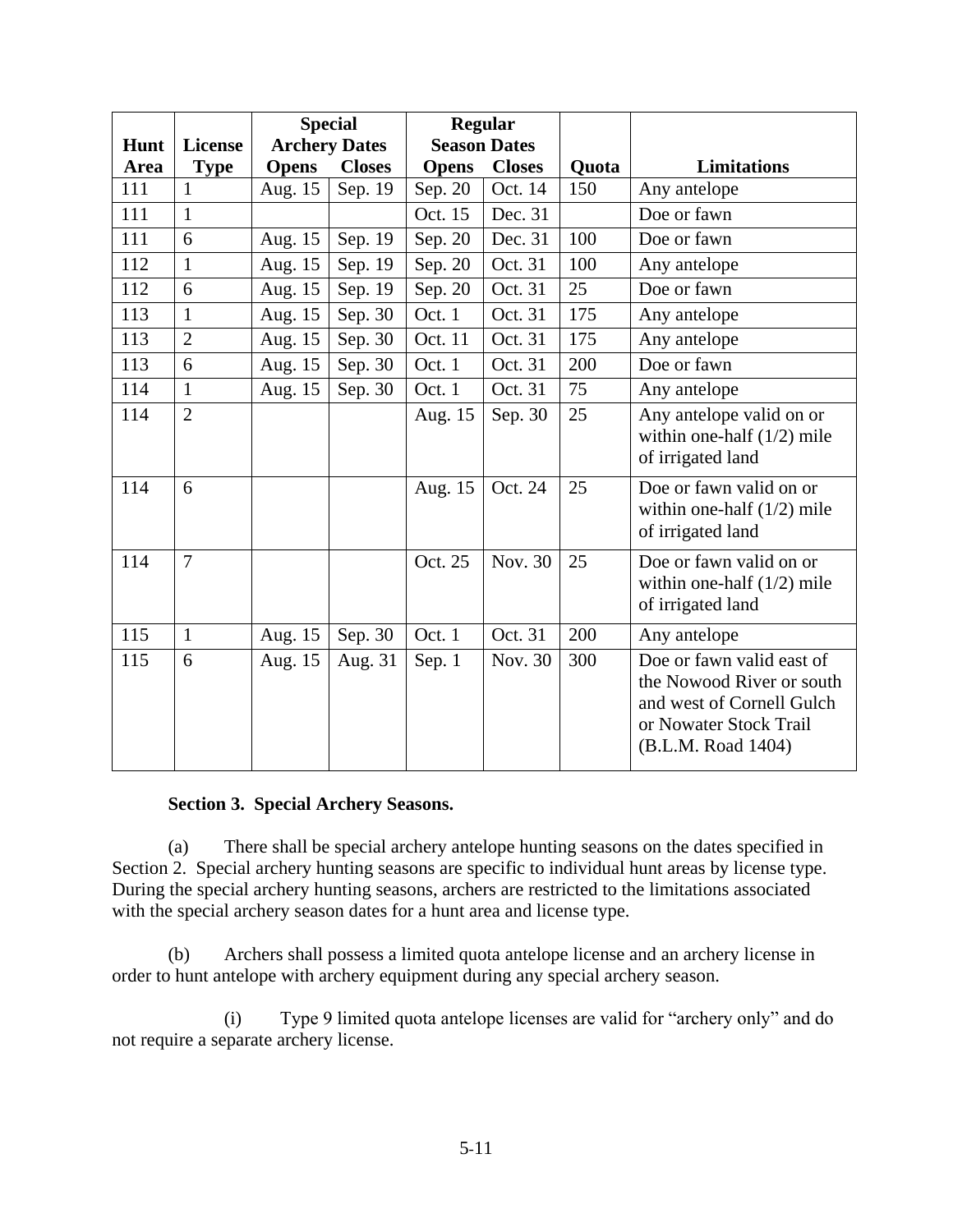(ii) Type 0 limited quota antelope licenses are valid for specialized hunting equipment, such as muzzle-loading firearms or handguns, and are not valid for use with archery equipment during any special archery antelope seasons.

#### **Section 4. Disabled Hunter Season Extension.**

(a) Any person qualified for and in possession of a Disabled Hunter Season Extension Permit issued by the Department in accordance with Commission regulation may hunt antelope starting five (5) days prior to the earliest opening date in the hunt area(s) for which their license type is valid and is restricted to the limitations of their license type for the earliest opening date as specified in Section 2 of this Chapter.

(b) Hunters participating in a disabled hunter season extension shall be in possession of a Disabled Hunter Season Extension Permit which shall be immediately produced for inspection upon request of an officer authorized to enforce this regulation.

## **Section 5. Hunt Area Descriptions.**

Area and Number.

**Area 1. Crook.** Beginning where Wyoming Highway 112 crosses the Wyoming-Montana state line; southwesterly along said highway to Wyoming Highway 24 in the town of Hulett; southerly along said highway to U.S. Highway 14; westerly along said highway to the Cabin Creek Road (Crook County Road 116); northwesterly along said road to the Oshoto Road (Crook County Road 263); westerly along said road to the "D" Road (Crook County Road 68); northerly along said road to the Rocky Point Road in Campbell County (Campbell County Road 85); northerly along said road to the Wyoming-Montana state line; easterly along said line to Wyoming Highway 112.

**Area 2. Bearlodge.** Beginning where Wyoming Highway 112 crosses the Wyoming-Montana state line; easterly along said line to the Wyoming-South Dakota state line; southerly along said line to Interstate Highway 90; westerly along said Interstate Highway to the town of Sundance and U.S. Highway 14; northwesterly along said highway to Wyoming Highway 24; northerly along said highway to Wyoming Highway 112 in the town of Hulett; northeasterly along said highway to the Wyoming-Montana state line.

**Area 3. Keyhole.** Beginning where Interstate Highway 90 intersects U.S. Highway 14 in the town of Sundance; southerly and westerly along Interstate Highway 90 to its intersection with the "D" Road (Crook County Road 68); northerly along said road to the Oshoto Road (Crook County Road 263); easterly along said road to the Cabin Creek Road (Crook County Road 116); southerly and easterly along said road to U.S. Highway 14; easterly and southerly along said highway to Interstate Highway 90 in the town of Sundance.

**Area 4. Arch Creek.** Beginning in the town of Upton at the junction of U.S. Highway 16 and Wyoming Highway 116; westerly and northerly along U.S. Highway 16 to Interstate Highway 90 at the town of Moorcroft; easterly along said Interstate Highway to the town of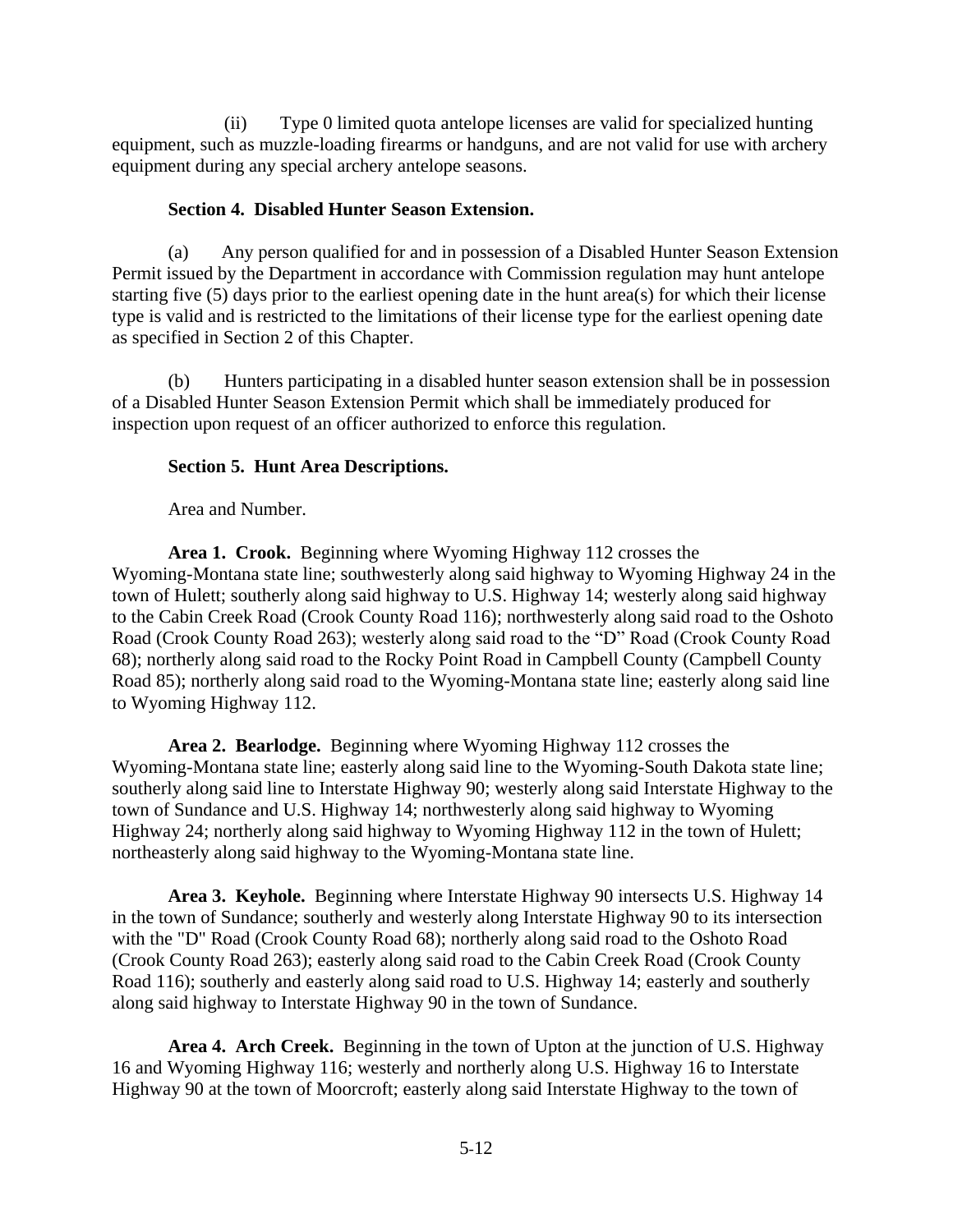Sundance and Wyoming Highway 116; southerly and westerly along said highway to its junction with U.S. Highway 16 in the town of Upton.

**Area 5. Inyan Kara.** Beginning where Interstate Highway 90 crosses the Wyoming-South Dakota state line; southerly along said line to U.S. Highway 16; northerly and westerly along said highway to Wyoming Highway 116 in the town of Upton; northerly and easterly along said highway to the town of Sundance and Interstate Highway 90; easterly along said Interstate Highway to the Wyoming-South Dakota state line.

**Area 6. South Newcastle.** Beginning where U.S. Highway 16 intersects the Wyoming-South Dakota state line; southerly along said line to the Dewey Road (Weston County Road 2); northwesterly along said road to U.S. Highway 85; southerly along said highway to Cheyenne River Road (Weston County Road 54); westerly along said road to the Lynch Road (Weston County Road 7A); northerly along said road to Wyoming Highway 450; northeasterly along said highway to U.S. Highway 16; southeasterly along said highway to the Wyoming-South Dakota state line.

**Area 7. South Upton.** Beginning where Wyoming Highway 450 intersects U.S. Highway 16; southwesterly along Wyoming Highway 450 to the Keeline Road (U.S.F.S. Road 930); northwesterly along said road to Black Thunder Creek; easterly down said creek to Bacon Creek; northerly up said creek to Newel Prong; northerly up said prong to the divide between the Cheyenne River and Belle Fourche River; northeasterly along said divide to the divide between Four Horse Creek and Raven Creek; northwesterly along said divide to the Belle Fourche River; northeasterly down said river to Interstate Highway 90; easterly along said highway to U.S. Highway 16; southeasterly along said highway to Wyoming Highway 450.

**Area 8. Niobrara.** Beginning where the Boner Road (Niobrara County Road 18) crosses the Wyoming-South Dakota state line; westerly along said road to U.S. Highway 85; southerly along said highway to Wyoming Highway 270; westerly along said highway to Wyoming Highway 272; northerly along said highway to the North Lance Creek Road (Niobrara County Road 14); northerly and westerly along said road to the Niobrara-Converse county line and the Dull Center Road (Converse County Road 38); westerly along said road to the Clareton Road (Converse County Road 39); northerly along said road to the Niobrara-Weston county line and the Lynch Road (Weston County Road 7A); northerly along said road to the Cheyenne River Road (Weston County Road 54); easterly along said road to U.S. Highway 85; northerly along said highway to the Dewey Road (Weston County Road 2); easterly along said road to the Wyoming-South Dakota state line; southerly along said line to the Boner Road (Niobrara County Road 18).

**Area 9. Lance Creek.** Beginning where U.S. Highway 20 crosses the Wyoming-Nebraska state line; westerly along said highway to the Twenty Mile Creek Road (Converse County Road 46) at Lost Springs; northerly along said road to the Manning Road (Converse County Road 53); easterly along said road to the Converse-Niobrara county line and the Twenty Mile Road (Niobrara County Road 23); easterly along said road to Wyoming Highway 271; easterly along said highway to the town of Lance Creek and Wyoming Highway 270; northerly and easterly along said highway to U.S. Highway 85; northerly along said highway to the Boner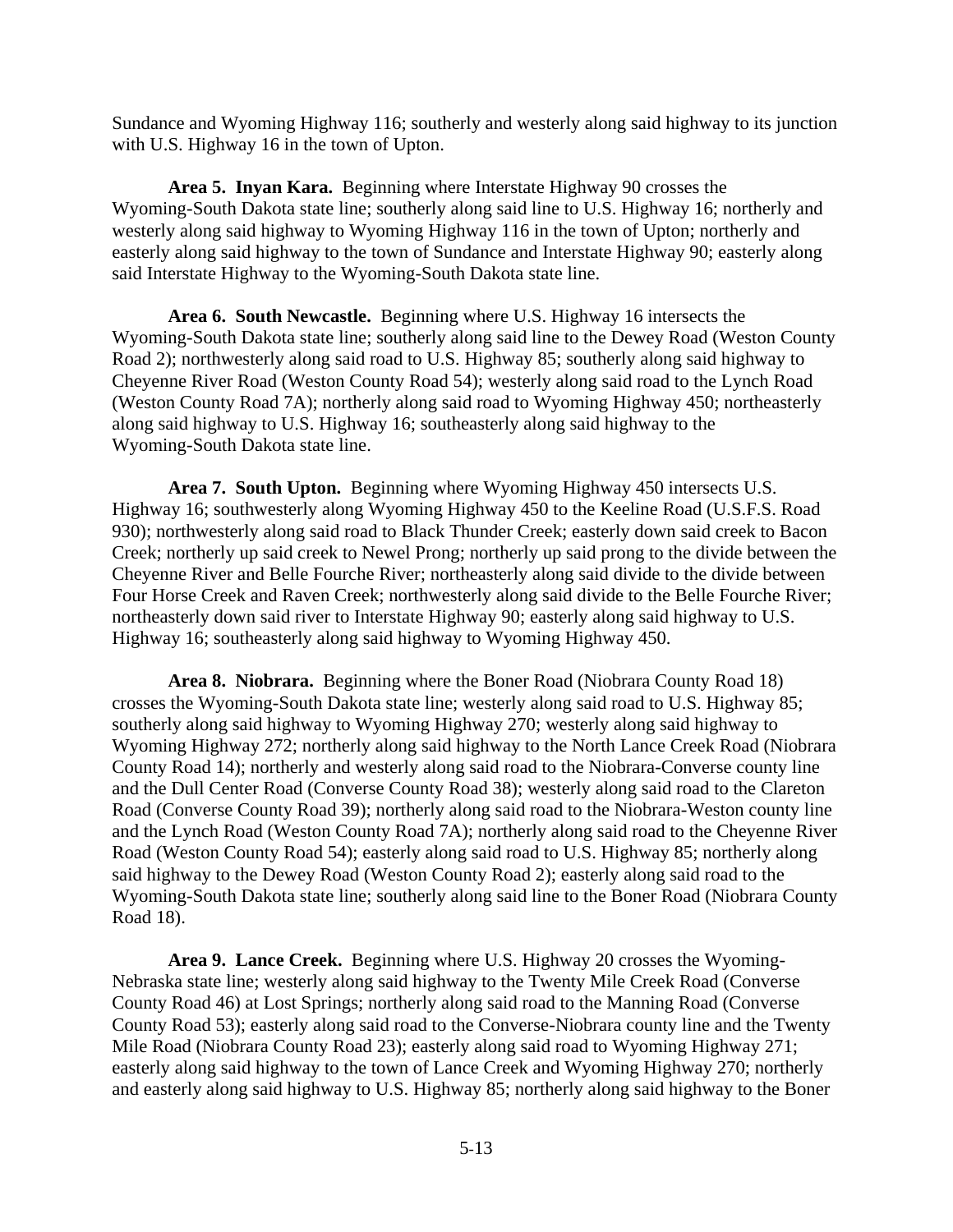Road (Niobrara County Road 18); easterly along said road to the Wyoming-South Dakota state line; southerly along said line to the Wyoming-Nebraska state line; southerly along said line to U.S. Highway 20.

**Area 10. Lake De Smet.** Beginning at the junction of U.S. Highways 14 and 16 at Ucross; southerly along U.S. Highway 16 to Interstate Highway 90; northwesterly along said highway to U.S. Highway 14; southeasterly along said highway to U.S. Highway 16 at Ucross.

**Area 11. Rawhide Butte.** Beginning where U.S. Highway 20 intersects the Wyoming-Nebraska state line; southerly along said line to the North Platte River; northwesterly up said river to Glendo Dam; northerly along the eastern shore of Glendo Reservoir to the North Platte River; northwesterly up said river to Interstate Highway 25; northerly along said highway to U.S. Highway 20 at the Orin Junction; easterly along said highway to the Wyoming-Nebraska state line.

**Area 15. Clearmont.** Beginning where the Powder River crosses the Wyoming-Montana state line; southerly up said river to U.S. Highway 14; westerly along said highway to Interstate Highway 90; northwesterly along said highway to the Wyoming-Montana state line; easterly along said line to the Powder River.

**Area 16. Ucross.** Beginning where U.S. Highway 14 crosses the Powder River; southerly up said river to Interstate Highway 90; northwesterly along said highway to U.S. Highway 16; northeasterly along said highway to U.S. Highway 14; easterly along said highway to the Powder River.

**Area 17. Gillette.** Beginning where Wyoming Highway 59 crosses the Wyoming-Montana state line; southerly along said highway to U.S. Highway 14-16; southerly along said highway to Interstate Highway 90 west of the town of Gillette; westerly along said highway to the Powder River; northerly down said river to the Wyoming-Montana state line; easterly along said line to Wyoming Highway 59.

**Area 18. Rockypoint.** Beginning where the Rocky Point Road crosses the Wyoming-Montana state line; southerly along said road to the "D" Road; southerly along said road to Cabin Creek; westerly up said creek to the Cabin-Mitchell Creek hydrographic divide; westerly along said divide to Mitchell Creek; westerly down said creek to the Spring Creek Road north of Adon; southerly and westerly along said road to the Cow Creek Road; westerly along said road to Wyoming Highway 59; northerly along said highway to the Wyoming-Montana state line; easterly along said line to the Rocky Point Road.

**Area 19. Rozet**. Beginning where the "D" Road crosses Cabin Creek; southerly along said road to Interstate Highway 90; westerly along said highway to U.S. Highway 14-16 west of the city of Gillette; northerly along said highway to Wyoming Highway 59; northerly along said highway to the Cow Creek Road; easterly along said road to the Spring Creek Road north of Adon; northeasterly along said road to Mitchell Creek; easterly up said creek to the Mitchell Creek-Cabin Creek hydrographic divide; easterly along said divide to Cabin Creek; easterly down said creek to the "D" Road.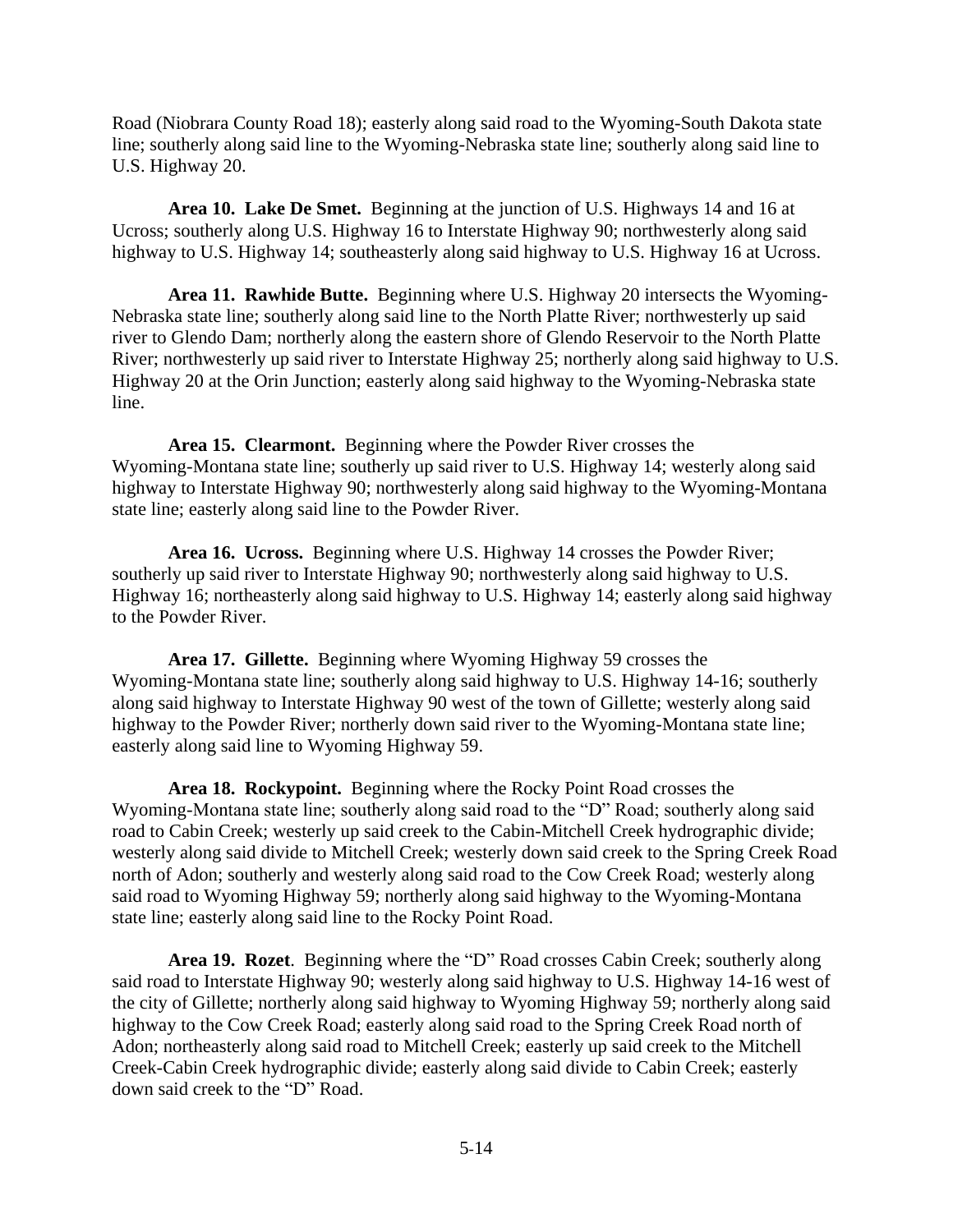**Area 20. Upper Powder River.** Beginning at the junction of the Trabing Road (Johnson County Road 13) and Interstate Highway 25; southerly along said highway to Wyoming Highway 191; westerly along said highway to Wyoming Highway 190; southerly along said highway to the town of Barnum and the Barnum Mountain Road; westerly along said road to the Hazelton Road (Washakie County Road 81-Johnson County Road 3); northerly along said road to the Gold Mine Road (U.S.F.S. Road 452); northerly along said road to the Canyon Creek Road (U.S.F.S. Road 25); northerly along said road to U.S. Highway 16; easterly along said highway to the Crazy Woman Canyon Road (Johnson County Road 14); easterly along said road to Wyoming Highway 196; northerly along said highway to the Trabing Road (Johnson County Road 13); easterly along said road to Interstate Highway 25.

**Area 21. Middle Fork.** Beginning at the town of Kaycee and Interstate Highway 25; southeasterly along said highway to the Midwest interchange and the Smoky Gap Road (Natrona County Road 115); westerly along said road to the Dead Horse Road (Natrona County Road 114); southwesterly along said road to the Wild Horse Trail (Natrona County Road 113); westerly along said road to the 33 Mile Road (Natrona County Road 110); northwesterly along said road to the Hazelton Road (Washakie County Road 81); northerly along said road to the Barnum Mountain Road; easterly along said road to the town of Barnum and Wyoming Highway 190; northeasterly along said highway to Wyoming Highway 191; easterly along said highway to Interstate Highway 25.

**Area 22. Crazy Woman.** Beginning where Interstate Highway 90 crosses the Powder River; southerly up said river to Wyoming Highway 192; westerly along said highway to Interstate Highway 25; northerly along said highway to Interstate Highway 90; southeasterly along said highway to the Powder River.

**Area 23. Pumpkin Buttes.** Beginning at the junction of U.S. Highway 14-16 and Wyoming Highway 59 at the city of Gillette; southerly along Wyoming Highway 59 to Wyoming Highway 387 at Reno Junction; southwesterly along Wyoming Highway 387 to Wyoming Highway 192; northwesterly along said highway to the Powder River at Sussex; northerly down said river to Interstate Highway 90; easterly along said highway to U.S. Highway 14-16 at the city of Gillette; easterly along said highway to Wyoming Highway 59.

**Area 24. Thunder Basin.** Beginning where Interstate Highway 90 crosses the Belle Fourche River; southwesterly up said river to the divide between Four Horse Creek and Raven Creek; southeasterly along said divide to the divide between the Cheyenne River and Belle Fourche River Divide; southwesterly along said divide to Newel Prong; southerly down said prong to Bacon Creek; southerly down said creek to Black Thunder Creek; westerly up said creek to the Keeline Road (U.S.F.S. Road 930); southeasterly along said road to Wyoming Highway 450; westerly along said highway to Wyoming Highway 59; northerly along said highway to Interstate Highway 90; easterly along said highway to the Belle Fourche River.

**Area 25. Ormsby.** Beginning where Wyoming Highway 259 intersects Wyoming Highway 387 at the town of Midwest; northeasterly along Wyoming Highway 387 to the top of Pine Ridge; southerly along the top of Pine Ridge to Blue Hill and the head of the West Fork of Sand Creek; southeasterly down said creek to Sand Creek; southeasterly along said creek to the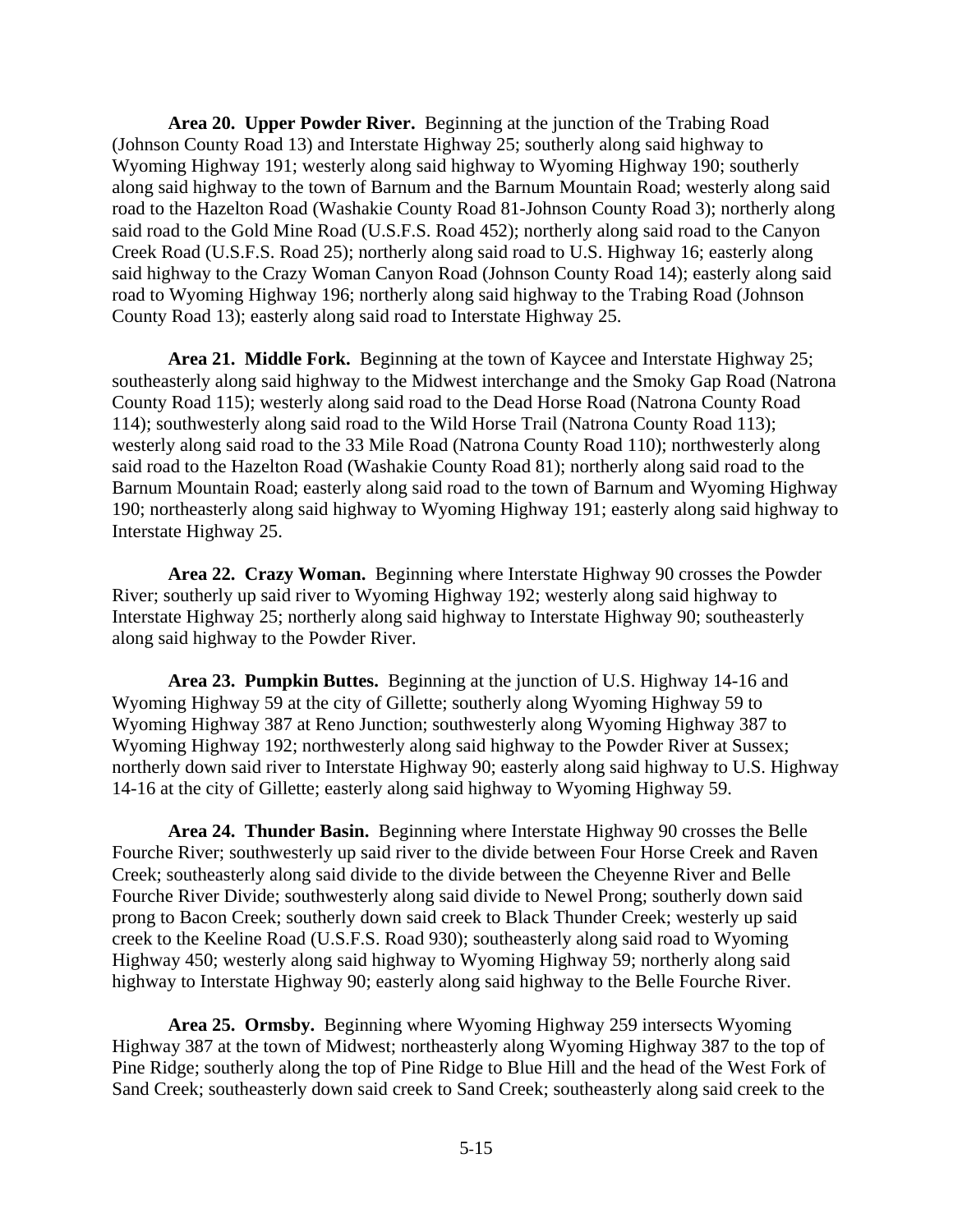55 Ranch Road (Converse County Road 23); southerly along said road to Wyoming Highway 95; southwesterly along said highway to the North Platte River; westerly up said river to Interstate Highway 25 in the city of Casper; northerly along said highway to Wyoming Highway 259; easterly along said highway to Wyoming Highway 387 at the town of Midwest.

**Area 26. Bear Creek.** Beginning where Wyoming Highway 387 intersects Wyoming Highway 59 at Reno Junction; southerly along Wyoming Highway 59 to the North Platte River at the town of Douglas; westerly up said river to Wyoming Highway 95; northeasterly along said highway to the 55 Ranch Road (Converse County Road 23); northerly up said road to Sand Creek; northwesterly up said creek to the West Fork of Sand Creek; northwesterly up said creek to the top of Pine Ridge at Blue Hill; northerly along the top of Pine Ridge to Wyoming Highway 387; northeasterly along said highway to Wyoming Highway 59 at Reno Junction.

**Area 27. Bill.** Beginning at the junction of Wyoming Highways 59 and 450; easterly along Wyoming Highway 450 to the Lynch Road (Weston County Road 7A); southerly along said road to the Weston-Converse county line and the Clareton Road (Converse County Road 39); southerly along said road to the Dull Center Road (Converse County Road 38); westerly along said road to the Rochelle Hills Road (U.S.F.S. Road 933); northerly along said road to the Cheyenne River; westerly up said river to its confluence with Antelope Creek and the Dry Fork of the Cheyenne River; southwesterly up the Dry Fork of the Cheyenne River to Wyoming Highway 59; northerly along said highway to the junction of Wyoming Highways 59 and 450.

**Area 29. Shawnee.** Beginning where Interstate Highway 25 crosses the North Platte River immediately south of Orin Junction; westerly and northerly up said river to Wyoming Highway 59 at the town of Douglas; northerly along said highway to the Dry Fork of the Cheyenne River; northeasterly down said fork to its confluence with Antelope Creek and the Cheyenne River; easterly down the Cheyenne River to the Rochelle Hills Road (U.S.F.S. Road 933); southerly along said road to the Dull Center Road (Converse County Road 38); easterly along said road to the Converse-Niobrara county line and the North Lance Creek Road (Niobrara County Road 14); easterly and southerly along said road to Wyoming Highway 272; southerly along said highway to Wyoming Highway 270; southwesterly along said highway to the town of Lance Creek and Wyoming Highway 271; westerly along said highway to the Twenty Mile Road (Niobrara County Road 23); westerly along said road to the Converse-Niobrara County line and the Manning Road (Converse County Road 53); westerly along said road to the Twenty Mile Creek Road (Converse County Road 46); southerly along said road to U.S. Highway 18-20 at the town of Lost Springs; westerly along said highway to Interstate Highway 25 at Orin Junction; southerly along said highway to the North Platte River.

**Area 30. LaPrele.** Beginning at the confluence of Deer Creek and the North Platte River at the town of Glenrock; easterly and southerly down said river to the Jackalope Warm Springs and the Esterbrook Highway (Wyoming Highway 94); southerly along said highway to the Esterbrook Road (Converse County Road 5); southerly along said road to the town of Esterbrook and U.S.F.S. Road 633; easterly and southerly along said road to the divide between Soldier Creek and Horseshoe Creek; southerly along said divide to the divide between Horseshoe Creek and the North Laramie River; westerly and northerly along said divide to Blacktail Peak and the head of South Fork Creek tributary to LaBonte Creek; northerly down said creek to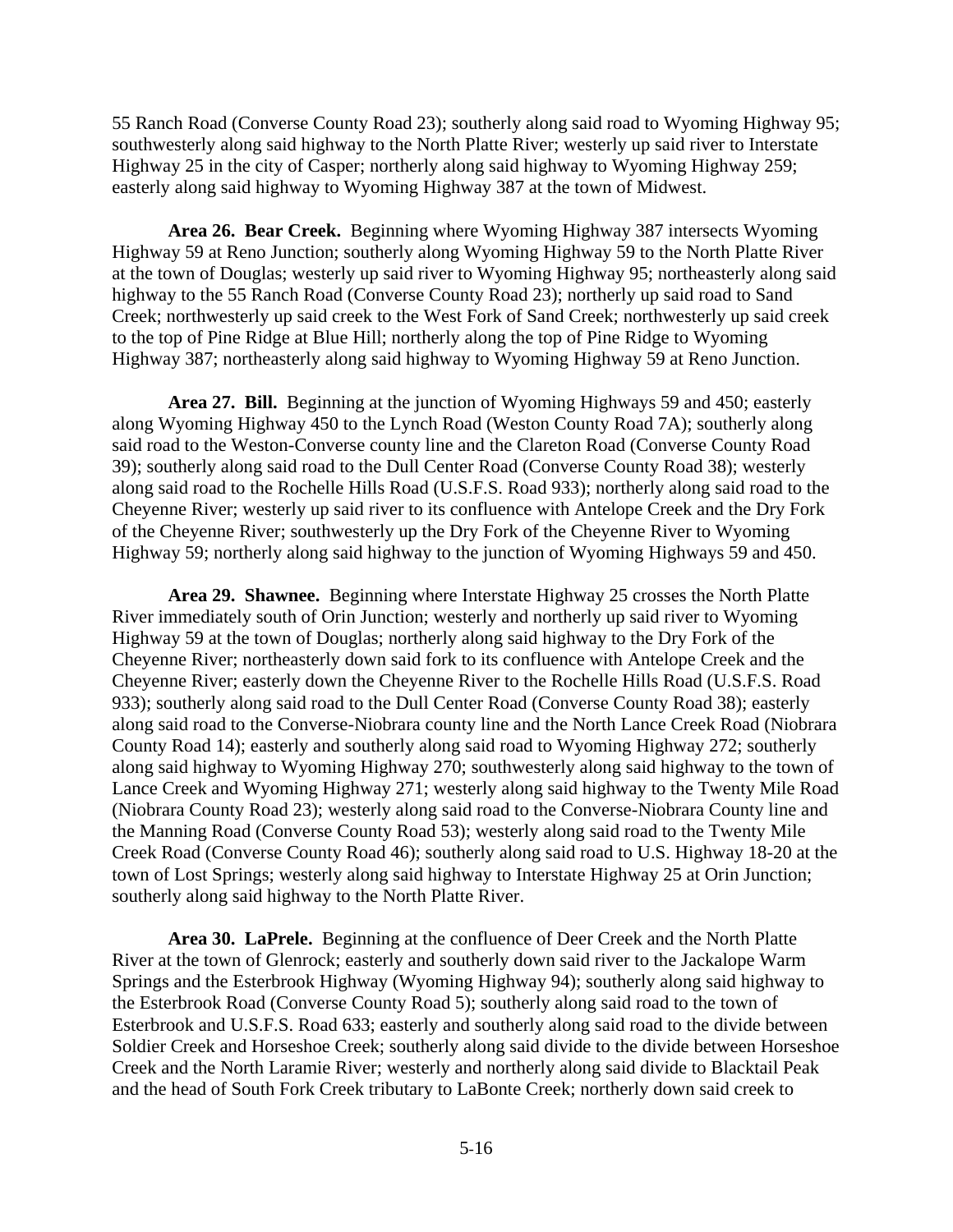U.S.F.S. Road 658; westerly along said road to the Old Fort Fetterman Road (Converse County Road 16); northerly along said road to the divide between Corduroy Creek and Rocky Ford Creek; westerly along said divide to the divide between LaPrele Creek and the Little Medicine Bow River; westerly along said divide to the Converse-Albany county line; westerly along said line to the Little Medicine Road (Albany County Road 62); southwesterly along said road to U.S.F.S. Road 660; northwesterly along said road to Curry Creek; northwesterly down said creek to Deer Creek; northerly down said creek to the North Platte River at the town of Glenrock.

**Area 31. Hat Six.** Beginning at the intersection of Wyoming Highway 251 (Casper Mountain Road) and Wyoming Highway 258 (Wyoming Boulevard) in the city of Casper; westerly along said highway to Poplar Street; northerly along said street to the North Platte River; easterly down said river to Deer Creek at the town of Glenrock; southerly along said creek to Sawmill Creek; southerly and westerly up said creek to the top of Reno Hill and the divide between Soldier Creek and the West Fork of Deer Creek; westerly along said divide to the divide between the East Fork of Bates Creek and the West Fork of Deer Creek; westerly along said divide to the divide between Kerfoot Creek and the West Fork of Deer Creek; westerly along said divide to the divide between the West Fork of Deer Creek, Kerfoot Creek and Smith Creek; northerly and westerly along said divide to the head of Smith Creek; northerly across Muddy Mountain along the divide of Corral Creek and Otter Creek to the divide between Red Creek and the Clear Fork of Muddy Creek; northerly along said divide to the Circle Drive Road (Natrona County Road 505); northerly along said road to Wyoming Highway 251; northerly along said highway to the intersection of Wyoming Highway 251 and Wyoming Highway 258.

**Area 32. Bates Creek.** Beginning where the Pathfinder Dam crosses the North Platte River; northeasterly down said river to the bridge at Wyoming Highway 220 (Poplar Street) in the city of Casper; southerly along Poplar Street to Wyoming Highway 258 (Wyoming Boulevard); easterly along said highway to Wyoming Highway 251 (Casper Mountain Road); southerly along said road to the Circle Drive Road (Natrona County Road 505); southerly along said road to the divide between Red Creek and the Clear Fork of Muddy Creek; southerly along said divide to the divide between Corral Creek and Otter Creek; southerly across Muddy Mountain along said divide to the head of Smith Creek; southerly and easterly to the divide between Smith Creek, Kerfoot Creek and the West Fork of Deer Creek; easterly along said divide to the divide between Kerfoot Creek and the West Fork of Deer Creek; easterly along said divide to the divide between Spruce Creek and the West Fork of Deer Creek; easterly along said divide to the divide between the East Fork of Bates Creek and West Fork of Deer Creek; easterly along said divide to the divide between Soldier Creek and the West Fork of Deer Creek; easterly along said divide to Reno Hill and the head of Sawmill Creek; easterly and northerly down said creek to Deer Creek; southerly up said creek to Curry Creek; southeasterly up said creek to U.S.F.S. Road 660; westerly along said road to its termination at the Squaw Springs Trail Road; southwesterly along said road to the Bates Creek Road (Natrona County Road 402); southwesterly along said road to the Spring Creek Road; westerly along said road to the Lone Tree Road (B.L.M. Road 3141); southerly along said road to the Shirley Ridge Road (Carbon County Road 2); southwesterly along said road to Wyoming Highway 77; southerly along said highway to the Chalk Mountain Road (B.L.M. Road 3129); westerly and northerly along said road to the Dry Creek Road (Carbon County Road 103); northwesterly along said road to the south fork of Canyon Creek; westerly and northerly down said fork to Canyon Creek; westerly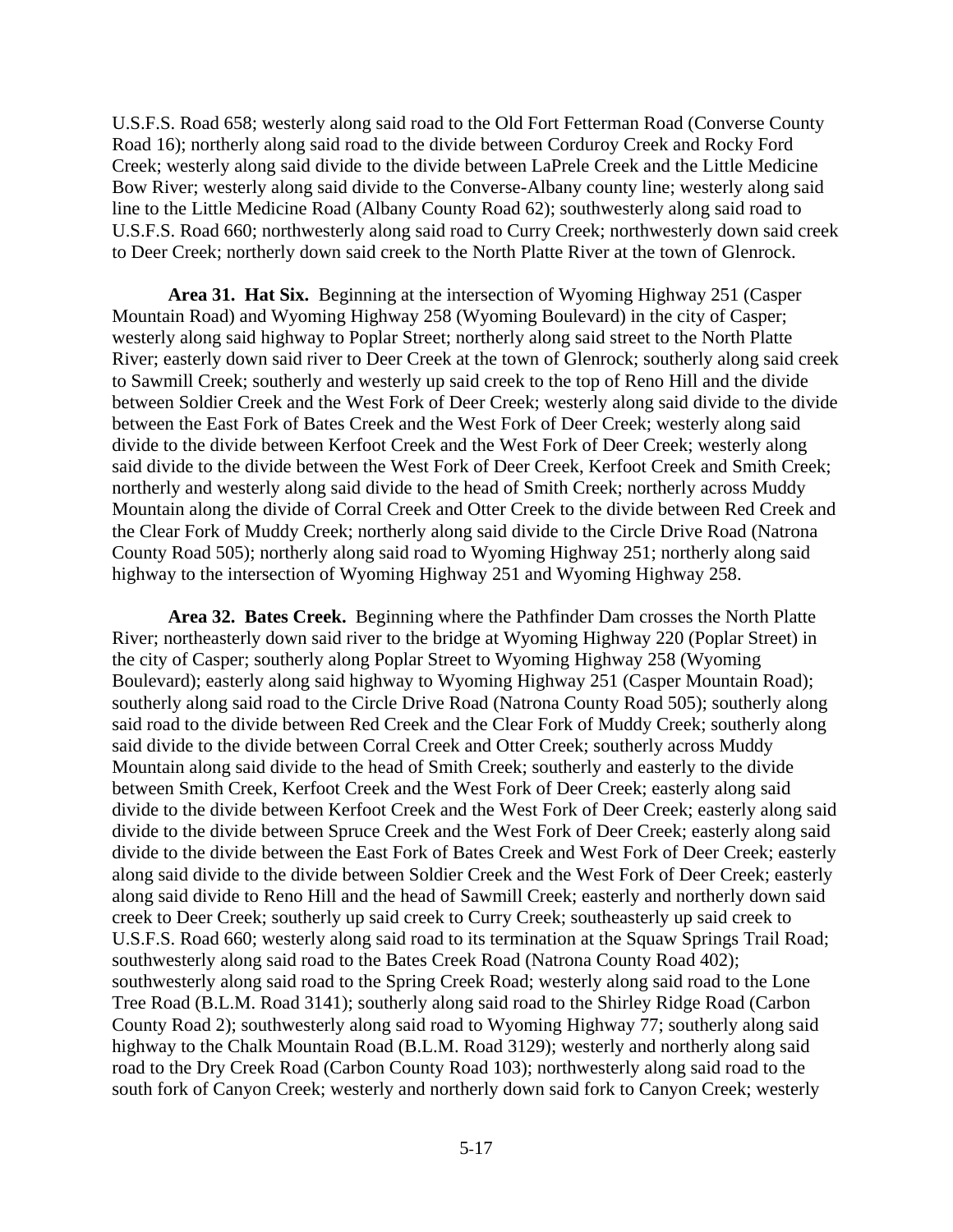down said creek to the east shore of Pathfinder Reservoir; northeasterly along said east shore to the Pathfinder Dam and the North Platte River.

**Area 34. Goshen Hole.** Beginning where Interstate Highway 25 crosses the Laramie River; northeasterly down said river to the North Platte River; southerly down said river to the Wyoming-Nebraska state line; southerly along said line to Interstate Highway 80; westerly along said highway to Interstate Highway 25; northeasterly along said highway to the Laramie River.

**Area 37. Harriman.** Beginning at the city of Laramie and Interstate Highway 80; southeasterly along said highway to Interstate Highway 25 at the city of Cheyenne; southerly along said highway to the Wyoming-Colorado state line; west along said line to U.S. Highway 287; northerly along said highway to Interstate Highway 80.

**Area 38. Iron Mountain.** Beginning in the city of Laramie and U.S. Highway 30; northerly along said highway to where U.S. Highway 30 crosses the Laramie River; northeasterly down said river to Interstate Highway 25; southerly along said highway to Interstate Highway 80; westerly along said highway to the city of Laramie.

**Area 42. Laramie Plains.** Beginning at the junction of the Marshall Road (Albany County Road 610) and U.S. Highway 30 north of the town of Rock River; northeasterly along said road to the second crossing of Sheep Creek; northerly up said creek to the southern boundary of the Laramie Peak Division of the Medicine Bow National Forest; northwesterly along said boundary to the Albany-Converse county line; east along said line to LaPrele Creek; southerly up said creek to the divide between LaPrele Creek and the Little Medicine Bow River; easterly along said divide to the divide between Corduroy Creek and Rocky Ford Creek; easterly along said divide to the Fetterman Road (Albany County Road 61); southerly along said road to U.S.F.S. Road 658; easterly along said road to South Fork Creek, tributary to LaBonte Creek; southerly up said creek to the divide between Horseshoe Creek and the North Laramie River; southeasterly along said divide to the head of Friend Creek; southerly down said creek to Bear Creek; easterly down said creek to the North Laramie River; easterly down said river to the Cottonwood Park Road (Albany County Road 71); southerly down said road to its junction with Palmer Canyon Road (Albany County Road 721); easterly along said road to Ashley Creek; southerly down said creek to Duck Creek; easterly down said creek to the Big Laramie River; southwesterly up said river to U.S. Highway 30; northwesterly along said highway to the Marshall Road (Albany County Road 610).

**Area 43. Cooper Lake.** Beginning at the junction of Wyoming Highway 13 and U.S. Highway 30 north of the town of Rock River; southeasterly along U.S. Highway 30 to Interstate Highway 80; northwesterly along said highway to Rock Creek; northeasterly down said creek to Wyoming Highway 13 west of the town of McFadden; northeasterly along said highway to U.S. Highway 30.

**Area 44. South Laramie.** Beginning at the city of Laramie and U.S. Highway 287; southerly along said highway to the Wyoming-Colorado state line; west along said line to Wyoming Highway 230; northeasterly along said highway to U.S. Highway 287.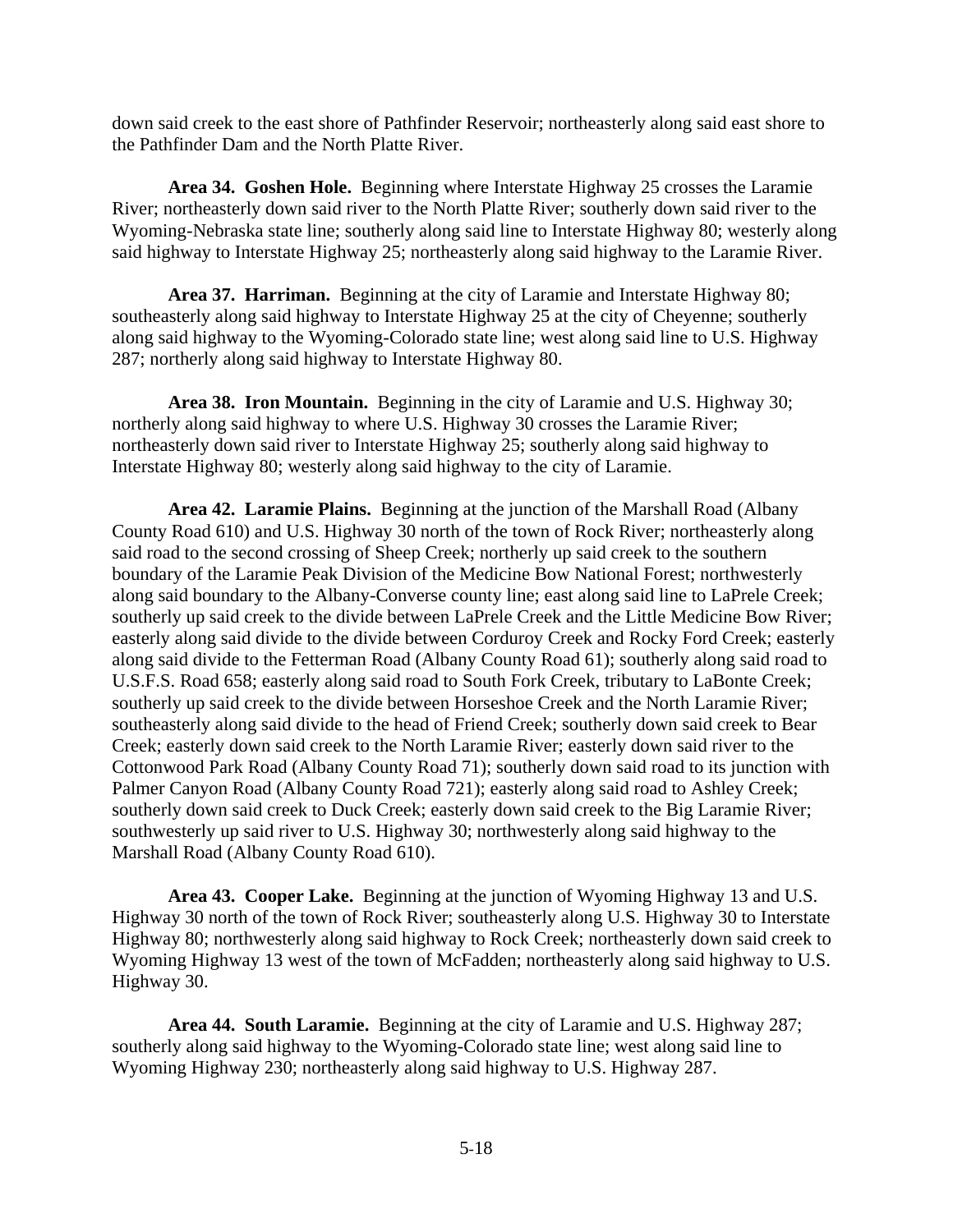**Area 45. West Laramie.** Beginning at the city of Laramie and Wyoming Highway 230; southwesterly along said highway to the divide between the Laramie River and the North Platte River; northerly along said divide to the divide between the Medicine Bow River and the Laramie River at Medicine Bow Peak; northeasterly along said divide to Deep Creek; northeasterly down said creek to Rock Creek; northeasterly down said creek to Interstate Highway 80 at Arlington; southeasterly along said highway to Wyoming Highway 230.

**Area 46. Kyle.** Beginning where U.S. Highway 30 intersects Wyoming Highway 72; easterly along U.S. Highway 30 to Wyoming Highway 13; southwesterly along said highway to Rock Creek west of the town of McFadden; southwesterly up said creek to Interstate Highway 80; northwesterly along said highway to Wyoming Highway 72; northerly along said highway to U.S. Highway 30.

**Area 47. Shirley Basin.** Beginning at U.S. Highway 30 in the town of Medicine Bow; westerly along said highway to Wyoming Highway 72; northerly along said highway to the Hanna-Leo Road (Carbon County Road 291); northerly along said road to Troublesome Creek; northerly up said creek to the Troublesome Spring Road on Shirley Mountain; northerly along said road to the B.L.M. Fire Camp Road (B.L.M. Road 3115); northwesterly along said road to the Leo-Shirley Basin Road (Carbon County Road 102) at Pryor Flat; northeasterly along said road to the Dry Creek Road (Carbon County Road 103); northerly along said road to the Chalk Mountain Road (B.L.M. Road 3129); easterly along said road to Wyoming Highway 77; northerly along said highway to the Shirley Ridge Road (Carbon County Road 2), northeasterly along said road to the Lone Tree Road (B.L.M. Road 3141); northerly along said road to the Spring Creek Road; easterly along said road to the Bates Creek Road (Natrona County Road 402); northeasterly along said road to the Squaw Springs Trail Road; northerly along said road to U.S.F.S. Road 660; southeasterly along said road to the Little Medicine Road (Albany County Road 62); northeasterly along said road to the south boundary of the Laramie Peak Division of the Medicine Bow Forest; southerly and easterly along said boundary to Sheep Creek; southerly along said creek to its second crossing with the Marshall Road (Albany County Road 610); southerly along said road to U.S. Highway 30; westerly along said highway to the town of Medicine Bow.

**Area 48. Leo-Hanna.** Beginning at the junction of Wyoming Highway 72 and Interstate Highway 80; westerly along Interstate Highway 80 to the North Platte River; northerly down said river to Canyon Creek; easterly up said creek to the south fork of Canyon Creek; southerly and easterly up said fork to the Dry Creek Road (Carbon County Road 103); southerly along said road to the Leo-Shirley Basin Road (Carbon County Road 102); southwesterly along said road to Pryor Flat and the B.L.M. Fire Camp Road (B.L.M. Road 3115); southeasterly along said road to the Troublesome Spring Road; southerly along said road to Troublesome Creek; southerly along said creek to the Hanna-Leo Road (Carbon County Road 291); southerly along said road to the town of Hanna and Wyoming Highway 72; southerly along said highway to Interstate Highway 80.

**Area 50. Elk Mountain.** Beginning where Interstate Highway 80 crosses the North Platte River; easterly along said highway to Rock Creek at Arlington; southerly up said creek to Deep Creek; southwesterly up said creek to the divide between the Laramie River and the North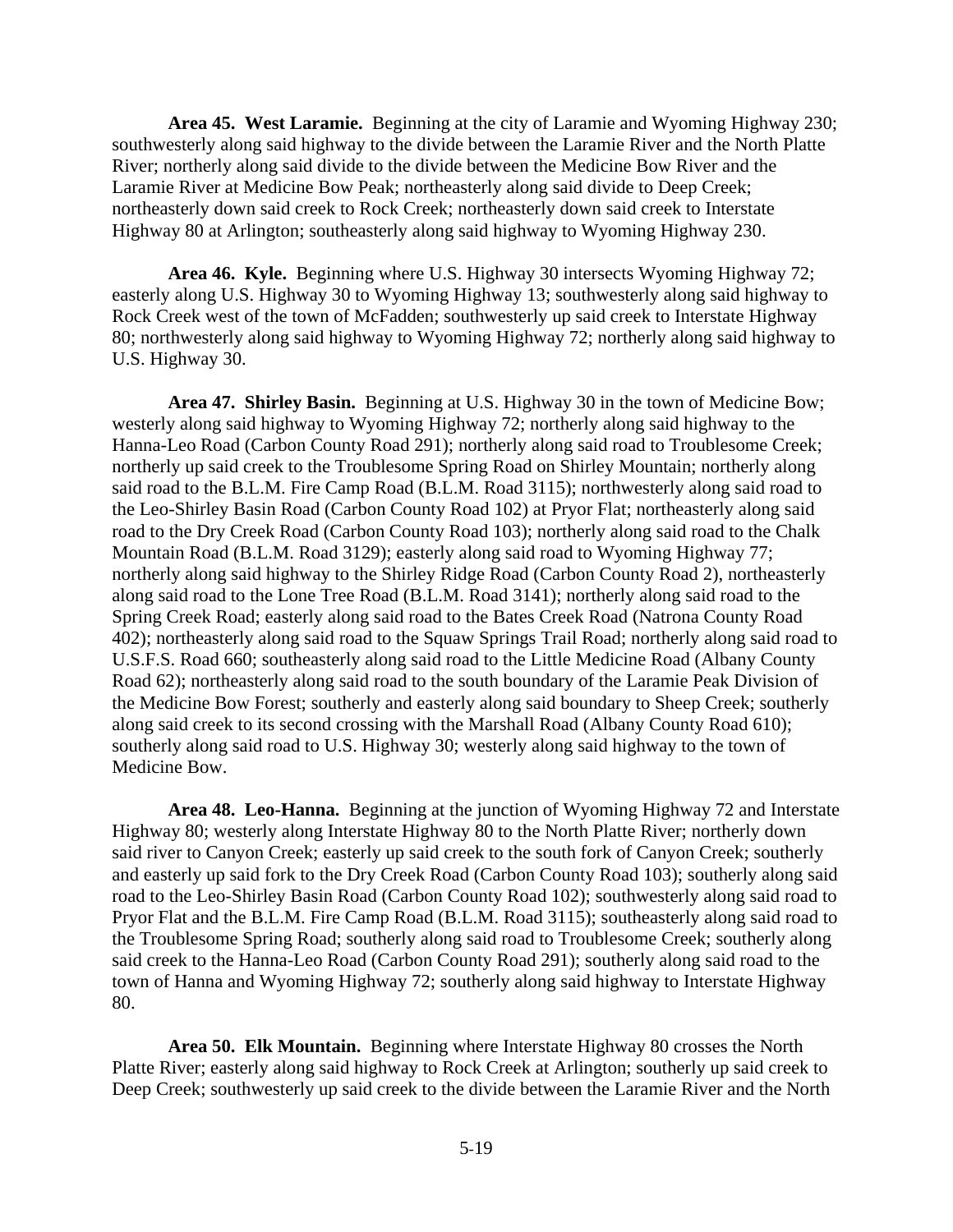Platte River; southerly along said divide to Wyoming Highway 230; southwesterly along said highway to the Wyoming-Colorado state line; west along said line to the North Platte River; northerly down said river to Interstate Highway 80.

**Area 51. Big Creek.** Beginning where the North Platte River crosses the Wyoming-Colorado state line; west along said line to the Encampment River; northeasterly down said river to the North Platte River; southerly up said river to the Wyoming-Colorado state line.

**Area 52. Spring Creek.** Beginning where the Continental Divide crosses the Wyoming-Colorado state line; northerly along said divide to the Sage Creek Road (Carbon County Road 401); northerly along said road to Sage Creek; northeasterly down said creek to the North Platte River; southerly up said river to the Encampment River; southwesterly up said river to the Wyoming-Colorado state line; westerly along said line to the Continental Divide.

**Area 53. Baggs.** Beginning at the junction of Wyoming Highway 789 and the Wyoming-Colorado state line; northerly along said highway to Muddy Creek north of Dad; easterly up said creek to the Muddy Creek Road (B.L.M. Road 3306); easterly along said road to the Miller Hill Road (B.L.M. Road 3328); southeasterly along said road to the McCarty Canyon Road (Carbon County Road 503); northeasterly along said road to the Sage Creek Road (Carbon County Road 401); southerly along said road to the Continental Divide at Middlewood Hill; southerly along said divide to the Wyoming-Colorado state line; westerly along said line to Wyoming Highway 789.

**Area 55. Red Rim.** Beginning where Wyoming Highway 71 crosses Interstate Highway 80 at the city of Rawlins; southerly along said highway to the divide along Five Mile Ridge; southwesterly along the divide on Five Mile Ridge and Atlantic Rim to the crossing of the Sulphur Springs Ranch Road over Muddy Creek; westerly down said creek to Wyoming Highway 789; northerly along said highway to Interstate Highway 80; easterly along said Interstate to Wyoming Highway 71.

**Area 56. Iron Springs.** Beginning where Wyoming Highway 71 crosses Interstate Highway 80 at the city of Rawlins; easterly along said Interstate to the North Platte River; southerly up said river to Sage Creek; southwesterly up said creek to the Sage Creek Road (Carbon County Road 401); northerly along said road to Wyoming Highway 71; northerly along said highway to Interstate Highway 80.

**Area 57. South Wamsutter.** Beginning at the junction of Wyoming Highway 789 and the Wyoming-Colorado state line; westerly along said line to the Cow Creek-Powder Wash Road north of Powder Wash, Colorado; northwesterly along said road to the Bitter Creek Road (Sweetwater County Road 19); northwesterly along said road to Interstate Highway 80; easterly along said highway to Creston Junction and Wyoming Highway 789; southerly along said highway to the Wyoming-Colorado state line.

**Area 58. Black Butte-Kenny Rim.** Beginning at the junction of Wyoming Highway 430 and the Wyoming-Colorado state line; northwesterly along said highway to Interstate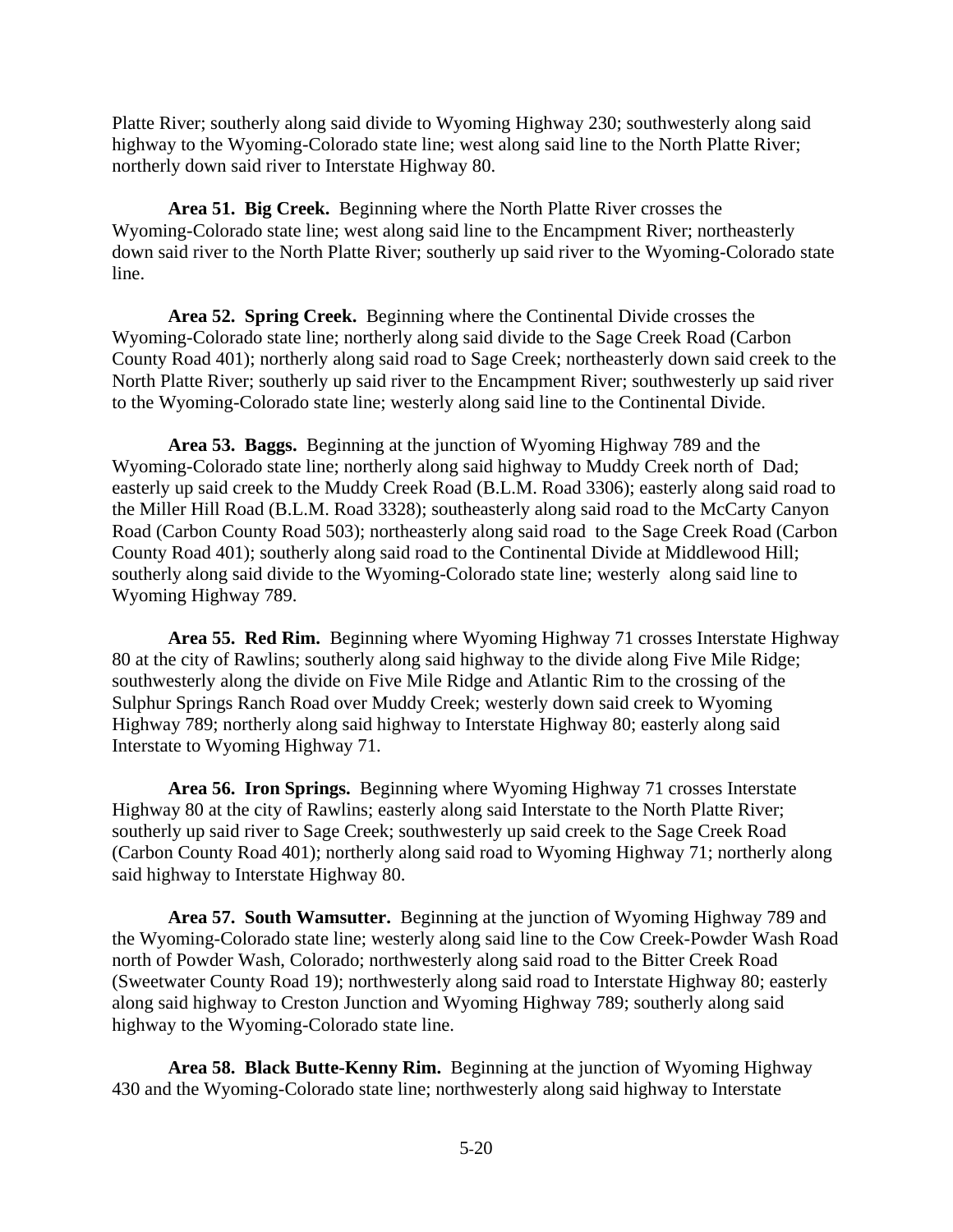Highway 80 in the town of Rock Springs; easterly along said highway to the Bitter Creek Road (Sweetwater County Road 19); southeasterly along said road to the Carson Springs Junction and the Cow Creek-Powder Wash Road; southeasterly along said road to the Wyoming-Colorado state line; westerly along said line to Wyoming Highway 430.

**Area 59. Aspen Mountain.** Beginning where Interstate Highway 80 crosses the Green River; easterly along said highway to the town of Rock Springs and Wyoming Highway 430; southeasterly along said highway to the Mud Springs Road (Sweetwater County Road 32); westerly along said road to the Aspen Mountain Road (Sweetwater County Road 27); southerly along said road to the Clay Basin Pipeline Road (Sweetwater County Road 71); southwesterly along said road to the Ramsey Ranch Road (Sweetwater County Road 34); westerly along said road to U.S. Highway 191; westerly along said highway to the Ramsey Ranch Road (Sweetwater County Road 34); northerly along said road to the Sage Creek Road (Sweetwater County Road 36); westerly along said road to Sage Creek; westerly down said creek to Flaming Gorge Reservoir; northerly along the east shore of said reservoir to the Green River; northeasterly then northwesterly up said river to Interstate Highway 80.

**Area 60. Table Rock.** Beginning at the junction of Wamsutter-Crooks Gap Road (Sweetwater County Road 23) and Interstate Highway 80 at the town of Wamsutter; westerly along said highway to Wyoming Highway 377 at Point of Rocks; northerly along said highway to the Nine Mile Road (Sweetwater County Road 15); northerly along said road to the Bar X Road (Sweetwater County Road 21) at the Bar X Ranch; northwesterly along said road to the Oregon Buttes Road (Sweetwater County Road 74); northerly along said road to the Continental Divide Road; northeasterly along said road to the Sand Creek Road; southeasterly along said road to the Red Creek Road (B.L.M. Road 3219); southeasterly along said road to the Cyclone Rim Road (B.L.M. Road 3216); easterly along said road to the Bison Basin Road (B.L.M. Road 3221); southerly along said road to the Hadsell Road (B.L.M. Road 3217); easterly along said road to the Osborne Road (B.L.M. Road 3212); easterly along said road to the Wamsutter-Crooks Gap Road (Sweetwater County Road 23); southerly along said road to Interstate Highway 80.

**Area 61. Chain Lakes.** Beginning at the junction of U.S. Highway 287 and Interstate Highway 80 at the city of Rawlins; westerly along said Interstate to the Wamsutter-Crooks Gap Road (Sweetwater County Road 23); northerly along said road to Crooks Gap and the divide along Green Mountain; southeasterly along said divide to Whiskey Peak and the head of Coal Creek; northeasterly down said creek to U.S. Highway 287; southerly along said highway to Interstate Highway 80.

**Area 62. South Ferris.** Beginning at the junction of U.S. Highway 287 and Interstate Highway 80 at the city of Rawlins; northerly along said highway to Muddy Gap Junction and the divide along the Ferris Mountains; southeasterly along said divide to Ferris Peak and the northeast branch of the Continental Divide; southeasterly along said branch to Bradley Peak and the divide along the Seminoe Mountains; easterly along said divide to Seminoe Dam and the North Platte River; southerly up said river to Interstate Highway 80; westerly along said Interstate to U.S. Highway 287.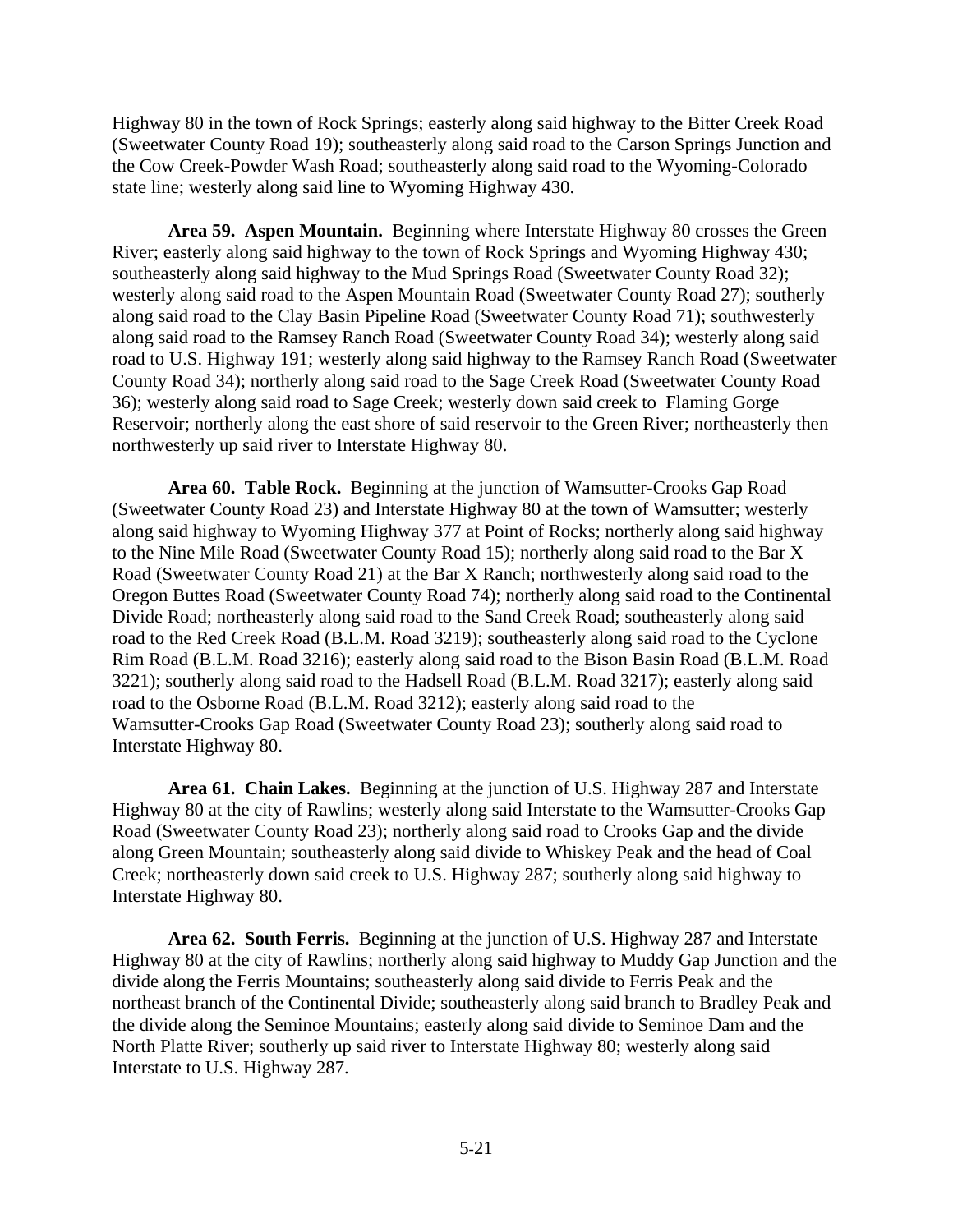**Area 63. North Ferris.** Beginning at Muddy Gap Junction; northeasterly along Wyoming Highway 220 to the Kortes Road (Natrona County Road 407); southerly along said road to the North Platte River; southerly up said river to Seminoe Dam and the divide along the Seminoe Mountains; westerly along said divide to Bradley Peak and the northeast branch of the Continental Divide; northwesterly along said divide to Ferris Peak and the divide along the Ferris Mountains; northwesterly along said divide to Muddy Gap Junction.

**Area 64. Bison Basin.** Beginning at the confluence of the Sweetwater River and Alkali Creek southwest of Sweetwater Station; southeasterly along the divide between Alkali Creek and the Sweetwater River to the northeast branch of the Continental Divide; northeasterly along said divide to the Crooks Mountain Road (B.L.M. Road 2409); southeasterly along said road to the Wamsutter-Crooks Gap Road (Fremont County Road 318 and Sweetwater County Road 23); southerly along said road to the Osborne Road (B.L.M. Road 3212); westerly along said road to the Hadsell Road (B.L.M. Road 3217); westerly along said road to the Bison Basin Road (B.L.M. Road 3221); northerly along said road to the Cyclone Rim Road (B.L.M. Road 3216); westerly along said road to the Red Creek Road (B.L.M. Road 3219); northwesterly along said road to the Sand Creek Road; northwesterly along said road to the Harris Slough Road; northerly along said road to the Three Forks-Atlantic City Road (B.L.M. Road 2317); northwesterly along said road to the Sweetwater River at Phelps-Dodge Bridge; northeasterly down said river to Alkali Creek.

**Area 65. South Pass.** Beginning where U.S. Highway 287 crosses the south boundary of the Wind River Reservation; southeasterly along said highway to the Sweetwater River; westerly up said river to Rock Creek; northwesterly up said creek to Granite Peak and the divide between the Sweetwater River and Popo Agie River drainages; northwesterly along said divide to the Continental Divide; northwesterly along said divide to the southern boundary of the Wind River Reservation; easterly along said boundary to U.S. Highway 287.

**Area 66. Lander.** Beginning where U.S. Highway 287 crosses the south boundary of the Wind River Reservation at the North Popo Agie River; easterly along said boundary to Wyoming Highway 135; southerly along said highway to U.S. Highway 287; northwesterly along said highway to the south boundary of the Wind River Reservation.

**Area 67. Sand Draw.** Beginning where U.S. Highway 20-26 crosses the east boundary of the Wind River Reservation; easterly along said highway to the Castle Gardens Road (Fremont County Road 507); southerly along said road to Wyoming Highway 136 (Gas Hills Road); southeasterly along said road to the Ore Road (Fremont County Road 5); southerly along said road to Beaver Rim; westerly and southerly along said rim to Wyoming Highway 135; northerly along said highway to the Wind River Reservation boundary; easterly and northerly along said boundary to U.S. Highway 20-26.

**Area 68. Split Rock.** Beginning at the junction of U.S. Highway 287 and the Ore Road (Fremont County Road 5); northerly along said road to Beaver Rim; northeasterly along said rim to the divide between Deer Creek and Dry Creek; northeasterly along said divide to the Dry Creek Road (Natrona County Road 321); southeasterly along said road to Wyoming Highway 220; southwesterly along said highway to U.S. Highway 287; southerly along said highway to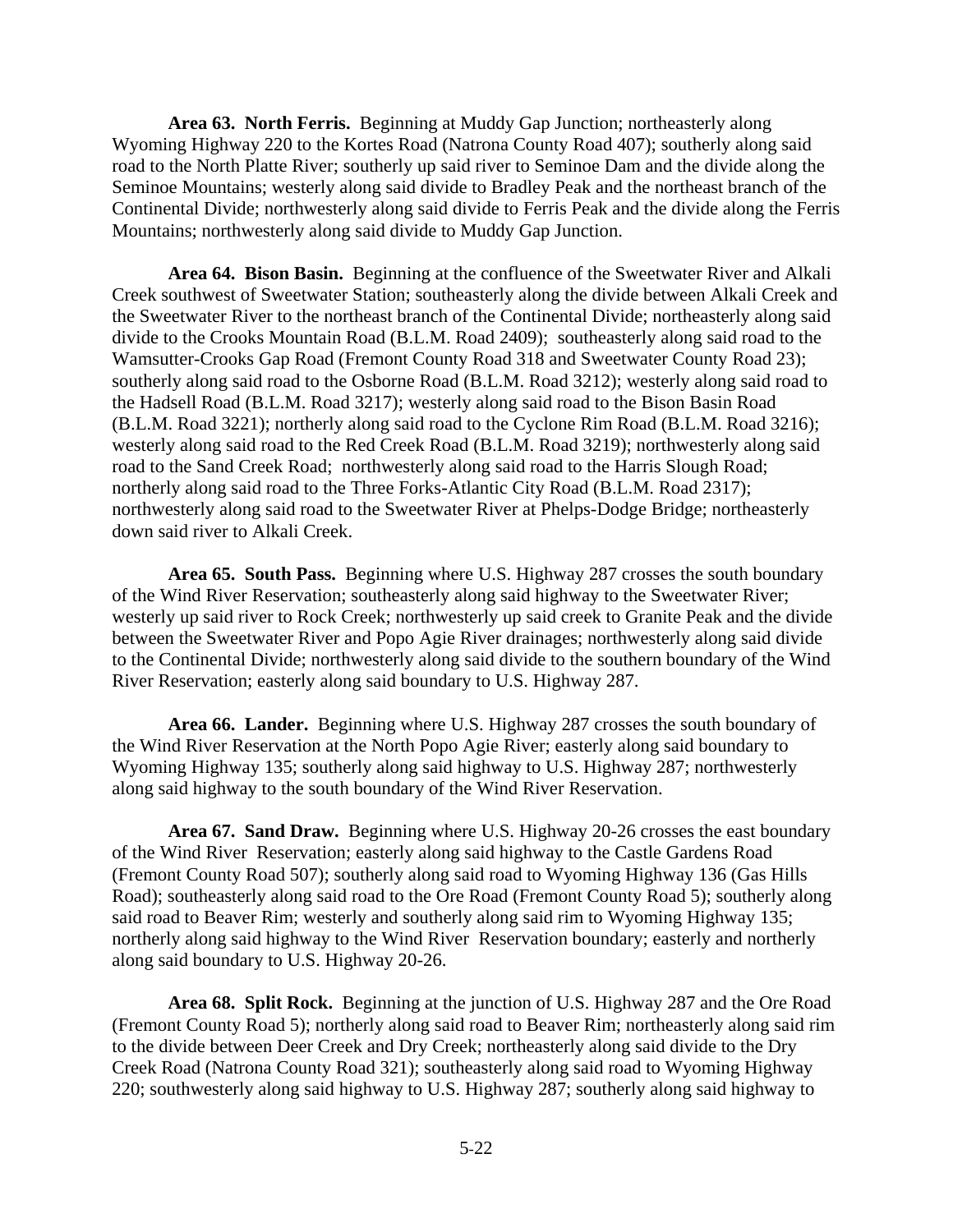Coal Creek; southwesterly up said creek to Whiskey Peak and the divide along Green Mountain; northwesterly along said divide to Crooks Gap and the Crooks Gap Road (Fremont County Road 318); northerly along said road to U.S. Highway 287.

**Area 69. South Rattlesnake.** Beginning where Wyoming Highway 220 intersects the Dry Creek Road (Natrona County Road 321); northwesterly along said road to the Gas Hills Road (Natrona County Road 212); northeasterly along said road to the divide along the Rattlesnake Mountain range; southeasterly along said divide to the Oregon Trail Road (Natrona County Road 319); northeasterly along said road to the Kendrick Canal; southerly along said canal to Blue Gulch; southerly through Tunnel No. 2 along said canal to Wyoming Highway 220; westerly along said highway to the Dry Creek Road (Natrona County Road 321).

**Area 70. Kendrick.** Beginning at the crossing of the North Platte River and Poplar Street in the city of Casper; southwesterly up said river to the Kortes Road (Natrona County Road 407) below Alcova Dam; northerly along said road to Wyoming Highway 220; westerly along said highway to the Kendrick Canal; northerly along said canal through Tunnel No. 2 to Blue Gulch; northerly along said canal to U.S. Highway 20-26; easterly along said highway to Poplar Street in the city of Casper; southerly along said street to the North Platte River.

**Area 71. East Poison Spider.** Beginning where U.S. Highway 20-26 crosses the Kendrick Canal; southerly along said canal to the Poison Spider Road (Natrona County Road 201); westerly along said road to the Oil Camp Road (Natrona County Road 210); northwesterly along said road to U.S. Highway 20-26 at the town of Powder River; southeasterly along said highway to the Kendrick Canal.

**Area 72. West Poison Spider.** Beginning at the intersection of the Gas Hills Road (Natrona County Road 212) and U.S. Highway 20-26 at the town of Waltman; easterly along said highway to the Oil Camp Road (Natrona County Road 210) at the town of Powder River; southeasterly along said road to the Poison Spider Road (Natrona County Road 201); easterly along said road to the Kendrick Canal; southerly along said canal to the Iron Creek Oil Field and the Oregon Trail Road(Natrona County Road 319); southwesterly along said road to the divide along the Rattlesnake Mountain range at the top of Ryan Hill (Prospect Hill); northerly and westerly along said divide to the Gas Hills Road (Natrona County Road 212); northeasterly along said road to the town of Waltman and U.S. Highway 20-26.

**Area 73. North Natrona.** Beginning at the intersection of Interstate Highway 25 and the North Platte River in the city of Casper; southwesterly up said river to the bridge at Poplar Street; northerly along said street to U.S. Highway 20-26; westerly along said highway to Natrona County Road 104 at Waltman; northerly along said road to Natrona County Road 103; northwesterly along said road to Natrona County Road 102; northerly along said road to Natrona County Road 101; northeasterly along said road to Badwater Creek; northeasterly along said creek to the divide between Badwater Creek, Deep Creek, and Buffalo Creek; northeasterly along said divide to the divide between the Middle Fork and North Fork of Buffalo Creek; easterly along said divide to the North Fork of Buffalo Creek; northeasterly along said creek to Natrona County Road 109; northeasterly along said road to Washakie County Road 6215; northeasterly along said road to the 33-Mile Road (Natrona County Road 110) at Kidd Flat;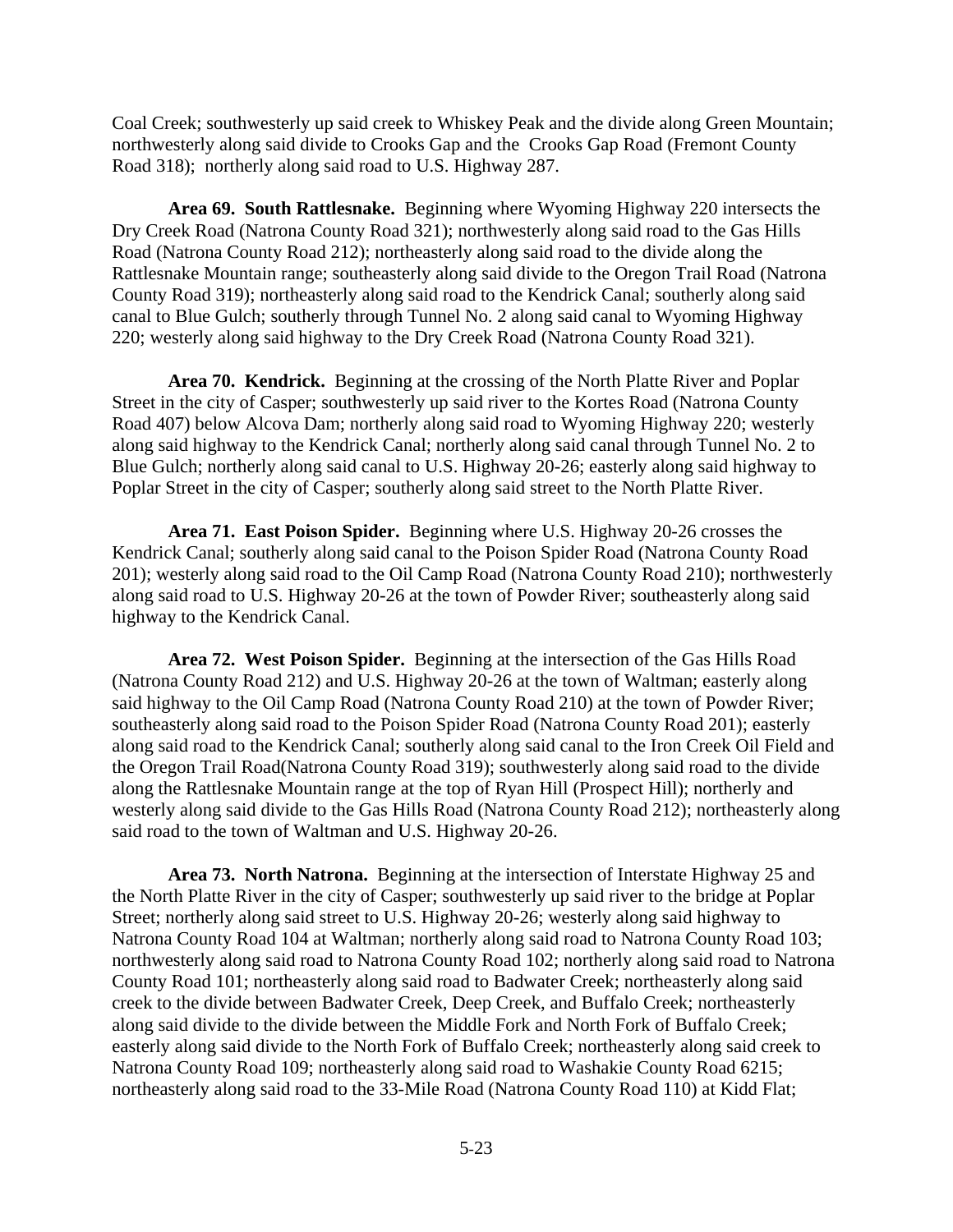southeasterly along said road to Natrona County Road 113; easterly along said road to Natrona County Road 114; northeasterly along said road to Natrona County Road 115; easterly along said road to Wyoming Highway 387; easterly along said highway to Wyoming Highway 259 in the town of Midwest; southerly along said highway to Interstate Highway 25; southerly along said highway to the North Platte River in the city of Casper.

**Area 74. Deer Creek.** Beginning where the Castle Gardens Road (Fremont County Road 507) intersects U.S. Highway 20-26; easterly along said highway to the town of Waltman and the Gas Hills Road (Natrona County Road 212); southwesterly along said road to the Dry Creek Road (Natrona County Road 321); southeasterly along said road to the divide between Deer Creek and Dry Creek; southwesterly along said divide to Beaver Rim; southwesterly along said rim to the Ore Road; northerly along said road to Wyoming Highway 136 (Gas Hills Road); westerly along said road to the Castle Gardens Road (Fremont County Road 507); northerly along said road to U.S. Highway 20-26.

**Area 75. Badwater.** Beginning at the town of Shoshoni and U.S. Highway 20-26; westerly along said highway to the east shoreline of Boysen Reservoir; northerly along said shoreline to Boysen Dam and the Wind River; northerly down said river to Gold Creek (excluding Indian tribal trust lands immediately north of U.S. Highway 20-26 near Boysen Reservoir and northeast of Boysen Dam); easterly up Gold Creek to the divide between Buffalo Creek and Badwater Creek on Copper Mountain; easterly along said divide to the divide between Badwater Creek and the Kirby-Nowater-Nowood Creek drainages; northeasterly then southeasterly along said divide to Cottonwood Pass and the divide between Nowood Creek and Badwater Creek; easterly along said divide to the Devil's Slide Road; easterly along said road to Sioux Pass and the Oakie Trail (Natrona County Road 101); easterly along said trail to the Big Horn Trail; easterly along said trail to the divide between Badwater Creek, Deep Creek, and the Middle Fork of Buffalo Creek; southwesterly down Badwater Creek to Natrona County Road 101; southwesterly along said road to Natrona County Road 102; southerly along said road to Natrona County Road 103; southeasterly along said road to Natrona County Road 104; southerly along said road to the town of Waltman and U.S. Highway 20-26; westerly along said highway to the town of Shoshoni.

**Area 76. Copper Mountain.** Beginning where Gold Creek intersects the east boundary of the Wind River Reservation; northerly and westerly along said boundary to the Big Horn River; northerly down said river to Walters Draw; easterly up said draw to the divide between Nowater Creek and Kirby Creek; easterly along said divide to the Murphy Dome-Mud Creek Road (B.L.M. Road 1409); northeasterly along said road to the Nowater Stock Drive Road (B.L.M. Road 1404); easterly along said road to the divide between the Nowood River and Nowater Creek; southerly along said divide to Hawks Butte and the divide between the Nowood River/Nowater Creek/Kirby Creek and Badwater Creek; westerly along said divide to the divide between Badwater Creek and Buffalo Creek on Copper Mountain; westerly along said divide to the head of Gold Creek; westerly down said creek to the east boundary of the Wind River Reservation.

**Area 77. Fifteen Mile Creek.** Beginning at the town of Meeteetse; easterly down the Greybull River to the Big Horn River; southerly up said river to Wyoming Highway 432;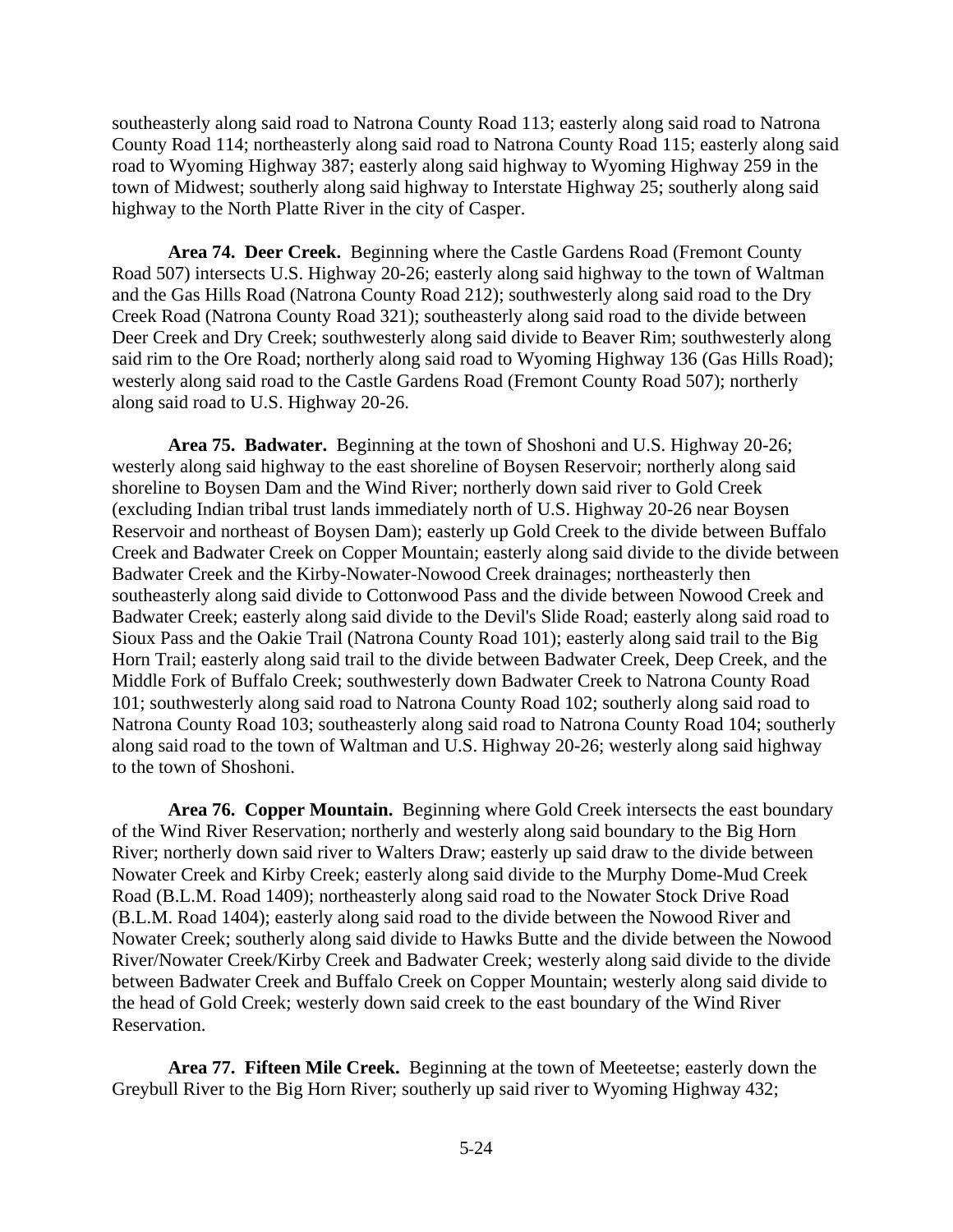westerly along said highway to its junction with Wyoming Highway 431 and U.S. Highway 20; westerly along Wyoming Highway 431 to U.S. Highway 120; northwesterly along U.S. Highway 120 to the town of Meeteetse.

**Area 78. McCullough Peaks.** Beginning at the junction of U.S. Highway 120 and U.S. Highway 14-16-20 in the town of Cody; northerly along U.S. Highway 120 to the Shoshone River; easterly down said river to the Bighorn River; southerly up said river to the Greybull River; westerly up said river to Bighorn County Road 8; northerly up said road to Wyoming Highway 30; northerly up said highway to U.S. Highway 14-16-20; westerly along said highway to U.S. Highway 120.

**Area 79. Big Horn.** Beginning on the Big Horn River where it crosses the Wyoming-Montana state line; easterly along said line to the Bighorn National Forest boundary; southerly and easterly along said boundary to U.S. Highway 16; westerly along said highway to the Nowood River near the town of Ten Sleep; northwesterly down said river to the Big Horn River at the town of Manderson; northerly down said river to the Wyoming-Montana state line.

**Area 80. Badger Basin.** Beginning where the Big Horn River crosses the Wyoming-Montana state line; southerly up said river to the Shoshone River; westerly up said river to the North Fork of the Shoshone River; westerly up said river to the Shoshone National Forest boundary; easterly then northerly along said boundary to Wyoming Highway 296 (Sunlight Road); northerly along said highway to U.S. Highway 212; easterly along said highway to the Wyoming-Montana state line; east along said line to the Big Horn River.

**Area 81. South Fork.** Beginning where the South Fork of Dry Creek crosses Wyoming Highway 120 at the Halfway House historical marker; southwesterly up said creek to the divide between Meeteetse Creek and Sage Creek; westerly along said divide to the divide between the Greybull River and the South Fork of the Shoshone River; westerly then southwesterly along said divide to the divide between Boulder Creek and Needle Creek; westerly along said divide to the divide between Boulder Creek and the South Fork of the Shoshone River; northerly along said divide to the head of Aspen Creek; northwesterly down said creek to the South Fork of the Shoshone River; northeasterly down said river to the Shoshone National Forest boundary; northerly along said boundary to the North Fork of the Shoshone River; easterly down said river to the Shoshone River; easterly along said river to Wyoming Highway 120; southerly along said highway to U.S. Highway 14-16-20; easterly along said highway to Dry Creek; southwesterly up said creek to the South Fork of Dry Creek; southwesterly up said creek to Wyoming Highway 120 and the Halfway House historical marker.

**Area 82. North Greybull River.** Beginning where the South Fork of Dry Creek crosses Wyoming Highway 120 at the Halfway House historical marker; northeasterly down said creek to Dry Creek; northeasterly down said creek to U.S. Highway 14-16-20; easterly along said highway to the Wyoming Highway 30 (Burlington Road); southerly along said road to Big Horn County Road 8; southerly along said road to the Greybull River; westerly then southerly along said river to the divide between the Greybull River and the Wind River; northwesterly along said divide to the divide between the Greybull River and the South Fork of the Shoshone River; northerly then easterly along said divide to the divide between Meeteetse Creek and Sage Creek;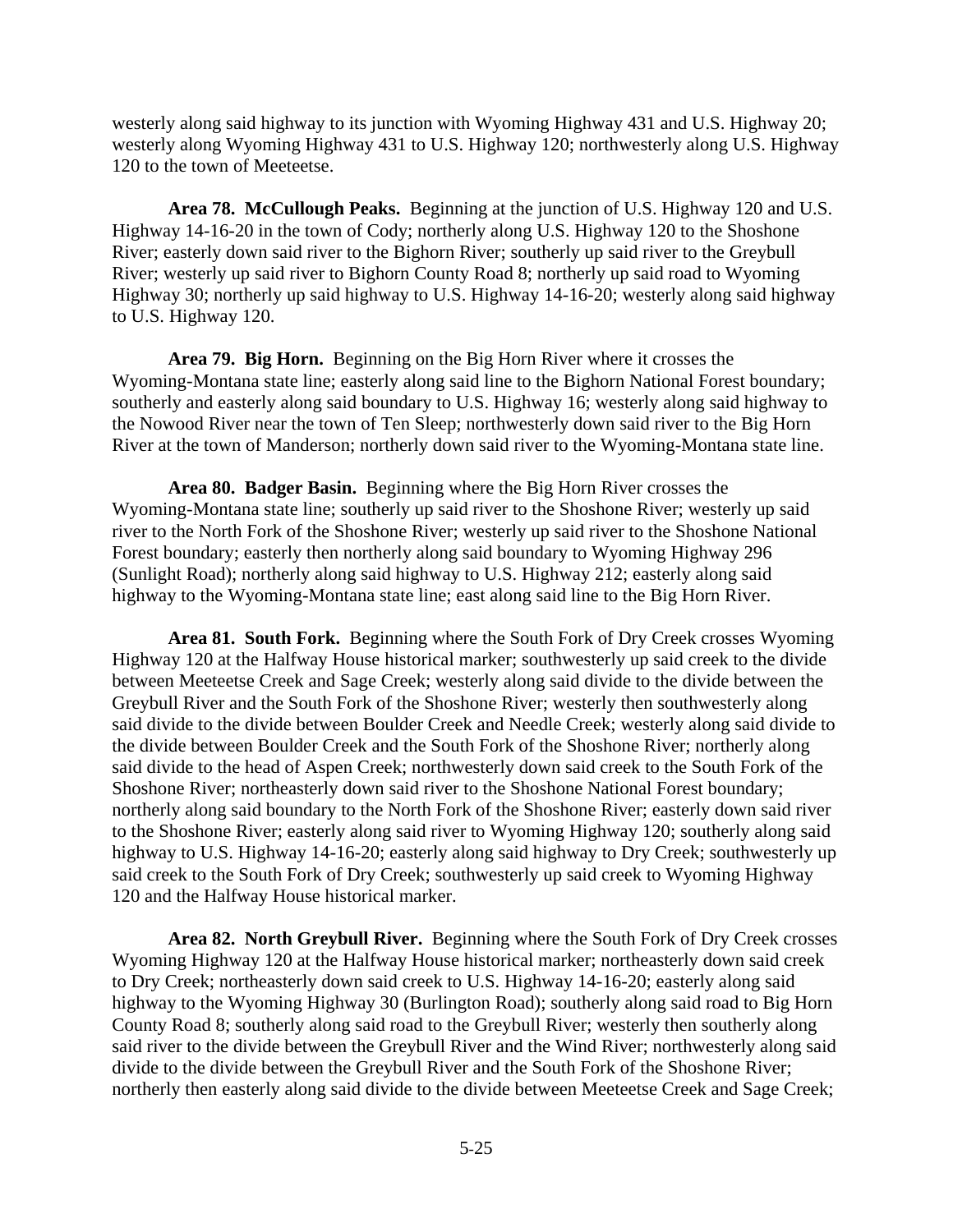easterly along said divide to the South Fork of Dry Creek; northeasterly down said creek to Wyoming Highway 120 at the Halfway House historical marker.

**Area 83. Owl Creek.** Beginning at the junction of Wyoming Highway 120 and Wyoming Highway 431, easterly along Wyoming Highway 431 to the junction with Wyoming Highway 432; easterly along said highway to the Big Horn River; southerly up said river to the Wind River Reservation boundary, westerly, then northerly, then westerly along said boundary to the divide between Owl Creek and the South Fork of the Wood River; northeasterly along said divide to the divide between Cottonwood Creek and Gooseberry Creek; northeasterly along said divide to the divide between Gooseberry Creek and Grass Creek; easterly along said divide to Wyoming Highway 120, southeasterly along said highway to the junction of Wyoming Highway 120 and Wyoming Highway 431; in addition, all non-Indian fee title lands in that portion of Hot Springs County within the exterior boundaries of the Wind River Reservation are included.

**Area 84. Wind River.** All of the drainage of the Wind River west of the western boundary of the Wind River Reservation including areas of the Spence and Moriarity Wildlife Management Area east of the East Fork of the Wind River.

#### **Area 85. Gros Ventre.**

Beginning where U.S. Highway 191 crosses the Gros Ventre River at the northwest corner of the National Elk Refuge boundary; easterly up said boundary to the Bridger-Teton National Forest boundary; northerly along said boundary to U.S. Highway 26-287; easterly along said highway to the Continental Divide at Togwotee Pass; southerly along said divide to the Union Pass Road (U.S.F.S. Road 600); southwesterly along said road to the Darwin Ranch Road (U.S.F.S. Road 620); westerly along said road to the divide between the Green River and the Gros Ventre River; southwesterly along said divide to the divide between the Gros Ventre River and the Hoback River at Hodges Peak; northwesterly along said divide to the divide between Granite Creek and Flat Creek at Pyramid Peak; southwesterly along said divide to the divide between Flat Creek and Cache Creek at Cache Peak; northwesterly along said divide to U.S.F.S. Trail 018; southwesterly along said trail to Cache Creek; northwesterly along said creek to the Bridger-Teton National Forest boundary; northerly along said boundary to the National Elk Refuge boundary; westerly along said boundary to U.S. Highway 191; northerly along said highway to the Gros Ventre River at the northwest corner of the National Elk Refuge.

**Area 86. Hoback.** All of the drainage of the Hoback River.

**Area 87. Pinedale.** Beginning where the East Green River Road (Sublette County Road 23-110) intersects Wyoming Highway 351; northerly along said road to U.S. Highway 191 at Cora Junction; westerly then northerly along said highway to the divide between the Hoback River and the Green River (Hoback Rim); northerly along said divide to the divide between the Hoback River and the Gros Ventre River at Hodges Peak; northeasterly along said divide to the Darwin Ranch Road (U.S.F.S. Road 620); easterly along said road to the Union Pass Road (U.S.F.S. Road 600); northeasterly along said road to the Continental Divide at Union Pass; southerly along said divide to the Middle Fork of Boulder Creek; southwesterly down said creek to Boulder Creek; westerly down said creek to the New Fork River; southwesterly down said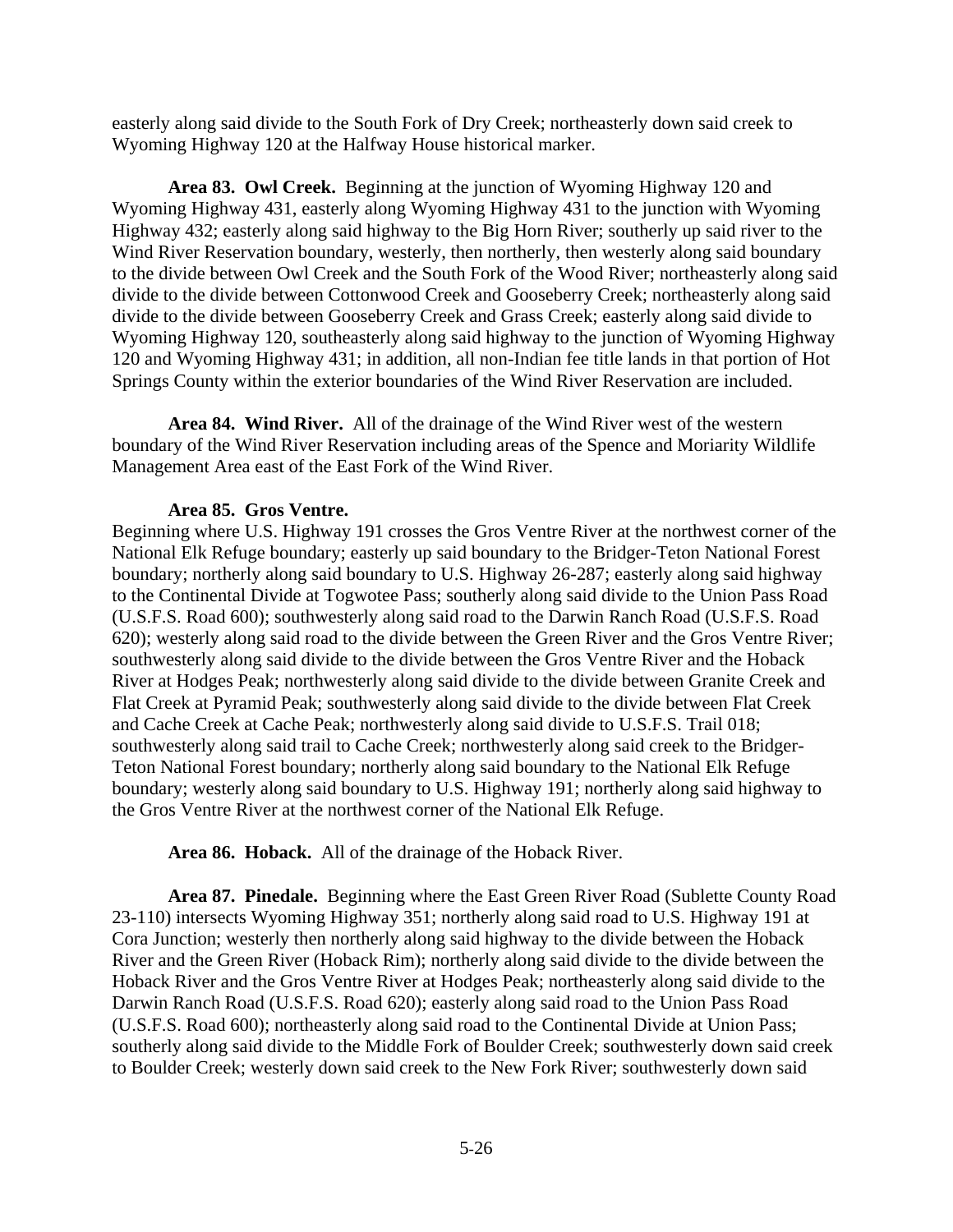river to Wyoming Highway 351; westerly along said highway to the East Green River Road (Sublette County Road 23-110).

**Area 88. Beaver.** Beginning where the East Green River Road (Sublette County Road 23-110) intersects Wyoming Highway 351; westerly along said highway to the Green River; northerly up said river to Cottonwood Creek; westerly up said creek to South Cottonwood Creek; westerly up said creek to the South Fork of South Cottonwood Creek; westerly up said creek to the divide between the Green River and the Greys River; northerly along said divide to the Hoback Rim; easterly along said rim to U.S. Highway 191; southerly along said highway to the East Green River Road (Sublette County Road 23-110) at the Cora Junction; southerly along said road to Wyoming Highway 351.

**Area 89. Piney.** Beginning where LaBarge Creek enters the Green River; westerly up said creek to the Greys River Road; northerly up said road to the divide between the Green River and the Greys River; northerly along said divide to the South Fork of South Cottonwood Creek; easterly down said creek to the South Fork of Cottonwood Creek; easterly down said creek to Cottonwood Creek; easterly down said creek to the Green River; southerly down said river to LaBarge Creek.

**Area 90. Square Top.** Beginning at the intersection of U.S. Highway 191 and the Big Sandy Reservoir Road (Sweetwater County Road 28); northerly up said highway to Boulder Creek; easterly up said creek to the Middle Fork of Boulder Creek; northeasterly up said creek to the Continental Divide; southerly along said divide to the Big Sandy River; southerly down said river to the Big Sandy Reservoir Road (Sweetwater County Road 28); westerly along said road to U.S. Highway 191.

**Area 91. Dry Sandy.** Beginning at the town of Farson and U.S. Highway 191; northerly along said highway to the Big Sandy Reservoir Road (Sweetwater County Road 28); easterly along said road to the Big Sandy River at the Big Sandy Reservoir Dam; northerly up said river to the Continental Divide; southeasterly along said divide to Mt. Nystrom; easterly from Mt. Nystrom to Sweetwater Gap and the headwaters of the Sweetwater River; southerly down said river to Wyoming Highway 28; southwesterly along said highway to the town of Farson.

**Area 92. Steamboat.** Beginning at the junction of Interstate Highway 80 and U.S. Highway 191 in the city of Rock Springs; northerly along U.S. Highway 191 to U.S. Highway 28; northeasterly along U.S. Highway 28 to the Oregon Buttes Road (Sweetwater County Road 74); southerly along said road to the Bar X Road (Sweetwater County Road 21); easterly along said road to the Nine Mile Road (Sweetwater County Road 15) at the Bar X Ranch; southerly along said road to Wyoming Highway 377; southerly along said highway to Point of Rocks and Interstate Highway 80; westerly along said highway to U.S. Highway 191.

**Area 93. West Green River.** Beginning where U.S. Highway 30 crosses Wyoming Highway 240; northwesterly up said highway to the Ham's Fork River; northerly up said river to Commissary Ridge; northerly along said ridge to the head of LaBarge Creek; southeasterly down said creek to the Green River; southerly down said river to the Lower Farson Cutoff Road (Sweetwater County Road 8); westerly along said road to Wyoming Highway 372; northerly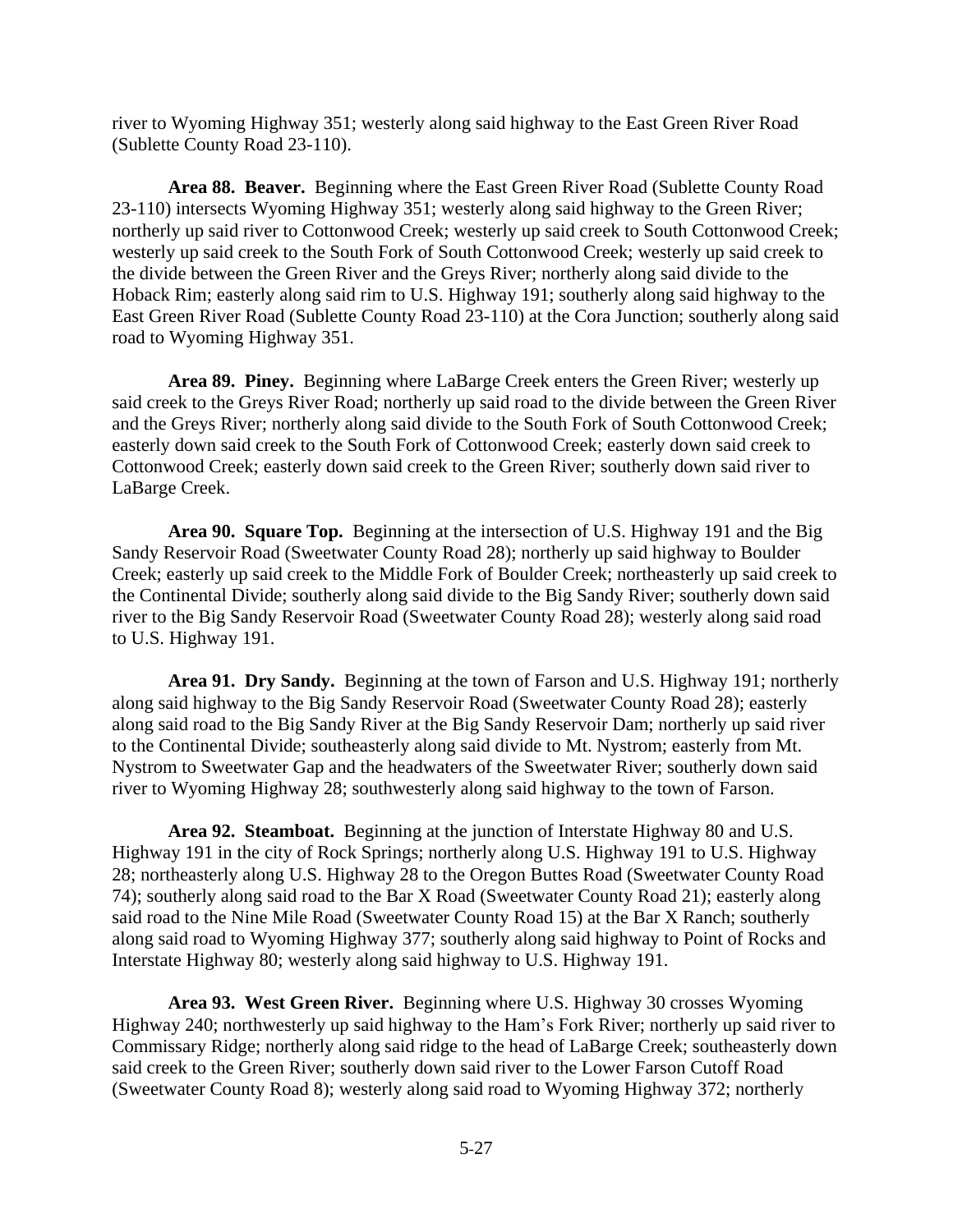then westerly along said road to U.S. Highway 189; southerly then southwesterly along said highway to Wyoming Highway 240; southerly along said highway to U.S. Highway 30.

**Area 94. Carter Lease.** Beginning at the junction of Interstate Highway 80 and U.S. Highway 189; northerly along U.S. Highway 189 to U.S. Highway 30; easterly then southerly along said highway to Interstate Highway 80; westerly along said highway to U.S. Highway 189.

**Area 95. Cedar Mountain.** Beginning where the Flaming Gorge Reservoir crosses the Wyoming-Utah state line; west along said line to the Hoop Lake-Hole-in-the-Rock Road (Uinta County Road 295); northerly along said road to Wyoming Highway 414 at the town of Lone Tree; northerly along said highway to Interstate Highway 80; easterly along said highway to the Green River; southerly down said river to Flaming Gorge Reservoir; southerly along the east shore of Flaming Gorge Reservoir to the Wyoming-Utah state line.

**Area 96. West Farson.** Beginning where the Green River crosses Interstate Highway 80; westerly along said highway to U.S. Highway 30; northwesterly along said highway to Wyoming Highway 240; northerly along said highway to U.S. Highway 189; northeasterly then northerly along said highway to Wyoming Highway 372; easterly then southerly along said road to the Lower Farson Cutoff Road (Sweetwater County Road 8); easterly along said road to the Green River; southerly down said river to Wyoming Highway 28; northeasterly along said highway to U.S. Highway 191; southerly along said highway to Interstate Highway 80; westerly along said highway to the Green River.

**Area 97. Boysen.** All lands within the Bureau of Reclamation's Riverton and Boysen Unit boundaries and those lands within Boysen State Park south of Cottonwood Creek and west of Boysen Reservoir and those lands within Boysen State Park south of U.S. Highway 20-26.

**Area 98. Sage.** Beginning where U.S. Highway 30 crosses the Ham's Fork River; westerly along said highway to Wyoming Highway 89 at Sage Junction; southwesterly along said highway to the Wyoming-Utah state line; northerly along said line to the Wyoming-Idaho state line; northerly along said line to the divide between the Salt River and Bear River; easterly along said divide to the divide between the Salt River and Smith's Fork; northeasterly along said divide to the divide between the Smith's Fork and Greys River; southeasterly along said divide to Commissary Ridge; southerly along said ridge to the head of the Ham's Fork River; southerly down said river to U.S. Highway 30.

**Area 99. Uinta.** Beginning where Interstate Highway 80 crosses the Wyoming-Utah state line; easterly along said highway to Wyoming Highway 414; southerly along said highway through the town of Lone Tree to the Hoop Lake-Hole-in-the-Rock Road (Uinta County Road 295); southerly along said road to the Wyoming-Utah state line; westerly then northerly along said line to Interstate Highway 80.

**Area 100. Bear River Divide.** Beginning where Interstate Highway 80 crosses the Wyoming-Utah state line; northerly along said line to Wyoming Highway 89 west of Sage Junction; easterly along said highway to U.S. Highway 30; easterly along said highway to U.S.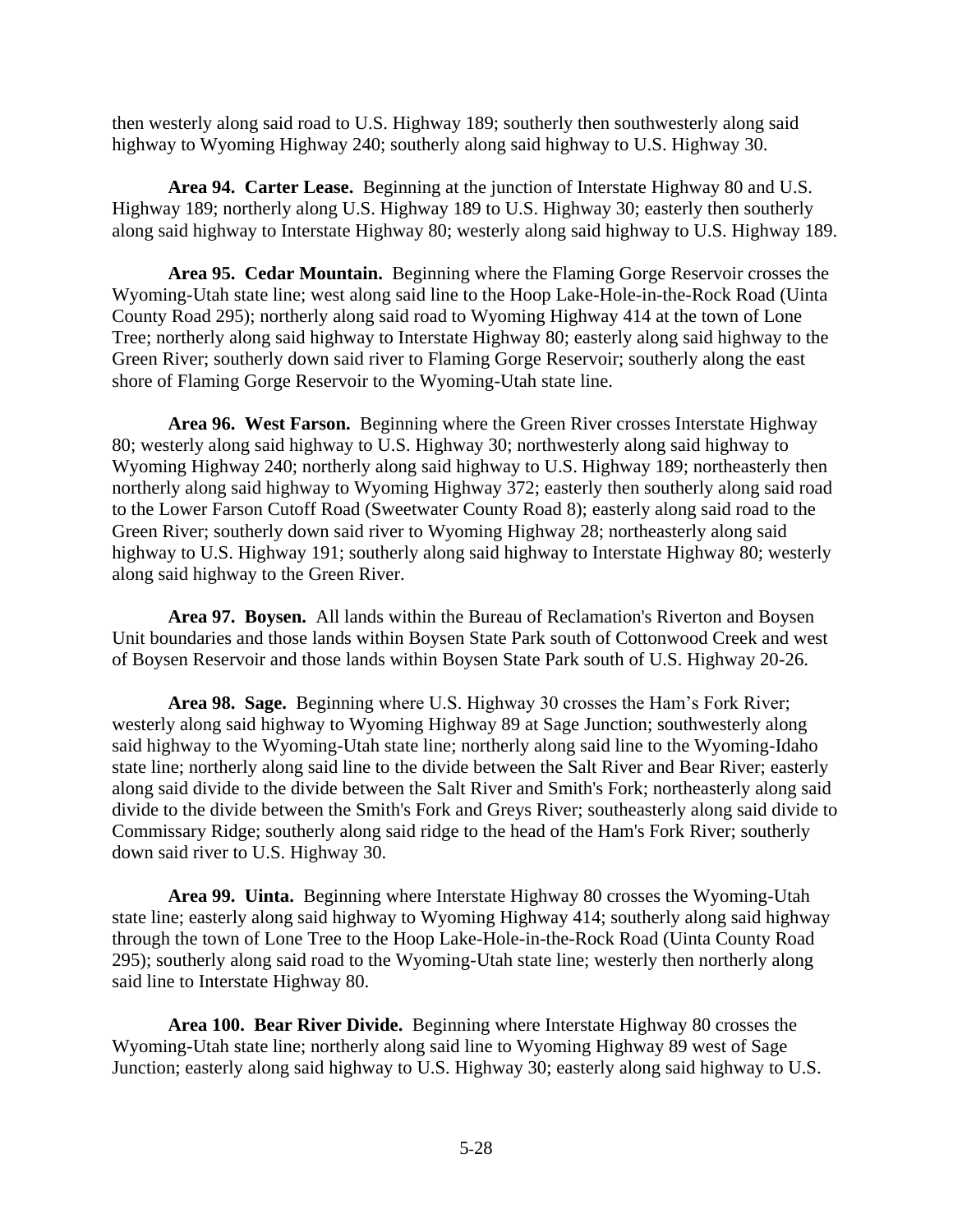Highway 189; southerly along said highway to Interstate Highway 80; westerly along said highway to the Wyoming-Utah state line.

**Area 101. Yellow Point.** Beginning where the Green River crosses Wyoming Highway 28; northwesterly up said river to Wyoming Highway 351; easterly along said highway to the New Fork River; northerly up said river to Boulder Creek; easterly up said creek to U.S. Highway 191; southerly along said highway to Wyoming Highway 28; southwesterly along said highway to the Green River.

**Area 102. Buffalo.** Beginning where Interstate Highway 90 crosses Piney Creek; southerly along said highway to Interstate Highway 25; southerly along said highway to the Trabing Road (Johnson County Road 13); westerly along said road to Wyoming Highway 196; southerly along said highway to the Crazy Woman Canyon Road (Johnson County Road 14); westerly along said road to U.S. Highway 16; westerly along said highway to the divide along the Big Horn Mountain range at Powder River Pass; northerly along said divide to South Piney Creek; northeasterly down said creek to Piney Creek; southeasterly down said creek to Interstate Highway 90.

**Area 103. Dwyer.** Beginning at the confluence of the North Platte River and the Laramie River southwest of Ft. Laramie; westerly up the Laramie River to Duck Creek; westerly up said creek to Ashley Creek; northerly up said creek to the Palmer Canyon Road (Albany County Road 721); westerly along said road to its junction with the Cottonwood Park Road (Albany County Road 71); northerly along said road to the North Laramie River; westerly up said river to Bear Creek; northerly up said creek to Friend Creek; northerly up said creek to the divide between Horseshoe Creek and the North Laramie River; northerly along said divide to the divide between Horseshoe Creek and Soldier Creek; northerly along said divide to U.S.F.S. Road 633; northerly and westerly along said road to the town of Esterbrook and the Esterbrook Road (Converse County Road 5); northerly along said road to the Esterbrook Highway (Wyoming Highway 94); northerly along said highway to the North Platte River at Jackalope Warm Springs; easterly and southerly down said river to the Laramie River.

**Area 106. Long Creek.** Beginning at the junction of U.S. Highway 287 and the Crooks Gap Road (Fremont County Road 318); southerly along said road to the Crooks Mountain Road (B.L.M. Road 2409); northwesterly along said road to the northeast branch of the Continental Divide; southwesterly along said divide to the divide between Alkali Creek and the Sweetwater River; northwesterly along said divide to the confluence of Alkali Creek and the Sweetwater River; northeasterly down said river to U.S. Highway 287; northwesterly along said highway to Wyoming Highway 135; northerly along said highway to Beaver Rim; easterly along said rim to the Ore Road (Fremont County Road 5); southerly along said road to U.S. Highway 287.

**Area 107. Upper Sweetwater.** Beginning where Wyoming Highway 28 crosses the Sweetwater River; northwesterly up said river to the divide between the Sweetwater River and the Popo Agie River drainages; southeasterly along said divide to Granite Peak and the head of Rock Creek; southeasterly down said creek to the Sweetwater River; westerly up said river to the Phelps-Dodge Bridge and the Three Forks-Atlantic City Road (B.L.M. Road 2317); southerly along said road to the Harris Slough Road; southerly along said road to the Continental Divide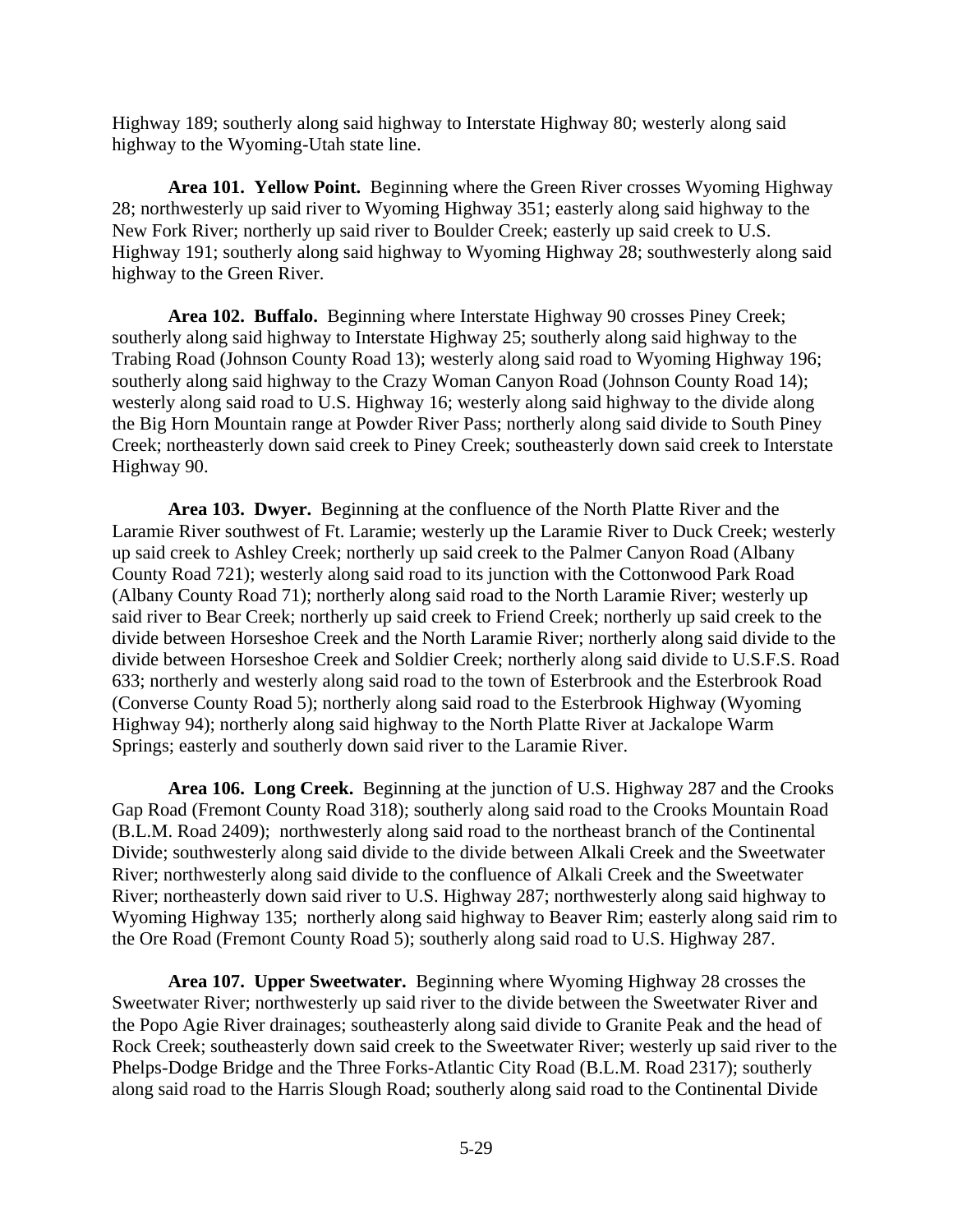Road; westerly along said road to the Oregon Buttes Road (Fremont County Road 445); northerly along said road to Wyoming Highway 28; northeasterly along said highway to the Sweetwater River.

**Area 108. Bridger Pass.** Beginning where Wyoming Highway 71 crosses Five Mile Ridge south of the city of Rawlins; southerly along said highway to the Sage Creek Road (Carbon County Road 401); southerly along said road to the McCarty Canyon Road (Carbon County Road 503); southwesterly along said road to the Miller Hill Road (B.L.M. Road 3328); northwesterly along said road to the Muddy Creek Road (B.L.M. Road 3306); westerly along said road to Muddy Creek; westerly down said creek to the Sulphur Springs Ranch Road crossing; northeasterly from said crossing along the Atlantic Rim and Five Mile Ridge to Wyoming Highway 71.

**Area 109. Beckton.** Beginning where Interstate Highway 90 crosses the Wyoming-Montana state line; southerly along said highway to Piney Creek; northwesterly up said creek to South Piney Creek; westerly up said creek to the Bighorn National Forest boundary; northwesterly along said boundary to the Wyoming-Montana state line; easterly along said line to Interstate Highway 90.

**Area 110. South Greybull River.** All of the drainage of the Greybull River south of the Greybull River and west of Wyoming Highway 120; all of the drainage of Gooseberry Creek west of Wyoming Highway 120.

**Area 111. Chalk Bluffs.** Beginning at the junction of Interstate Highway 80 and the Wyoming-Nebraska state line; southerly along said line to where the Wyoming-Nebraska-Colorado state lines intersect; westerly along the Wyoming-Colorado state line to Interstate Highway 25; northerly along said highway to Interstate Highway 80; easterly along said highway to the Wyoming-Nebraska state line.

**Area 112. Pine Mountain.** Beginning where Wyoming Highway 430 crosses the Wyoming-Colorado state line; west along said line to Flaming Gorge Reservoir; northerly along the east shore of said reservoir to Sage Creek; easterly up said creek to Sage Creek Road (Sweetwater County Road 36); easterly along said road to Ramsey Ranch Road (Sweetwater County Road 34); southerly along said road to U.S. Highway 191; easterly along said highway to Ramsey Ranch Road (Sweetwater County Road 34); easterly along said road to Clay Basin Pipeline Road (Sweetwater County Road 71); northeasterly along said road to Aspen Mountain Road (Sweetwater County Road 27); northerly along said road to Mud Springs Road (Sweetwater County Road 32); northeasterly along said road to Wyoming Highway 430; southerly along said highway to the Wyoming-Colorado state line.

**Area 113. Salt Creek.** Beginning at the junction of Wyoming Highway 192 and Wyoming Highway 387; southwesterly along Wyoming Highway 387 to Interstate Highway 25; northwesterly along said highway to Wyoming Highway 192; easterly and southerly along said highway to Wyoming Highway 387.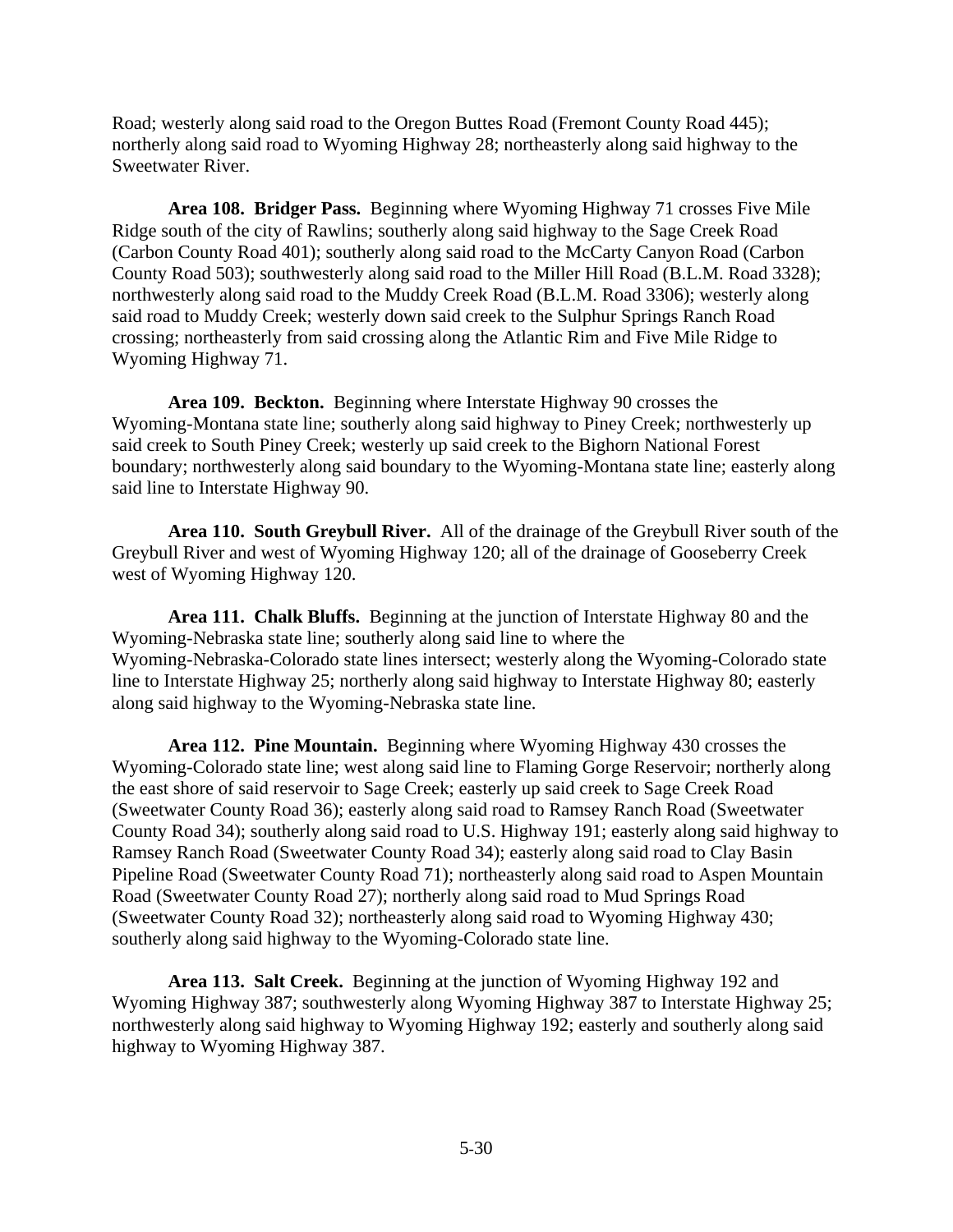**Area 114. Nowater.** Beginning at the confluence of Walters Draw and the Bighorn River; northerly down said river to the Nowood River; southeasterly up said river to U.S. Highway 16; westerly along said highway to the Blue Bank Road (B.L.M. Road 1411); southerly along said road to the Nowater Stock Drive Road (B.L.M. Road 1404); westerly along said road to the Murphy Dome-Mud Creek Road (B.L.M. Road 1409); southwesterly along said road to the divide between Nowater Creek and Kirby Creek; westerly along said divide to the head of Walters Draw; westerly down said draw to the Bighorn River.

**Area 115. Upper Nowood.** Beginning at the junction of the Blue Bank Road and U.S. Highway 16; easterly along said highway to the Canyon Creek Road (U.S.F.S. Road 25); southerly along said road to the Gold Mine Road (U.S.F.S. Road 452); southerly along said road to the Hazelton Road (Johnson County Road 3); southerly along said road to Washakie County Road 6215 at Kidd Flat; southwesterly along said road to the Big Horn Mountain Road (Natrona County Road 109); southwesterly along said road to the North Fork of Buffalo Creek; southwesterly along said creek to the divide between the Middle Fork and North Fork of Buffalo Creek; westerly along said divide to the divide between Badwater Creek, Deep Creek, and Buffalo Creek; southwesterly along said divide to the Big Horn Trail; westerly along said trail to the Oakie Road (Natrona County Road 101); westerly along said road to Sioux Pass and the divide between the Nowood River and Badwater Creek; westerly then northerly along said divide to Hawks Butte and the divide between the Nowood River and Nowater Creek; northerly along said divide to the Nowater Stock Drive Road (B.L.M. Road 1404); northeasterly along said road to the Blue Bank Road (B.L.M. Road 1411); northerly along said road to U.S. Highway 16.

**Area 117. Crowheart Butte**. All non-Indian owned fee title lands within the exterior boundaries of the Wind River Reservation; excluding Antelope Hunt Area 97, those areas of the Spence and Moriarity Wildlife Management Area that lie east of the East Fork of the Wind River, and those lands within Hot Springs County.